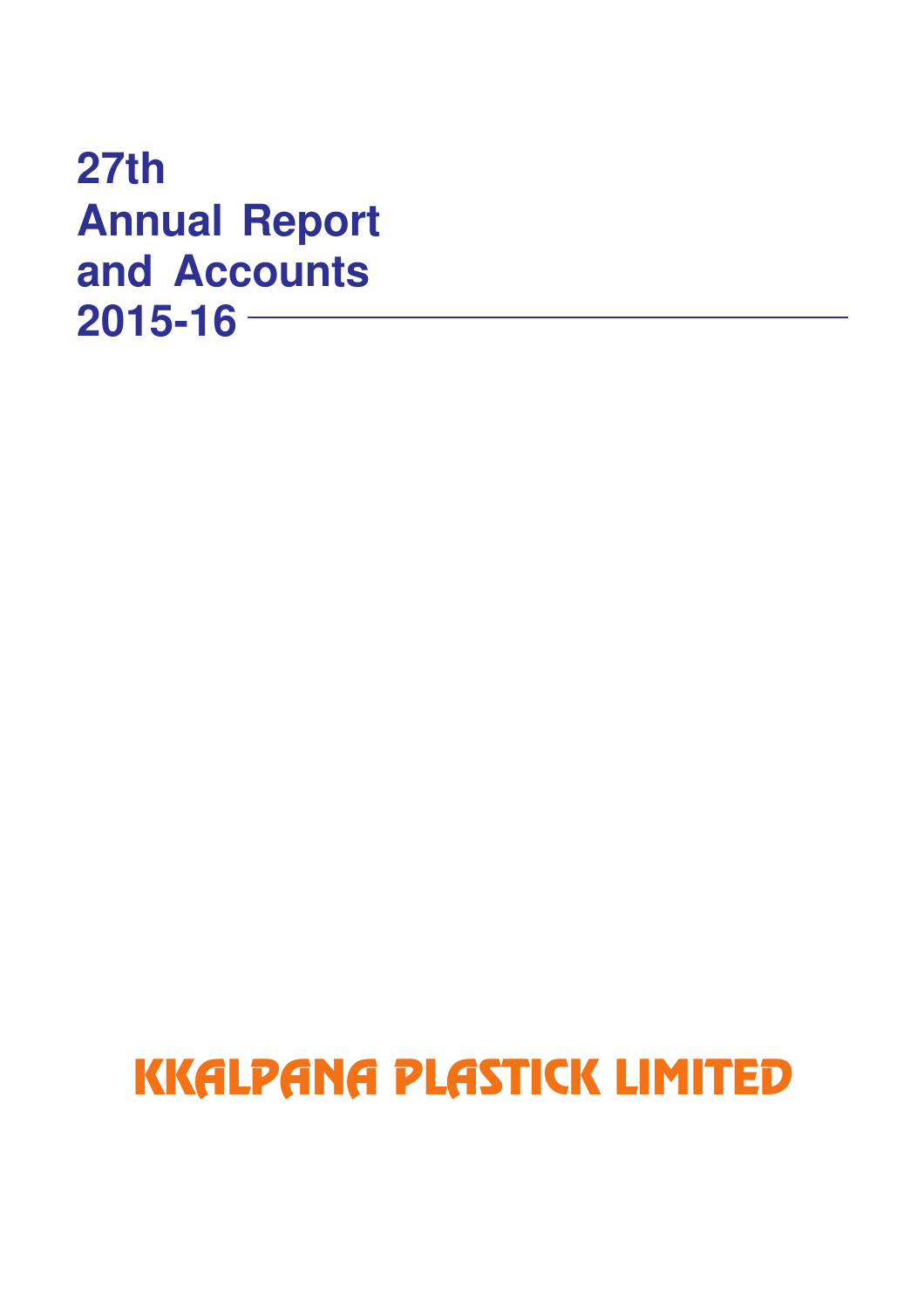# **CORPORATE INFORMATION**

#### **CIN : L25200WB1989PLC047702**

#### **BOARD OF DIRECTORS (AS ON 30TH MAY, 2016)**

Mr. Deo Kishan Kalwani (DIN : 03363450) Mr. Jitendra Tiwari (DIN : 00228352)

#### **Company Secretary & CFO**

Miss Neha Jain

#### **COMMITTEES**

Mrs. Ananya Dey (DIN: 01297763) Member Mrs. Ananya Dey (DIN: 01297763) Member Mr. Deo Kishan Kalwani (DIN: 03363450) Member Mr. Deo Kishan Kalwani (DIN: 03363450) Member

#### **Nomination & Remuneration Committee:**

Mr. Jitendra Tiwari (DIN: 00228352) Chairman Mrs. Ananya Dey (DIN: 01297763) Member Mr. Braj Kishor Shahi (DIN: 07291517) Member

#### **AUDITORS**

#### **Statutory Auditors: Secretarial Auditors:**

M/s Maloo & Co. **B.K. Barik & Associates** Chartered Accountants **Practicing Company Secretaries** 3A, Surendra Mohan Ghosh Sarani, 2nd Floor 3A Garstin Place, 4<sup>th</sup> Floor Kolkata – 700 001 Kolkata – 700 001

#### **BANKERS**

Dena Bank HDFC Bank

Kolkata – 700 071 (Unit – Kkalpana Plastick Ltd) Phone: 033 2282 3744/45 <br>
E Mail: - kolkata@kkalpanaplastick.co.in Phone: 033 22806692/93/94/2486/ 40

#### **Whole-Time Director Non-Executive Independent Directors**

Mrs. Ananya Dey (DIN : 01297763) Mr. Braj Kishor Shahi (DIN : 07291517)

#### **Audit Committee: Stakeholders Relationship Committee:**

Mr. Jitendra Tiwari (DIN: 00228352) Chairman Mr. Jitendra Tiwari (DIN: 00228352) Chairman

#### **REGISTERED OFFICE REGISTRAR AND SHARE TRANSFER AGENT**

2B Pretoria Street, C B Management Services (P) Limited Phone: 033 22806692/93/94/2486/ 4011 6700 Website : www.kkalpanaplastick.com Fax: 033 4011 6739 E Mail: rta@cbmsl.com Website : www.cbmsl.com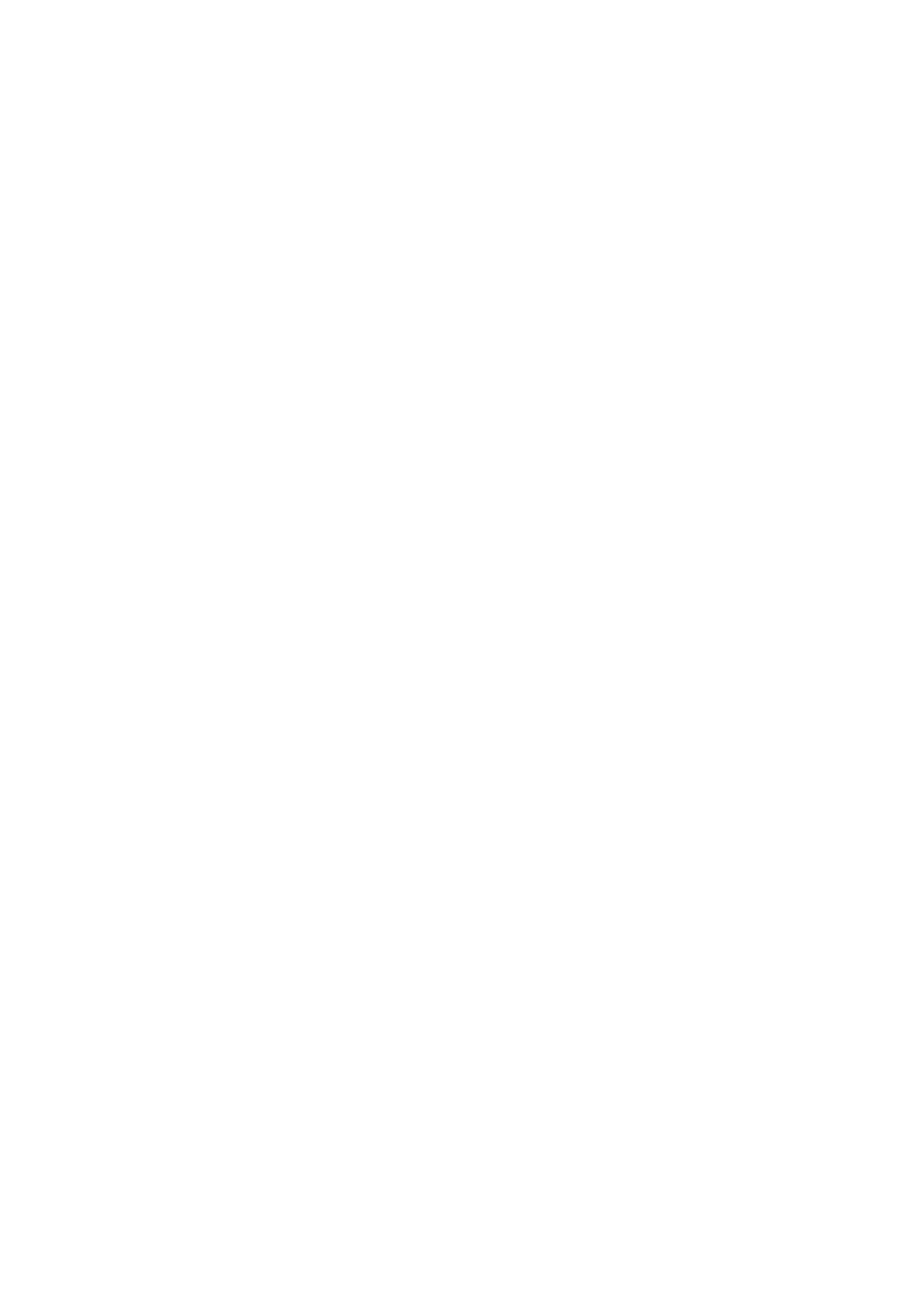# **NOTICE OF ANNUAL GENERAL MEETING**

**NOTICE** is hereby given that the **27th Annual General Meeting** of the Members of **KKALPANA PLASTICK LIMITED,** having **CIN: L25200WB1989PLC047702,** will be held on **Thursday, the 29th Day of September, 2016** at **10.00 a.m.** at **3 Saheed Nityananda Saha Sarani, Kolkata-700 001** to transact the following businesses:

#### **ORDINARY BUSINESS:**

- 1. To receive, consider and adopt the Audited Balance Sheet as at 31<sup>st</sup> March, 2016 and the Profit & Loss Account for the year ended on that date together with the Directors' and the Auditors' Reports, thereon.
- 2. To appoint a Director in place of Mr. D.K.Kalwani (DIN 03363450), who retires by rotation and being eligible offers himself for re-appointment.
- 3. To appoint M/s. B.K. Sharma & Associates (Firm Registration No. 323388E) as Statutory Auditors of the Company in place of M/s. Maloo & Co. (Firm Registration No. 310062E), the retiring Statutory Auditors , to hold office from the conclusion of this Annual General Meeting till the conclusion of next Annual General Meeting and fix their remuneration.

#### **SPECIAL BUSINESS:**

4. **Appointment of Mr. Braj Kishor Shahi (DIN: 07291517) as an Independent Director of the Company for a period of 5 (Five) consecutive years, who was appointed as an Additional Director under section 161 of the Companies Act, 2013 with effect from 21st December, 2015.**

To consider and if thought fit, to pass, with or without modification(s), the following resolution as an **Ordinary Resolution:**

**"RESOLVED THAT** Mr. Braj Kishor Shahi (DIN 07291517), who was appointed by the Board of Directors as an Additional Director of the Company with effect from 21<sup>st</sup> December, 2015 under provisions of Section 161(1) of the Companies Act, 2013 ("the Act") and the Companies (Appointment and Qualification of Directors) Rules, 2014, who is eligible for appointment and in respect of whom the Company has received a notice in writing from a Member under Section 160 of the Act, signifying his intention to propose the candidature of Mr. Braj Kishor Shahi (DIN 07291517) for the office of Director, be and is hereby appointed as a Director of the Company."

"**RESOLVED FURTHER THAT** pursuant to the provisions of Section 149, 150 and 152 and all other applicable provisions, if any, of the Companies Act, 2013 or any statutory modification(s) or reenactment thereof, Mr. Braj Kishor Shahi (DIN - 07291517) , who has submitted a declaration that he meets the criteria of independence under Section 149(6) of the Act, and who is eligible for appointment as an Independent Director, be and is hereby appointed as an Independent Director of the Company for a period of five (5) consecutive years up to the fifth consecutive AGM of the Company to be held in the year 2021, whose period of office shall not be liable to determination by retirement of directors by rotation .

#### 5. **Determination of fees to be charged for Service of documents to members through any particular mode.**

To consider and if thought fit, to pass, with or without modification(s), the following resolution as an **Ordinary Resolution**: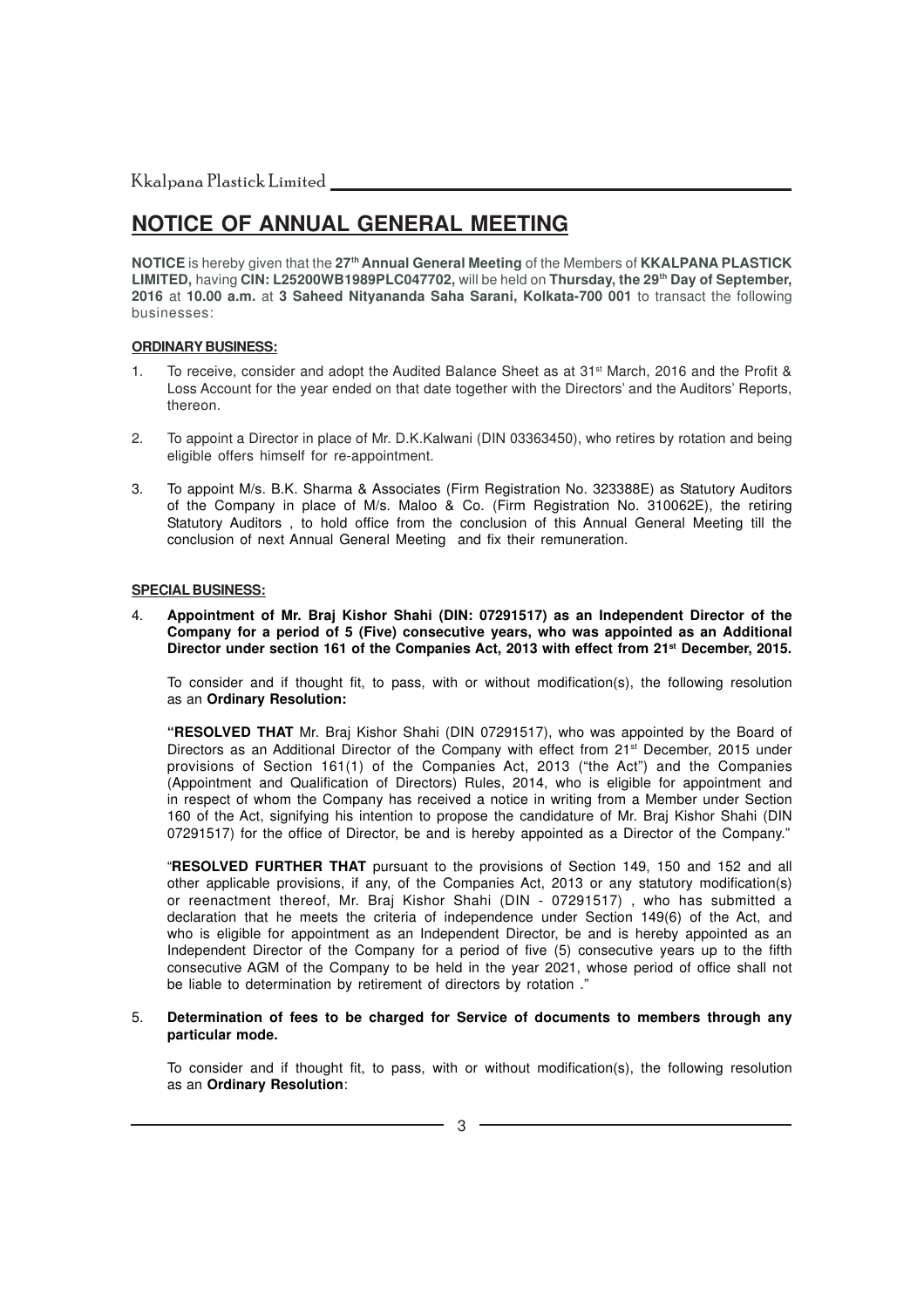**"RESOLVED THAT** pursuant to Section 20 and other applicable provisions, if any, of the Companies Act, 2013 and the Companies (Incorporation) Rules, 2014 (including any statutory modification(s) or re-enactment(s) thereof, for the time being in force, consent of the members be and is hereby accorded to charge such fees as are set out in the statement annexed hereto, for service of documents through a particular mode.

**RESOLVED FURTHER THAT** the Board of Directors of the Company, be and is hereby authorized to do all such acts ,things, deeds and matters which are connected therewith or incidental thereto and take all necessary steps, as may be necessary, proper or expedient, to give effect to this resolution."

Kolkata – 700 071

**Registered Office: By Order of the Board of Directors**<br>2B Pretoria Street, **By Order of the Board of Directors**<br>**By Order of the Board of Directors For Kkalpana Plastick Limited** 

> **Neha Jain (ACS 40835) (Company Secretary)**

**Date : 30th May, 2016**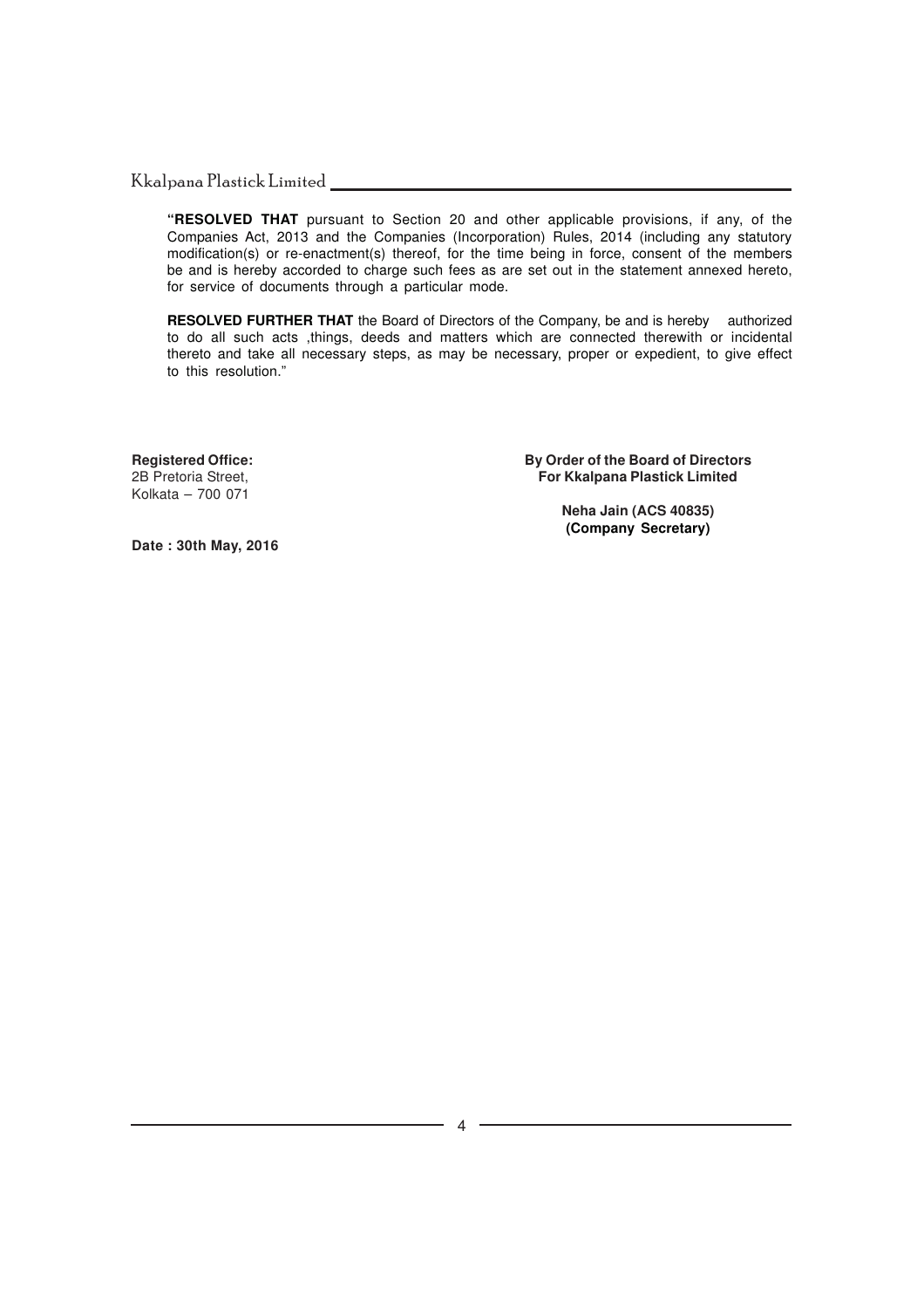**Notes:**

- 1. A MEMBER ENTITLED TO ATTEND AND VOTE AT THE ANNUAL GENERAL MEETING (THE "MEETING") IS ENTITLED TO APPOINT A PROXY TO ATTEND AND VOTE ON A POLL INSTEAD OF HIMSELF / HERSELF AND THE PROXY NEED NOT TO BE A MEMBER OF THE COMPANY. MEMBERS ARE REQUESTED TO NOTE THAT A PERSON CAN ACT AS A PROXY ON BEHALF OF MEMBERS NOT EXCEEDING 50 AND HOLDING IN THE AGGREGATE NOT MORE THAN 10% OF THE TOTAL SHARE CAPITAL OF THE COMPANY CARRYING VOTING RIGHTS. IN CASE A PROXY IS PROPOSED TO BE APPOINTED BY A MEMBER HOLDING MORE THAN 10% OF THE TOTAL SHARE CAPITAL OF THE COMPANY CARRYING VOTING RIGHTS, THEN SUCH PROXY SHALL NOT ACT AS A PROXY FOR ANY OTHER PERSON OR SHAREHOLDER. THE INSTRUMENT APPOINTING PROXY MUST BE DEPOSITED AT THE REGISTERED OFFICE OF THE COMPANY NOT LESS THAN 48 HOURS BEFORE THE TIME OF HOLDING THE ANNUAL GENERAL MEETING.
- 2. Corporate Members are required to send a certified copy of the Board Resolution, pursuant to Section 113 of the Companies Act, 2013, authorizing their representative to attend and vote at the AGM.
- 3. The members are requested to bring duly filled attendance slip along with their copy of Annual Report at the AGM.
- 4. The Statement, pursuant to Section 102 of the Companies Act, 2013, relating to the Special Business to be transacted at this AGM is annexed.
- 5. Register of Directors and Key Managerial Personnel of the Company and their respective shareholding maintained under Section 170 of the Companies Act, 2013 will be available for inspection by the members at the AGM.
- 6. The Register of Contracts and Arrangements in which the Directors are interested, maintained under Section 189 of the Companies Act, 2013, will be available for inspection by the members at the AGM.
- 7. The Company had received Special Notice under section 140(4) read with section 115 of the Companies Act,2013 from Kkalpana Industries (India) Limited, in its capacity as a Member of the Company recommending appointment of M/s. B.K. Sharma & Associates (Firm Registration No. 323388E) as Statutory Auditors in place of M/s. Maloo & Co. (Firm Registration No. 310062E), retiring Auditors. The Change in the Statutory Auditors is proposed in recognition of regulatory changes under the Companies Act, 2013. The Company has sent a copy of the said special notice to the retiring auditors.
- 8. In compliance with the provisions of Section 108 of the Companies Act, 2013 read with Rule 20 of the Companies (Management and Administration) Amendment Rules, 2015 and Regulation 44 of SEBI (Listing Obligations & Disclosure Requirements) Regulations,2015 and Secretarial Standard on General Meetings (SS-2) issued by the Institute of Company Secretaries of India, the Company is pleased to provide to its members facility to exercise their right to vote at the 27<sup>th</sup> AGM by electronic means and all items of the business may be transacted through remote e- voting (facility to cast vote from a place other than the venue of the AGM) services provided by National Securities Depositories Limited ("NSDL"). The Company shall also arrange for the physical voting by use of ballot or polling paper at the

AGM for the members who have not cast their vote through remote e-voting. The Board of Directors has appointed Mr. Ashok Kumar Daga, Practicing Company Secretary (Membership No. FCS-2699) as the Scrutinizer for this purpose.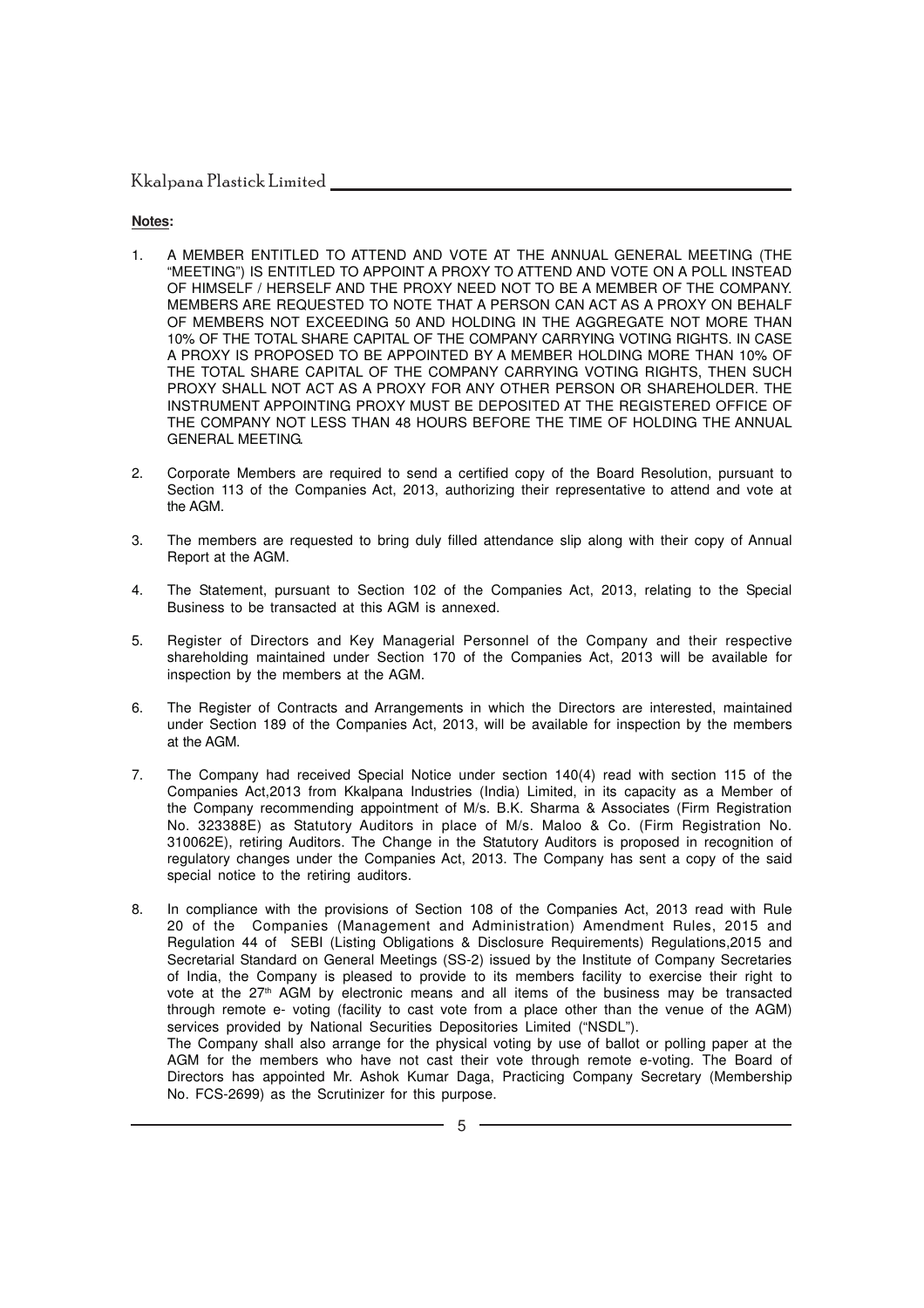separately.

- 9. Voting rights will be reckoned on the paid-up value of shares registered in the name of the Members as on Friday, **23rd September, 2016 (cut-off date)**. Only those Members whose names are recorded in the Register of Members of the Company or in the Register of Beneficial Owners maintained by the Depositories as on the cut-off date will be entitled to cast their votes by remote e-voting or ballot voting at the AGM and that a person who is not a member as on the cut off date should treat this Notice for information purpose only.
- 10. The facility for Ballot Voting will be available at the AGM venue for those Members who do not cast their votes by remote e-voting prior to the AGM. Members, who cast their votes by remote e-voting prior to the AGM, may attend the meeting but will not be entitled to cast their votes once again. Instructions and other information relating to remote e-voting are given in the notice under note no. 17. The Company will also send communication relating to remote e voting which inter alia would contain details about User ID and password along with a copy of this notice to the members,
- 11. In accordance with the provisions of section 91 of the Companies Act, 2013, the Register of Members and the Share Transfer Books of the Company shall remain closed from Saturday,  $24<sup>th</sup>$  September, 2016 to Thursday, 29<sup>th</sup> September, 2016 (both days inclusive).
- 12. The Notice of 27th AGM, details and instructions for remote e-voting and the Annual Report of the Company for the year ended 31st March, 2016 is uploaded on the Company's website www.kkalpanaplastick.com and may be accessed by the members. The physical copies of the aforesaid documents will also be available at the Company's registered office for inspection during normal business hours on working days. Copies of the above documents are being sent by electronic mode to the members whose email addresses are registered with the Company/ Depository Participants for communication purposes unless any member has requested for a hard copy of the same. For the members who have not registered their email addresses, physical copies of the aforesaid documents are being sent by the permitted mode.
- 13. Members, holding shares in physical mode are requested to notify the change in their address / mandate/ bank account to M/s. CB Management Services (P) Limited, P-22, Bondel Road, Kolkata – 700 019, the Registrar & Share Transfer Agent of the Company.
- 14. Members, holding Shares in Demat mode are requested to notify the change in their address / bank account details to their respective Depository Participant(s) (DPs).
- 15. The Securities and Exchange Board of India (SEBI) has mandated the submission of Permanent Account Number (PAN) by every participant in securities market. Members holding shares in electronic form are, therefore, requested to submit the PAN details to their Depository Participants with whom they are maintaining their demat accounts. Members holding shares in physical form can submit their PAN details to the Company's Registrar and Share Transfer Agents, M/s. CB Management Services Pvt. Limited.
- 16. As per the provisions of Section 72 of the Companies Act, 2013 facility for making nomination is available for the Members in respect of the shares held by them. Nomination forms can be obtained from the Company's Share Registrars and Transfer Agents by Members holding shares in physical form. Members holding shares in electronic form may obtain Nomination forms from their respective Depository Participant.

#### **17. Process and manner for members opting for remote e-voting are as under**:

I. In compliance with provisions of Section 108 of the Companies Act, 2013, Rule 20 of the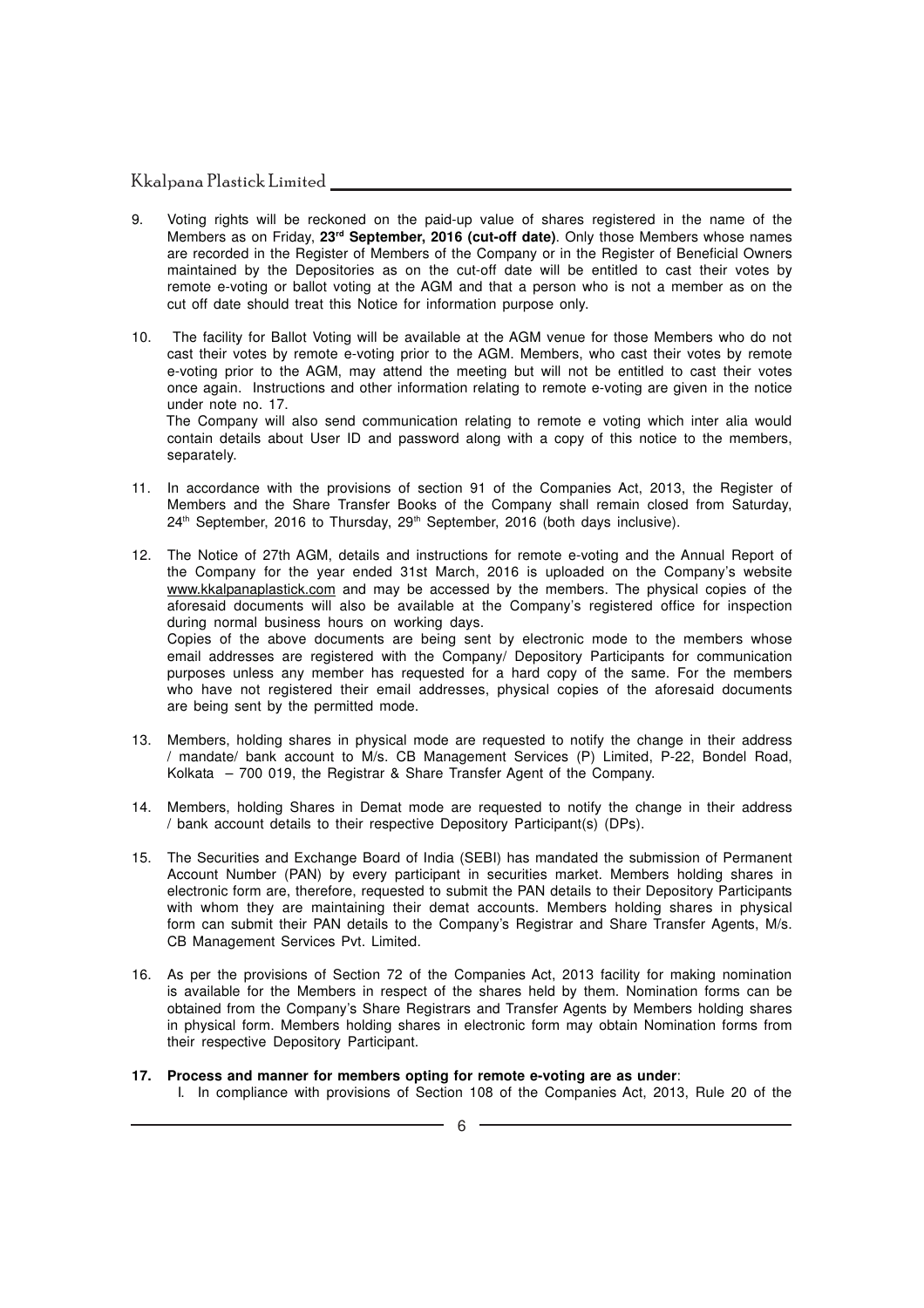Companies (Management and Administration) Rules, 2014 as amended by the Companies (Management and Administration) Amendment Rules, 2015 and Regulation 44 of SEBI (Listing Obligations and Disclosure Requirements) Regulations, 2015, the Company is pleased to provide to its members facility to exercise their right to vote on all resolutions set forth in the Notice convening the  $27<sup>th</sup>$  Annual General Meeting(AGM) by electronic means and the business may be transacted through remote e-voting Services. The facility of casting the votes by the members using an electronic voting system from a place other than venue of the AGM ("remote e-voting") will be provided by National Securities Depository Limited (NSDL).

- II. The facility for voting through ballot paper or polling paper shall be made available at the AGM and the members attending the meeting who have not cast their vote by remote evoting shall be able to exercise their right at the meeting through ballot paper.
- III. The members who have cast their vote by remote e-voting prior to the AGM may also attend the AGM but shall not be entitled to cast their vote again.
- IV. The remote e-voting period commences on  $26<sup>th</sup>$  September, 2016 (9:00 am) and ends on 28<sup>th</sup> September, 2016 (5:00 pm). During this period members' of the Company, holding shares either in physical form or in dematerialized form, as on the cut-off date of  $23<sup>rd</sup>$ September, 2016, may cast their vote by remote e-voting. The remote e-voting module shall be disabled by NSDL for voting thereafter. Once the vote on a resolution is cast by the member, the member shall not be allowed to change it subsequently.
- V. The process and manner for remote e-voting are as under:
- A. In case a Member receives an email from NSDL [for members whose email IDs are registered with the Company/Depository Participants(s)] :
	- (i) Open email and open PDF file viz; "remote e-voting.pdf" with your Client ID or Folio No. as password. The said PDF file contains your user ID and password/PIN for remote e-voting. Please note that the password is an initial password.
	- (ii) Launch internet browser by typing the following URL: https://www.evoting.nsdl.com/
	- (iii) Click on Shareholder Login
	- (iv) Put user ID and password as initial password/PIN noted in step (i) above. Click Login.
	- (v) Password change menu appears. Change the password/PIN with new password of your choice with minimum 8 digits/characters or combination thereof. Note new password. It is strongly recommended not to share your password with any other person and take utmost care to keep your password confidential.
	- (vi) Home page of remote e-voting opens. Click on remote e-voting: Active Voting Cycles.
	- (vii) Select "EVEN" of "Kkalpana Plastick Limited".
	- (viii) Now you are ready for remote e-voting as Cast Vote page opens.
	- (ix) Cast your vote by selecting appropriate option and click on "Submit" and also "Confirm" when prompted.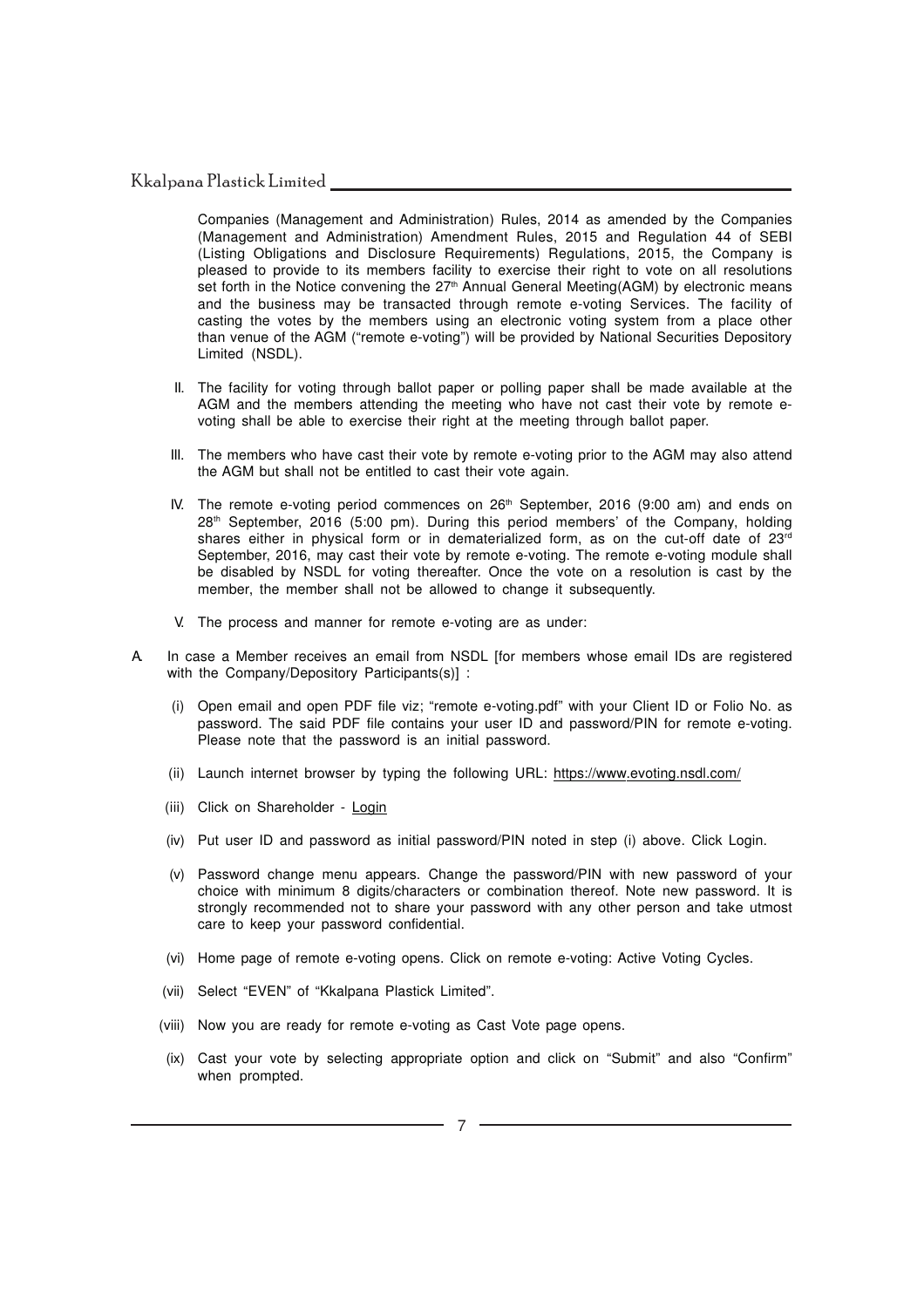- (x) Upon confirmation, the message "Vote cast successfully" will be displayed.
- (xi) Once you have voted on the resolution, you will not be allowed to modify your vote.
- (xii) Institutional shareholders (i.e. other than individuals, HUF, NRI etc.) are required to send scanned copy (PDF/JPG Format) of the relevant Board Resolution/ Authority letter etc. together with attested specimen signature of the duly authorized signatory(ies) who are authorized to vote, to the Scrutinizer through e-mail to daga.ashok@gmail.com with a copy marked to evoting@nsdl.co.in
- B. In case a Member receives physical copy of the Notice of AGM [for members whose email IDs are not registered with the Company/Depository Participants(s) or requesting physical copy] :
	- (i) Initial password is provided as below/at the bottom of the Attendance Slip for the  $AGM$ : **EVEN (Remote e-voting Event Number) USER ID PASSWORD/PIN**
	- (ii) Please follow all steps from Sl. No. (ii) to Sl. No. (xii) above, to cast vote.
- VI. In case of any queries, you may refer the Frequently Asked Questions (FAQs) for Members and remote e-voting user manual for Members available at the downloads section of www.evoting.nsdl.com or call on toll free no.: 1800-222-990.
- VII. If you are already registered with NSDL for remote e-voting then you can use your existing user ID and password/PIN for casting your vote.
- VIII. You can also update your mobile number and e-mail id in the user profile details of the folio which may be used for sending future communication(s).
- IX. The voting rights of members shall be in proportion to their shares of the paid up equity share capital of the Company as on the cut-off date of 23<sup>rd</sup> September, 2016.
- X. Any person, who acquires shares of the Company and become member of the Company after dispatch of the notice and holding shares as on the cut-off date i.e. 23<sup>rd</sup> September, 2016, may obtain the login ID and password by sending a request at evoting@nsdl.co.in or RTA.

However, if you are already registered with NSDL for remote e-voting then you can use your existing user ID and password for casting your vote. If you forgot your password, you can reset your password by using "Forgot User Details/Password" option available on www.evoting.nsdl.com or contact NSDL at the following toll free no.: 1800-222-990.

- XI. A member may participate in the AGM even after exercising his right to vote through remote evoting but shall not be allowed to vote again at the AGM.
- XII. A person, whose name is recorded in the register of members or in the register of beneficial owners maintained by the depositories as on the cut-off date only shall be entitled to avail the facility of remote e-voting as well as voting at the AGM through ballot paper.
- XIII. Mr. Ashok Kumar Daga, Practicing Company Secretary (Membership No. FCS-2699) has been appointed for as the Scrutinizer for providing facility to the members of the Company to scrutinize the ballot voting and remote e-voting process in a fair and transparent manner.
- XIV. The Chairman shall, at the AGM, at the end of discussion on the resolutions on which voting is to be held, allow voting with the assistance of scrutinizer, by use of "Ballot Paper" or "Polling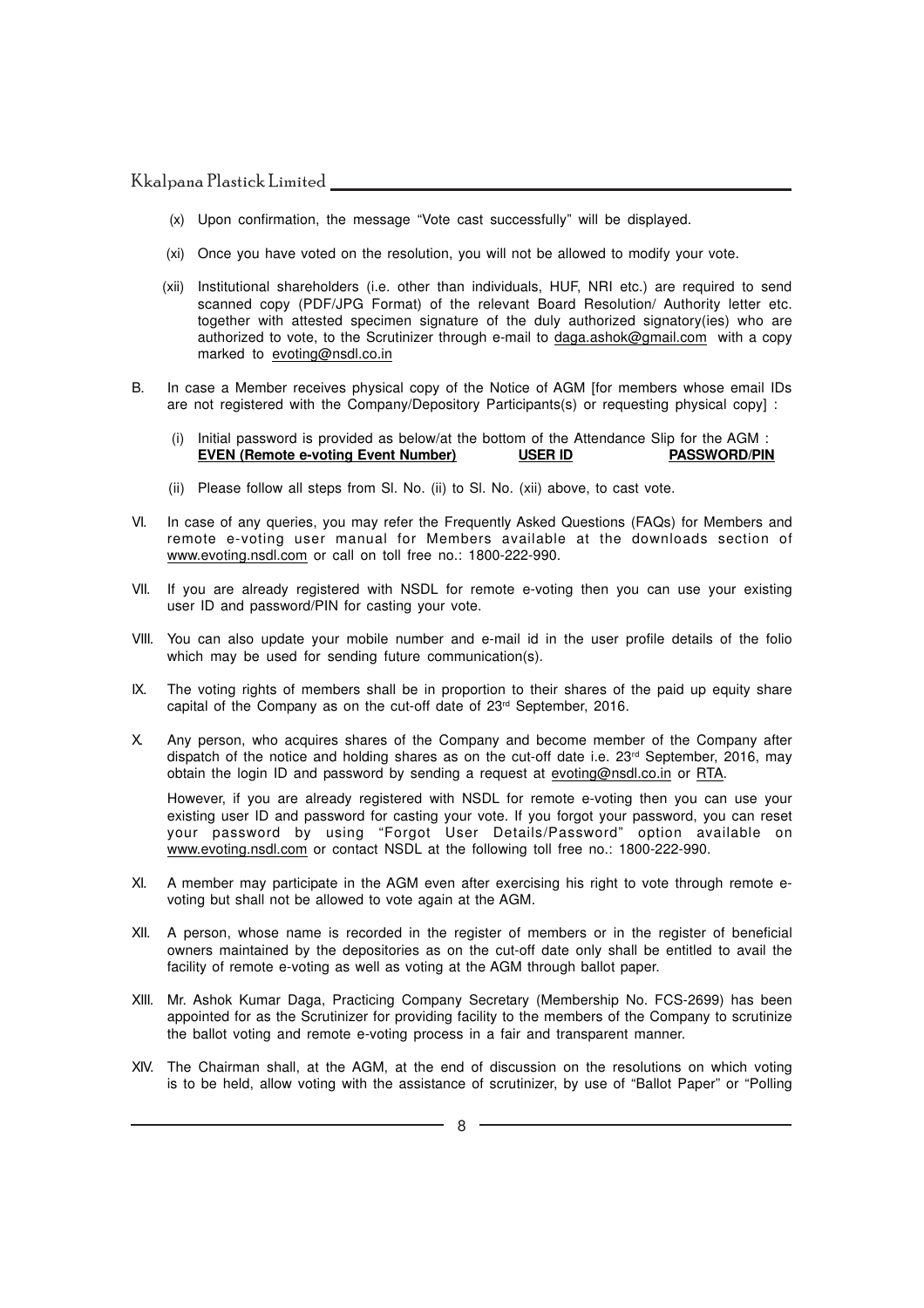Paper" for all those members who are present at the AGM but have not cast their votes by availing the remote e-voting facility.

- XV. The Scrutinizer shall after the conclusion of voting at the general meeting, will first count the votes cast at the meeting and thereafter unblock the votes cast through remote e-voting in the presence of at least two witnesses not in the employment of the Company and shall make, not later than three days of the conclusion of the AGM, a consolidated scrutinizer's report of the total votes cast in favor or against, if any, to the Chairman or a person authorized by him in writing, who shall countersign the same and declare the result of the voting forthwith.
- XVI. The Results declared along with the report of the Scrutinizer shall be placed on the website of the company www.kkalpanaplastick.com and on the website of NSDL immediately after the declaration of result by the Chairman or a person authorized by him in writing. The results shall also be immediately forwarded to concerned stock exchanges where the company's shares are listed.
- 18. The Resolutions shall be deemed to be passed on the date of Annual General Meeting, subject to receipt of sufficient votes.
- 19. Relevant documents referred to in the accompanying notice are open for inspection by the members at the Registered Office of the Company on all working days, except Saturdays, between 11.00 a.m. and 01.00 p.m. up to the date of Meeting.
- 20. A route map along with prominent landmark for easy location to reach the venue of AGM is annexed to the Notice.
- 21. Brief resume of Directors seeking appointment / re appointment including nature of their expertise in specific functional areas and names of companies in which they hold directorship and membership / chairmanship of Board Committees, as stipulated under Regulation 36(3) of SEBI (Listing Obligations and Disclosure Requirements) Regulations, 2015 with the Stock Exchanges, are provided in the notice.

Kolkata – 700 071

**Registered Office: By Order of the Board of Directors**<br>2B Pretoria Street. **By Order of the Board of Directors**<br>**By Order of the Board of Directors For Kkalpana Plastick Limited** 

**Date : 30th May, 2016**

**Neha Jain (ACS 40835) (Company Secretary)**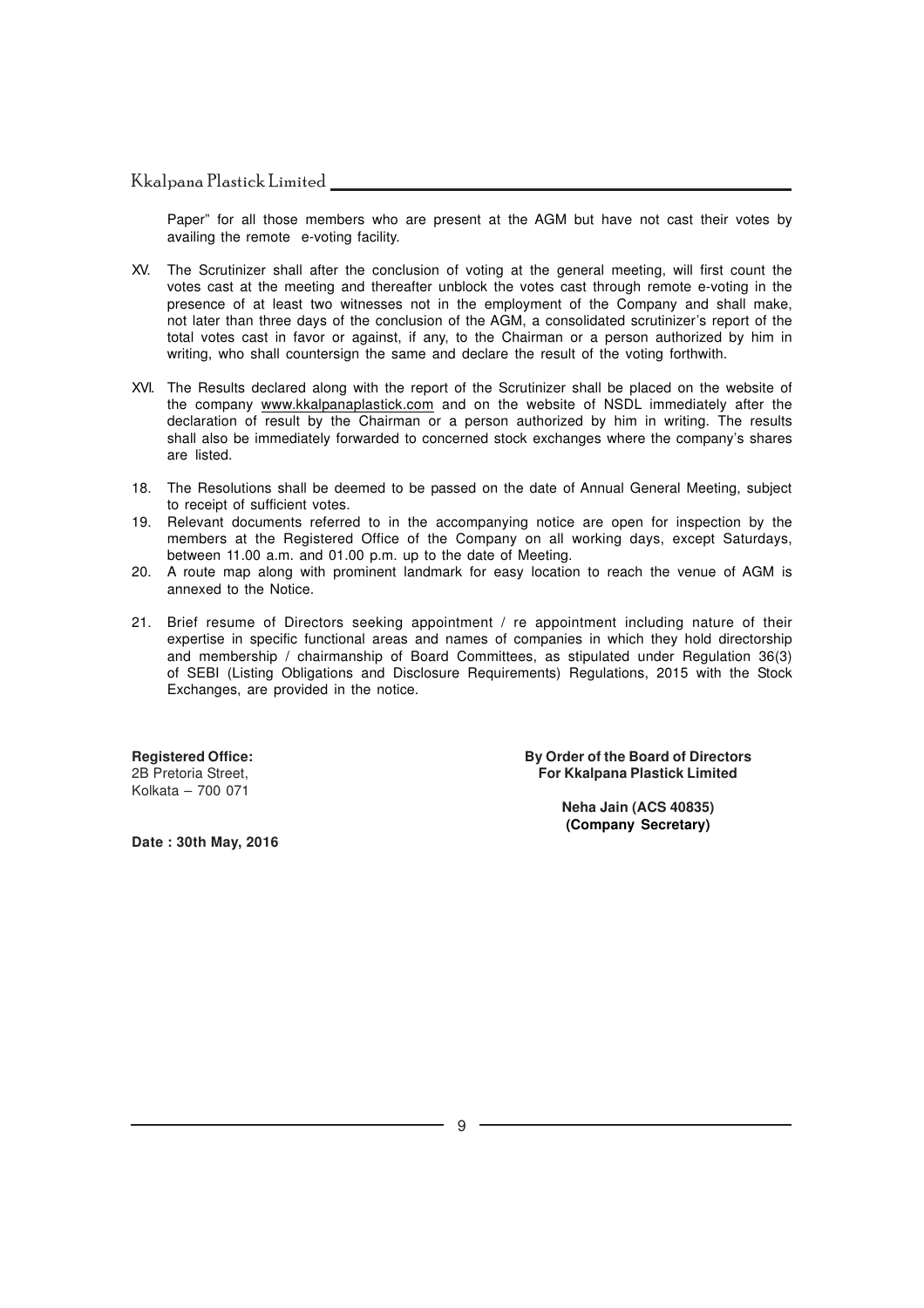### **Statement pursuant to Section 102 of The Companies Act, 2013**

The following Statement sets out all the material facts relating to the Special Business in the accompanying Notice:

#### **Item No.4 .**

The Board of Directors had appointed Mr. Braj Kishor Shahi (DIN 07291517) as an Additional Director of the Company with effect from 21st December,2015 pursuant to the provisions of Section 161(1) of the Companies Act, 2013 ("the Act") in the category "Independent Director".

Pursuant to the provisions of section 149 of the Act, which came in to effect from April 1, 2014, every listed public company is required to have at least one-third of the total number of directors as Independent Directors, who are not liable to retire by rotation.

As an additional director, Mr. Braj Kishor Shahi (DIN: 07291517) will hold office only up to the date of this ensuing Annual General Meeting.

In terms of Section 149 and other applicable provisions of the Companies Act, 2013, Mr. Shahi being eligible and offering himself for appointment, is proposed to be appointed as a director of the Company. He is also proposed to be appointed as an Independent Director for a period of five (5) consecutive years, up to the fifth consecutive AGM of the Company to be held in the year 2021, whose period of office shall not be liable to determination by retirement of directors by rotation. A notice under Section 160 of the Companies Act, 2013 has been received from a member proposing Mr. Shahi as a candidate for the office of Director of the Company.

Mr. Braj Kishor Shahi (DIN: 07291517) have given a declaration to the Board that he meets the criteria of independence as provided under section 149(6) of the Act. In the opinion of the Board, he fulfills the conditions specified in the Act and the Rules framed there under for appointment as Independent Director and he is independent of the management.

In compliance with the provisions of Section 149 read with Schedule IV of the Act, the appointment of Mr. Braj Kishor Shahi (DIN: 07291517) as Independent Director is now being placed before the Members for their approval.

The terms and conditions of appointment of the above Director shall be open for inspection by the Members at the Registered Office of the Company during normal business hours on any working day.

Your Board recommends the Resolution at Item No. 04 for your approval as an Ordinary Resolution.

Save and except Mr. Braj Kishor Shahi (DIN: 07291517), none of the Directors and Key Managerial Personnel of the Company, and their relatives are, in any way, concerned or interested, financial or otherwise in the aforesaid resolution except to the extent of their shareholdings in the Company. The Proposed Special Business does not relate to or affects any other company (financially or otherwise).

#### **Item No. 5**

In accordance with the provisions of Section 20 of the Companies Act,2013 read with the relevant provisions of the Companies (Incorporation) Rules, 2014, a member may request for delivery of any documents, notices and other correspondences through a particular mode, in consideration of such fees as may be determined by the shareholders in the Annual General Meeting.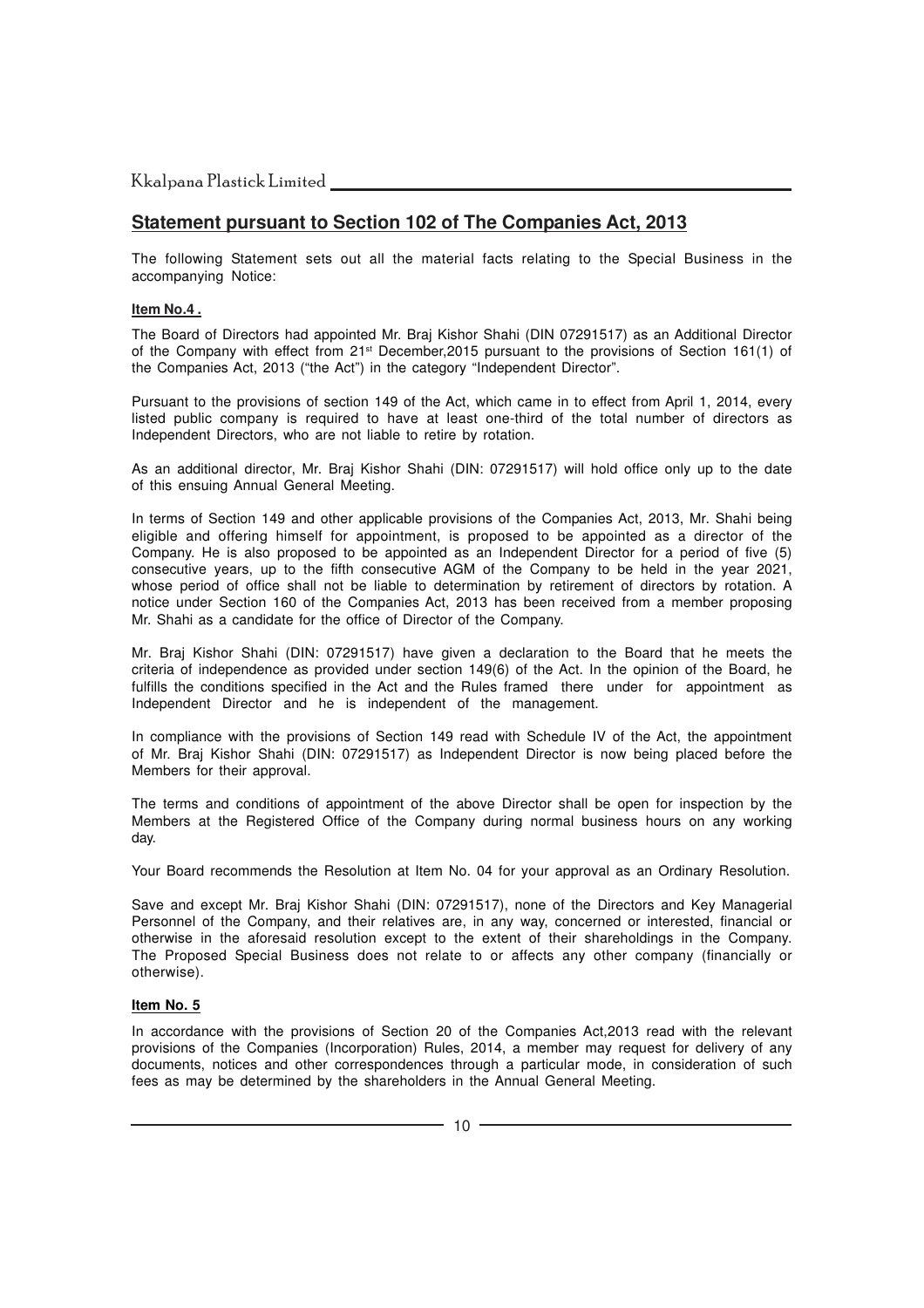Accordingly, Board has recommended to charge the following fees for delivery of any documents, notices and other correspondences through a particular mode, subject to the approval of the Shareholders;

| SI. No | <b>Name of Documents</b>               | Fees to be paid (Amt. in Rs.) |
|--------|----------------------------------------|-------------------------------|
|        | Memorandum and Articles of Association | Rs. 200/-                     |
| っ      | Annual Report                          | Rs. 200/-                     |
| د      | Notices of AGM / EGM                   | Rs. 100/-                     |
|        | Other correspondences                  | $Rs.50/-$                     |

As such, consent of the members is sought for passing an Ordinary Resolution as set out at Special Business under Item No. 5 of the Notice for fees to be paid by the members of the Company for delivery of notices, documents and other correspondences through a particular mode.

The Board recommends the resolution for approval of the members.

None of the Directors and Key Managerial Personnel of the Company, and their relatives are, in any way, concerned or interested, financial or otherwise in the aforesaid resolution except to the extent of their shareholdings in the Company. The Proposed Special Business does not relate to or affects any other company (financially or otherwise).

Kolkata – 700 071

**Registered Office: By Order of the Board of Directors** 2B Pretoria Street, **For Kkalpana Plastick Limited**

> **Neha Jain (ACS 40835) (Company Secretary)**

**Date : 30th May, 2016**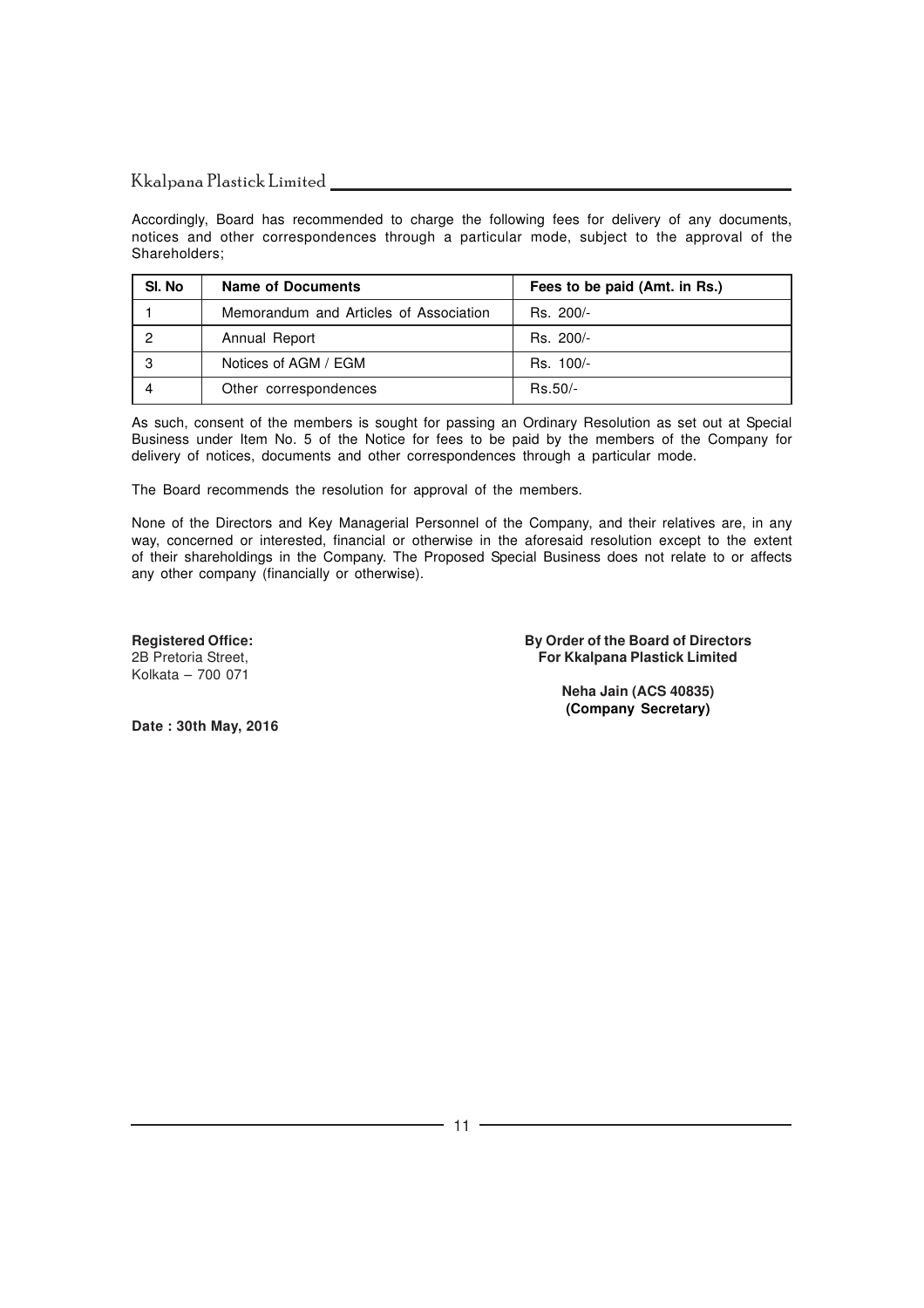### **DETAILS OF DIRECTORS SEEKING APPOINTMENT / REAPPOINTMENT AT THE FORTHCOMING ANNUAL GENERAL MEETING**

**(In Pursuance of Regulation 36(3) of SEBI (Listing Obligations and Disclosure Requirements) Regulations, 2015)**

| Name of Director                                                                                                                                                            | Mr. Deo Kishan Kalwani*<br>(DIN: 03363450)                                                                                                                              | Mr. Braj Kishor Shahi**<br>(DIN: 07291517)                                                        |
|-----------------------------------------------------------------------------------------------------------------------------------------------------------------------------|-------------------------------------------------------------------------------------------------------------------------------------------------------------------------|---------------------------------------------------------------------------------------------------|
| Date of Birth                                                                                                                                                               | 05.06.1945                                                                                                                                                              | 05.11.1952                                                                                        |
| Date of Appointment on the Board                                                                                                                                            | 22.12.2010                                                                                                                                                              | 21.12.2015                                                                                        |
| Qualification                                                                                                                                                               | Graduate from Calcutta University.                                                                                                                                      | <b>Under Graduate</b>                                                                             |
| Expertise                                                                                                                                                                   | Mr. Kalwani aged about 71 years has<br>more than 49 years of experience in<br>Business and Service and has held<br>distinguished positions in prestigious<br>companies. | Mr. Shahi aged about 64 years has more<br>than 30 years of experience in Business<br>and Service. |
| Directorships held in other public<br>companies including private<br>companies which are subsidiaries<br>of public companies (excluding<br>foreign and private companies) # | <b>NONE</b>                                                                                                                                                             | <b>NONE</b>                                                                                       |
| Memberships / Chairmanships of<br>Committees across all companies                                                                                                           | <b>NONE</b>                                                                                                                                                             | <b>NONE</b>                                                                                       |
| Shareholding in the Company                                                                                                                                                 | <b>NIL</b>                                                                                                                                                              | <b>NIL</b>                                                                                        |
| Relationship with other Directors                                                                                                                                           | <b>NIL</b>                                                                                                                                                              | <b>NIL</b>                                                                                        |

**# Note: Excludes Directorships in Private Limited Companies, Foreign Companies and Government Companies.**

**\* Mr. Deo Kishan Kalwani (DIN: 03363450), Whole Time Director is a non rotational Director as per his terms of appointment. However, in order to comply with the provisions of Section 152 of the Companies Act, 2013, his position is liable to retire by rotation.**

**\*\*Mr. Braj Kishor Shahi (DIN: 07291517) inducted as an Additional Director of the Company with effect from 21st December, 2015.**

#### **REQUEST TO MEMBERS**

Members desirous of getting Information / Clarification on the Accounts and Operations of the company or intending to raise any query are requested to forward the same at least 10 days in advance of the meeting to the Company Secretary at the office address so as the same may be attended appropriately.

Kolkata – 700 071

**Registered Office: By Order of the Board of Directors**<br>2B Pretoria Street. **By Order of the Board of Directors**<br>**By Order of the Board of Directors For Kkalpana Plastick Limited** 

> **Neha Jain (ACS 40835) (Company Secretary)**

**Date : 30th May, 2016**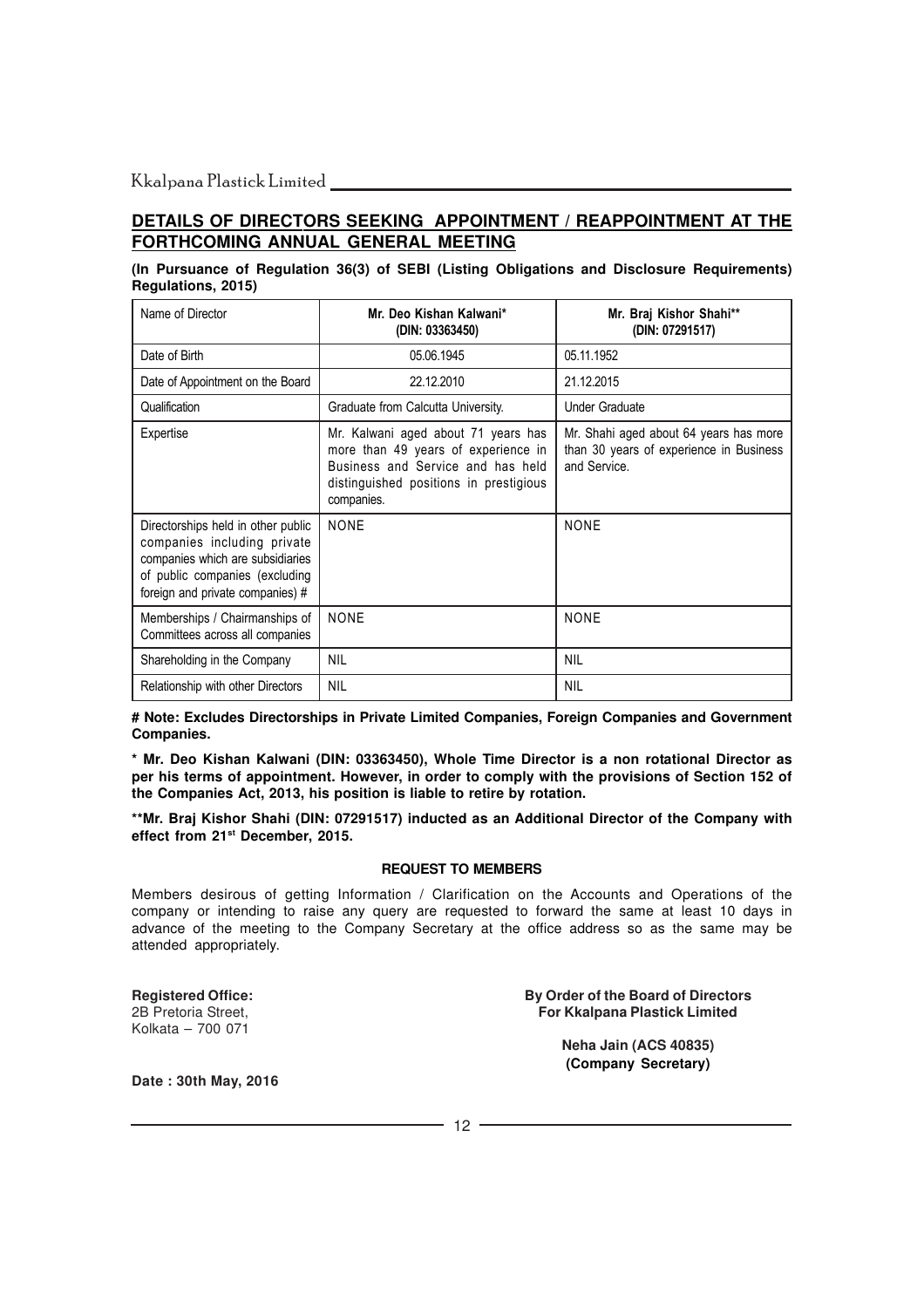# **DIRECTORS' REPORT**

#### **Dear Shareowners, Kkalpana Plastick Limited,**

Your Directors are pleased to present the 27th Annual Report together with the audited accounts for the year ended 31st March 2016.

#### **Financial Performance**

|                                                 |           | $($ ₹ In Lacs) |
|-------------------------------------------------|-----------|----------------|
| <b>Particulars</b>                              | 2015-2016 | 2014-2015      |
| Sales & other Income                            | 50.19     | 47.15          |
| Profit before Depreciation, Interest & Tax      | 17.02     | 2.20           |
| Less : Depreciation                             | 0.36      | 0.36           |
| Interest                                        | 0.05      | 0.49           |
| Profit before Tax                               | 16.61     | 1.35           |
| Less: Provision for Tax                         | 4.91      | 3.25           |
| <b>Profit After Tax</b>                         | 11.69     | (1.90)         |
| Add: Profit brought forward from previous year. | 39.67     | 41.60          |
| Balance Carried to B/S                          | 51.36     | 39.67          |

#### **Dividend**

In order to plough back the profits, your Directors do not recommend any dividend for the year 2015- 16.

#### **Operations and State of Company's Affairs**

During the year under review, the turnover (comprises mainly other income) of the Company was Rs.50.19 Lacs as compared to Rs. 47.15 Lacs in the previous year. The profit after tax is Rs. 11.69 lacs as against loss of Rs. 1.90 lacs in the previous year.

#### **Transfer to General Reserve**

The Company proposes not to transfer any funds out of its total profit of Rs. 11.69 Lacs for the financial year to the General Reserve.

#### **Change in nature of Business, if any**

There has been no change in the nature of business of the Company.

#### **Material changes and commitments affecting the financial position of the Company**

No material change and commitment affecting the financial position of the Company have occurred between the end of the financial year to which the financial statements relate and the date of the report.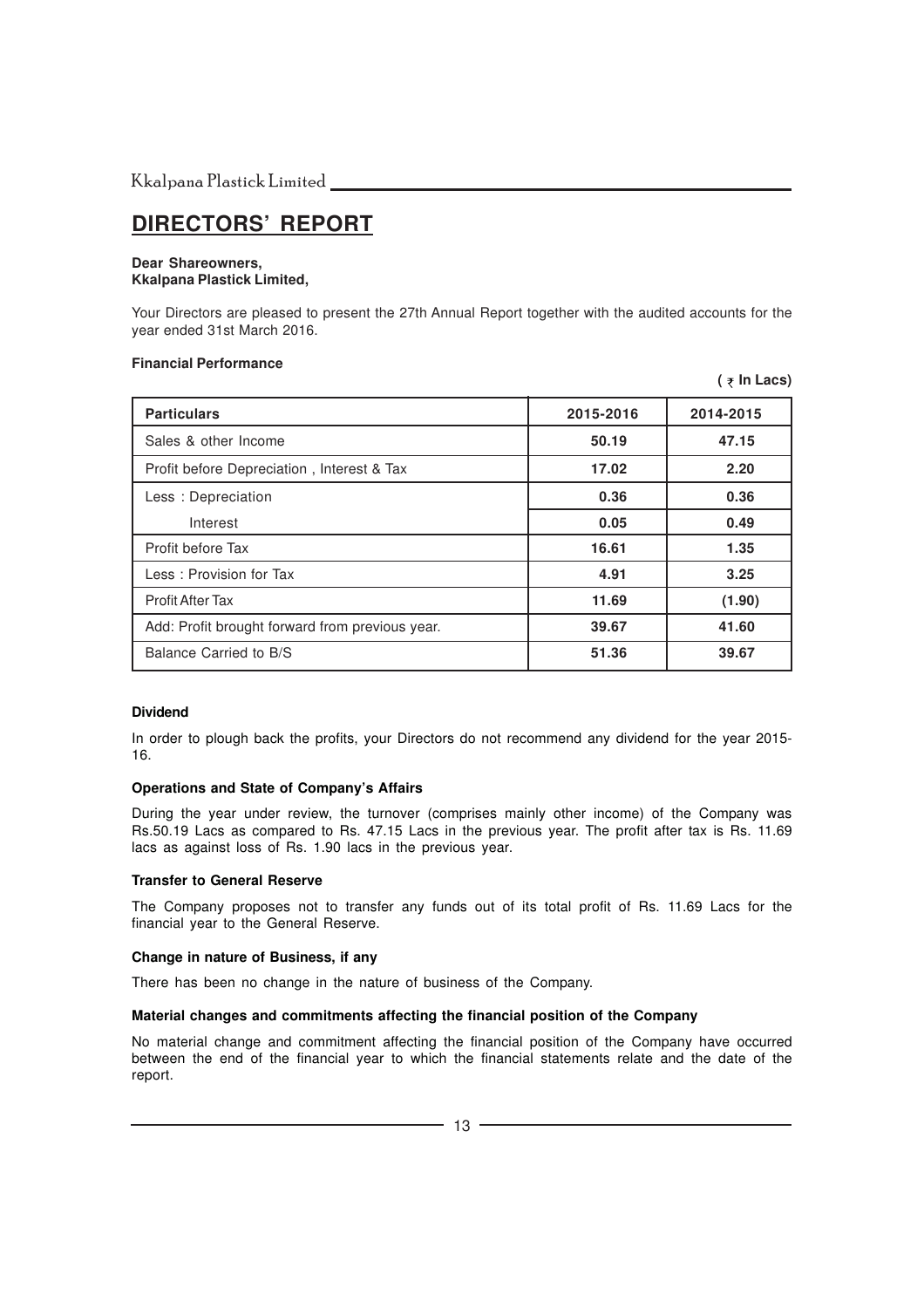#### **Particulars of Loans, Guarantees and Investments**

The Company has not given loans, guarantees or made investments exceeding sixty per cent of its paid-up share capital, free reserves and securities premium account or one hundred per cent of its free reserves and securities premium account, whichever is more, as prescribed in Section 186 of the Companies Act, 2013.

Details of Loans, Guarantees and Investments covered under the provisions of Section 186 of the Companies Act, 2013 are provided in the financial statement (please refer to Note 4 to the financial statement).

#### **Particulars of Contracts or Arrangements made with Related Parties**

All transactions with the related parties during the year under review were on arm's length basis and in the ordinary course of business. Thus, disclosure required under section 134(3)(h) of the Act in Form AOC-2 is not applicable to your Company. Further, there are no material related party transactions during the year under review with the Promoters, Directors or Key managerial Personnel.

#### **Fixed Deposits**

Your Company has not accepted any fixed deposit during the year under review in terms of Section 73 of the Companies Act, 2013 read with Companies (Acceptance of Deposit) Rules, 2014 and there were no unpaid fixed deposits with the Company.

#### **Details of Subsidiary/Joint-Venture/Associate Companies**

None of the company has become or ceased to become the subsidiary, joint venture or associate of your Company during the financial year 2015-16.

#### **Risk Management**

In terms of the requirement of the Act, the Company has developed and implemented the Risk Management Policy and the Audit Committee of the Board reviews the same periodically.

#### **Vigil mechanism**

Pursuant to the requirement of the Act, the Company has established vigil mechanism which also incorporates a whistle blower policy in terms of the SEBI Listing Regulations. Protected disclosures can be made by a whistle blower through an e mail or phone or letter to the chairman of Audit Committee.

#### **Management Discussion and Analysis Report**

As required by Regulation 34(2)(e) of SEBI (Listing Obligations and Disclosure Requirements) Regulations, 2015, a detailed Management Discussion and Analysis Report is presented in a separate section forming part of the annual report as **"Annexure 1"**.

#### **Particulars of Employees**

None of the employees, employed throughout the year or part of the year, was in receipt of salary in excess of the limit set out in the Companies (Appointment and Remuneration of Managerial Personnel) Rules, 2014, Therefore, no details have been provided or required under section 197(12) of the Companies Act, 2013 read with Rules 5(2) and 5(3) of the Companies (Appointment and Remuneration of Managerial Personnel) Rules, 2014.

The ratio of remuneration of each Director to the median employee's remuneration and other details in accordance with sub-section 12 of Section 197 of the Act, read with Rule 5(1) of the Companies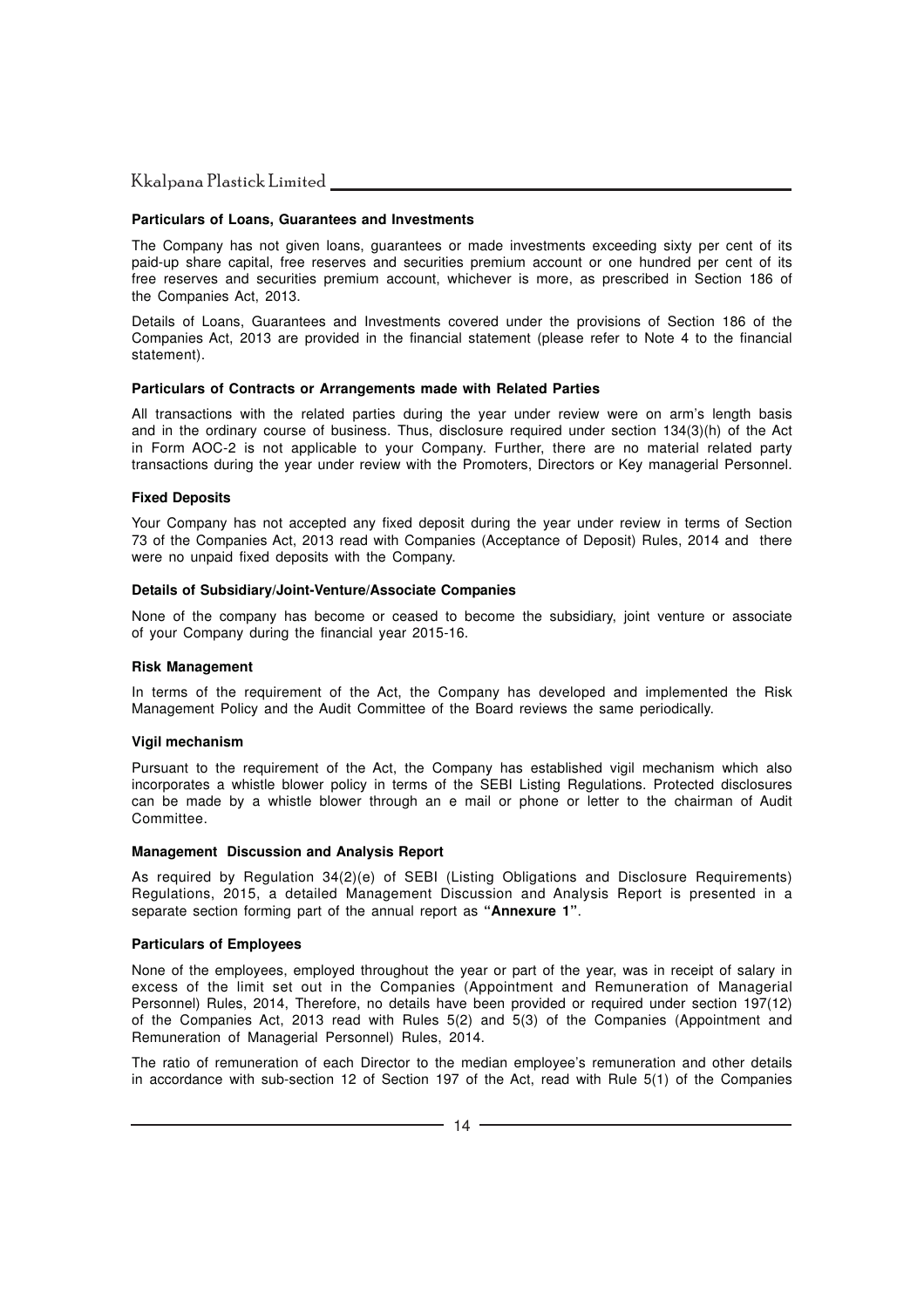(Appointment and Remuneration of Managerial Personnel) Rules, 2014, form part of this report as **'Annexure 2'**

#### **Internal financial controls**

The internal financial controls with reference to the Financial Statements are commensurate with the size and nature of business of the Company.

#### **Change of Registered Office**

In order to manage entire operations of the Company more economically and efficiently, the Company has shifted its registered office from **114/5 Hazra Road, 01st Floor, Kolkata – 700 026** to **2B Pretoria Street, Kolkata** – 700 071 with effect from 16<sup>th</sup> October, 2015. Due Compliances in this regard has been completed.

#### **Share Capital**

The paid up Equity Share Capital as on 31<sup>st</sup> March, 2016 was Rs.552.85 lacs. There has not been any change in the Equity Share Capital of the Company during the year under review. During the year under review, the Company has neither issued shares with differential voting rights nor issued sweat equity or granted stock options.

#### **Directors & Key Managerial Personnel**

In accordance with the provisions of the Companies Act, 2013, Mr. Deo Kishan Kalwani (DIN: 03363450), Whole-Time Director of the Company, retires by rotation at the conclusion of the forthcoming Annual General Meeting and being eligible, has offered himself for re-appointment.

The Board appointed Mr. Braj Kishor Shahi (DIN: 07291517) as an Additional (Independent) Director with effect from 21<sup>st</sup> December, 2015. Pursuant to section 161 of the Companies Act, 2013, Mr. Brai Kishor Shahi (DIN: 07291517) would hold office upto the date of the ensuing Annual General Meeting. However, the Company has received requisite notice from a member under section 160 of the Companies Act, 2013, proposing name of Mr. Braj Kishor Shahi for the office of director.

In order to comply with the provisions of Section 203 of the Companies Act, 2013 read with Rule 8 of the Companies (Appointment & Remuneration of Managerial Personnel) Rules, 2014, the Board of Directors of the Company has appointed Miss Neha Jain, an associate member of The Institute of Company Secretaries of India as the Company Secretary and Compliance Officer of the Company with effect from 03rd September, 2015.

The Company has received a declaration from all non-executive independent directors of the company under section 149(7) of the Companies Act, 2013 that they meet the criteria of independence as provided under section 149(6) of the Companies Act, 2013 and Regulation 25 of SEBI (Listing Obligations and Disclosure Requirements) Regulations, 2015.

Your Company has also received declaration from all the directors, as enumerated in section 164(2) and 184(1) of the Companies Act, 2013.

The Company has a Nomination and Remuneration Committee (NRC) and the Company's Policy for selection and appointment of Directors and their remuneration, is based on its NRC policy which, inter alia, deals with the manner of selection of the Directors and such other matters as provided under section 178(3) of the Act and SEBI Listing Regulations.

The Company has devised a policy for performance evaluation of Independent Directors and the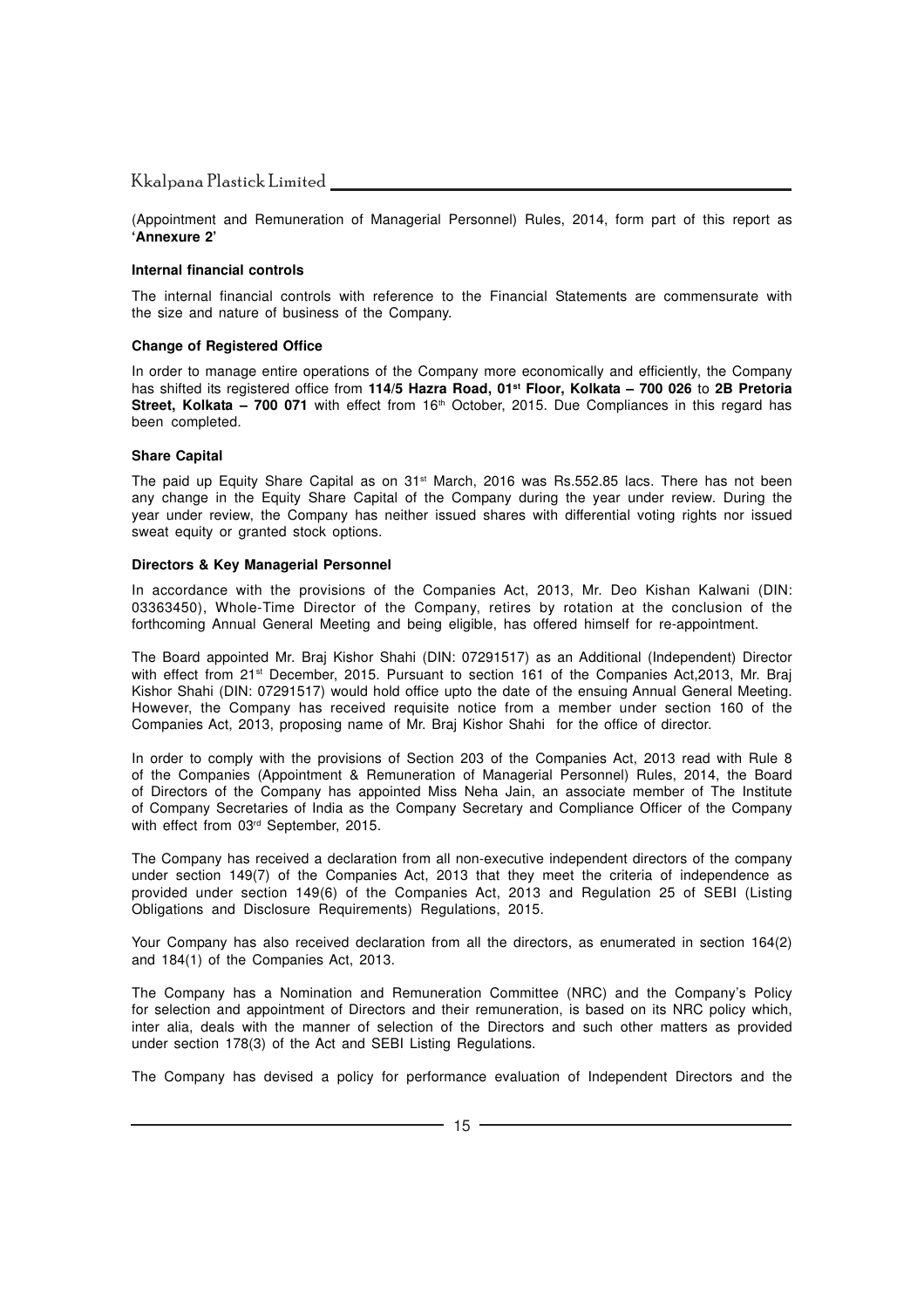Board, which includes criteria for performance evaluation of the non executive and executive Directors.

Suitable resolutions for appointment / reappointment of Directors, as referred above, will be placed for approval of the members in the forthcoming Annual General Meeting. The brief resume and other information of the concerned directors, in terms of the provisions of Regulation 36(3) of SEBI (Listing Obligations and Disclosure Requirements) Regulations, 2015, have been detailed in the notice convening the forthcoming Annual General Meeting.

None of the Independent Directors are due for reappointment.

#### **Directors' Responsibility Statement**

In terms of Section 134 (5) of the Companies Act, 2013, the directors would like to state that:

a) In the preparation of the annual accounts, the applicable accounting standards have been followed.

There are no material departures from these applicable accounting standards.

- b) The directors have selected such accounting policies and applied them consistently and made judgments and estimates that were reasonable and prudent so as to give a true and fair view of the state of affairs of the Company at the end of the financial year and of the profit or loss of the Company for the year under review.
- c) The directors have taken proper and sufficient care for the maintenance of adequate accounting records in accordance with the provisions of this Act for safeguarding the assets of the Company and for preventing and detecting fraud and other irregularities.
- d) The directors have prepared the annual accounts on a going concern basis.
- e) The directors had laid down internal financial controls to be followed by the company and that such internal financial controls are adequate and were operating effectively.
- f) The directors had devised proper system to ensure compliance with the provisions of all applicable laws and that such system were adequate and operating effectively.

#### **Auditors and Auditors' Report**

The term of office of M/s Maloo & Co., Chartered Accountants, Kolkata (Firm Registration No.310062E), as Statutory Auditors of the Company will expire with the conclusion of forthcoming Annual General Meeting of the Company.

M/s Maloo & Company has been Statutory Auditors of your Company since 2001. The Board of Directors of the Company have, subject to approval of the Members, decided to make a change in the Statutory Auditors. This change is in recognition of regulatory changes in India. A special notice has, accordingly, been received from Kkalpana Industries (India) Limited in its capacity as Member of the Company, proposing a resolution at the forthcoming Annual General Meeting for appointment of M/s. B.K. Sharma & Associates (Firm Registration No. 323388E), Chartered Accountants, Kolkata, as Statutory Auditors of the Company in place of the M/s Maloo & Co., being the retiring Auditor.

A resolution proposing appointment of M/s. B.K. Sharma & Associates (Firm Registration No. 323388E) as the Statutory Auditors of the Company pursuant to Section 139 of the Companies Act, 2013 forms part of the Notice.

M/s Maloo & Co., Chartered Accountants, Kolkata, over many years, have successfully met every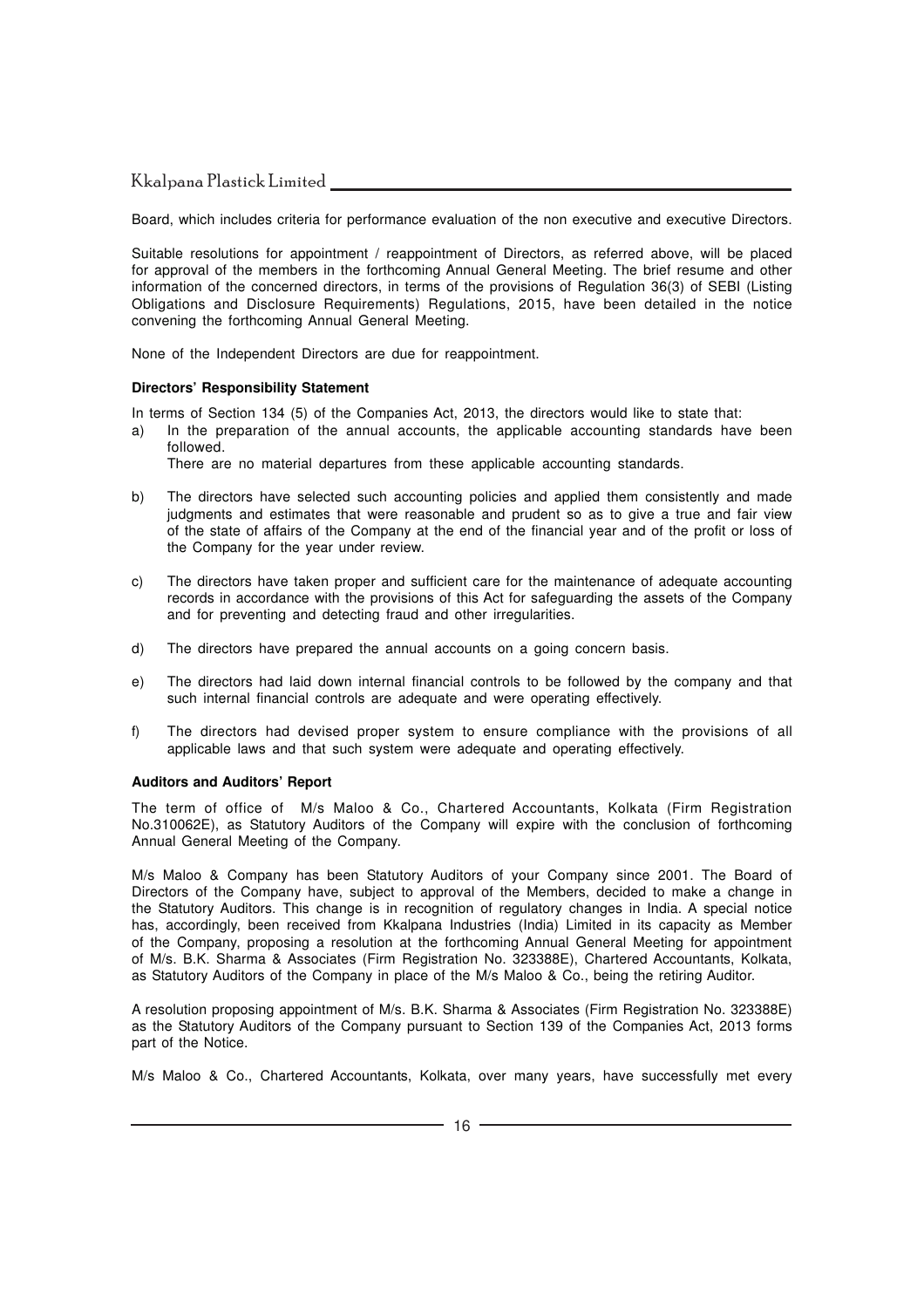challenges and have maintained the highest level of governance, rigour and quality in their audit. The Board place on record its appreciation for the services rendered by M/s Maloo & Co., as the Statutory Auditors of the Company.

The observations of the Auditors in the Report on Accounts read with the relevant notes are self explanatory and do not call for any further comments.

#### **Cost Audit**

The turnover of the Company in the immediately preceding financial year does not exceed the prescribed limit as mentioned in Companies (Cost Records & Audit ) Rules , 2014 and hence ,cost audit is not applicable to the company.

#### **Secretarial Audit**

Pursuant to the provisions of Section 204 of the Companies Act, 2013 and the Companies (Appointment and Remuneration of Managerial Personnel) Rules, 2014, the Board of Directors had appointed M/s. B.K. Barik & Associates (Membership No. FCS 5696 & COP No. 3897),Practicing Company Secretary for conducting secretarial audit of the company for the financial year 2015-16.

The report of the Secretarial Auditors for the Financial Year 2015-16 in Form MR-3 is annexed herewith as **Annexure 3** to this report. The report is self-explanatory and does not call for any further comments.

#### **Extract of Annual Return**

Pursuant to section 92(3) of the Companies Act, 2013 ('the Act') and rule 12(1) of the Companies (Management and Administration) Rules, 2014, extract of annual return is annexed as '**Annexure 4'**.

#### **Disclosures under Sexual Harassment of Women at Workplace (Prevention, Prohibition & Redressal) Act, 2013**

The Company has zero tolerance for sexual harassment at workplace and has adopted a policy on prevention, prohibition and redressal of sexual harassment at workplace in line with the provisions of Sexual Harassment of Women at workplace (Prevention, Prohibition and Redressal) Act, 2013 and the rules framed there under.

During the financial year 2015-16, no complaint of sexual harassment has been received by the Company.

#### **Corporate Social Responsibility (CSR)**

The provision of section 135(1) of Companies Act 2013 i.e. corporate social responsibility is not applicable on your company. Therefore your company has not constituted CSR committee.

#### **Board Meetings**

The Board met eight times during the financial year. The dates of the Board Meetings were 30.05.2015, 13.08.2015, 03.09.2015, 16.10.2015, 13.11.2015, 21.12.2015, 12.02.2016 and 28.03.2016. The intervening gap between two consecutive Meetings was within the period prescribed under the Companies Act, 2013 and the SEBI (Listing Obligations and Disclosure Requirements) Regulations, 2015.

#### **Industrial Relations**

During the year, your company maintained harmonious and cordial Industrial Relations.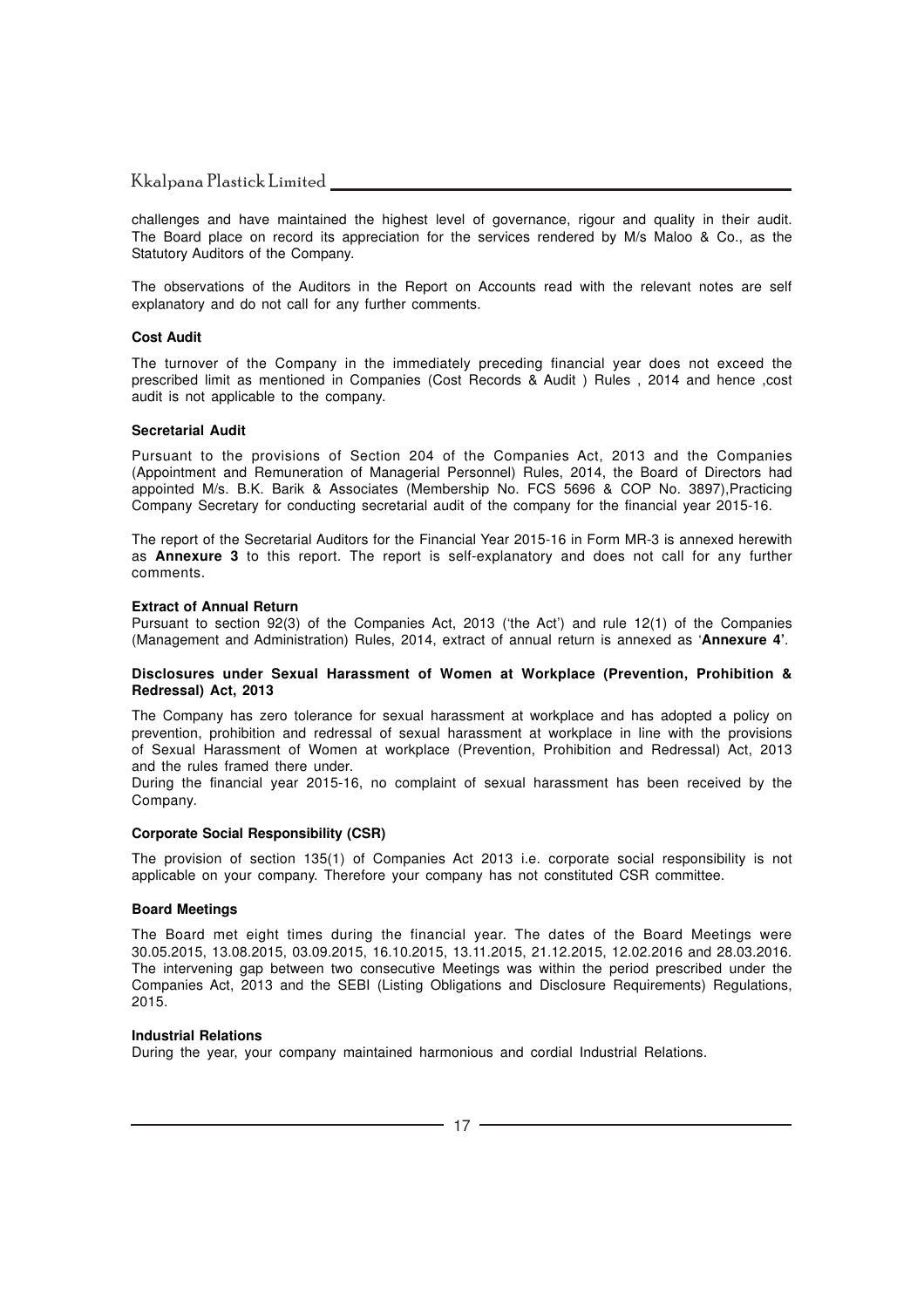#### **Significant and Material Orders**

There are no significant and material orders passed by the regulators or courts or tribunals impacting the going concern status and Company's operations in future.

#### **Listing Regulations**

As per the requirements of SEBI (Listing Obligations and Disclosure Requirements) Regulations, 2015, the Company has entered into new Listing Agreement with Bombay Stock Exchange Limited (BSE), Calcutta Stock Exchange Limited (CSE) and Delhi Stock Exchange Limited (DSE).

#### **Corporate Governance**

As per Regulation 15(2) of SEBI (Listing Obligations and Disclosure Requirements) Regulations, 2015, compliance with the Corporate Governance Provisions as specified in Regulation 17 to 27 and clauses (b) to (i) of Regulation 46(2) and para C, D and E of Schedule V of SEBI (Listing Obligations and Disclosure Requirements) Regulations, 2015 shall not be mandatory for your Company.

#### **Particulars of Conservation of Energy, Technology Absorption and Foreign Exchange Earnings and Outgo.**

Particulars required to be furnished under Section 134(3) (m) of The Companies Act, 2013 read with Rule 8(3) of the Companies (Accounts) Rules, 2014.

- i. Part A and Part B of the Rules, pertaining to conservation of Energy and technology absorption, are not applicable to the Company
- ii. Foreign Exchange earnings and outgo

Earning Nil

Outgo Nil

#### **Acknowledgement**

Your Directors wish to convey their sincere appreciation to all of the Company's employees and workers at all level for their enormous personal efforts as well as their collective contribution to the Company's performance.

Your Directors also wish to thank to all the shareholders, customers, dealers, suppliers, bankers, financial institutions, Govt. authorities and all the other business associates for the continued support given by them to the Company and their confidence in its management.

2B Pretoria Street, Kolkata – 700 071

**Registered Office: By Order of the Board of Directors**

**J. Tiwari (DIN: 00228352) (Chairman)**

**Date : 30th May, 2016**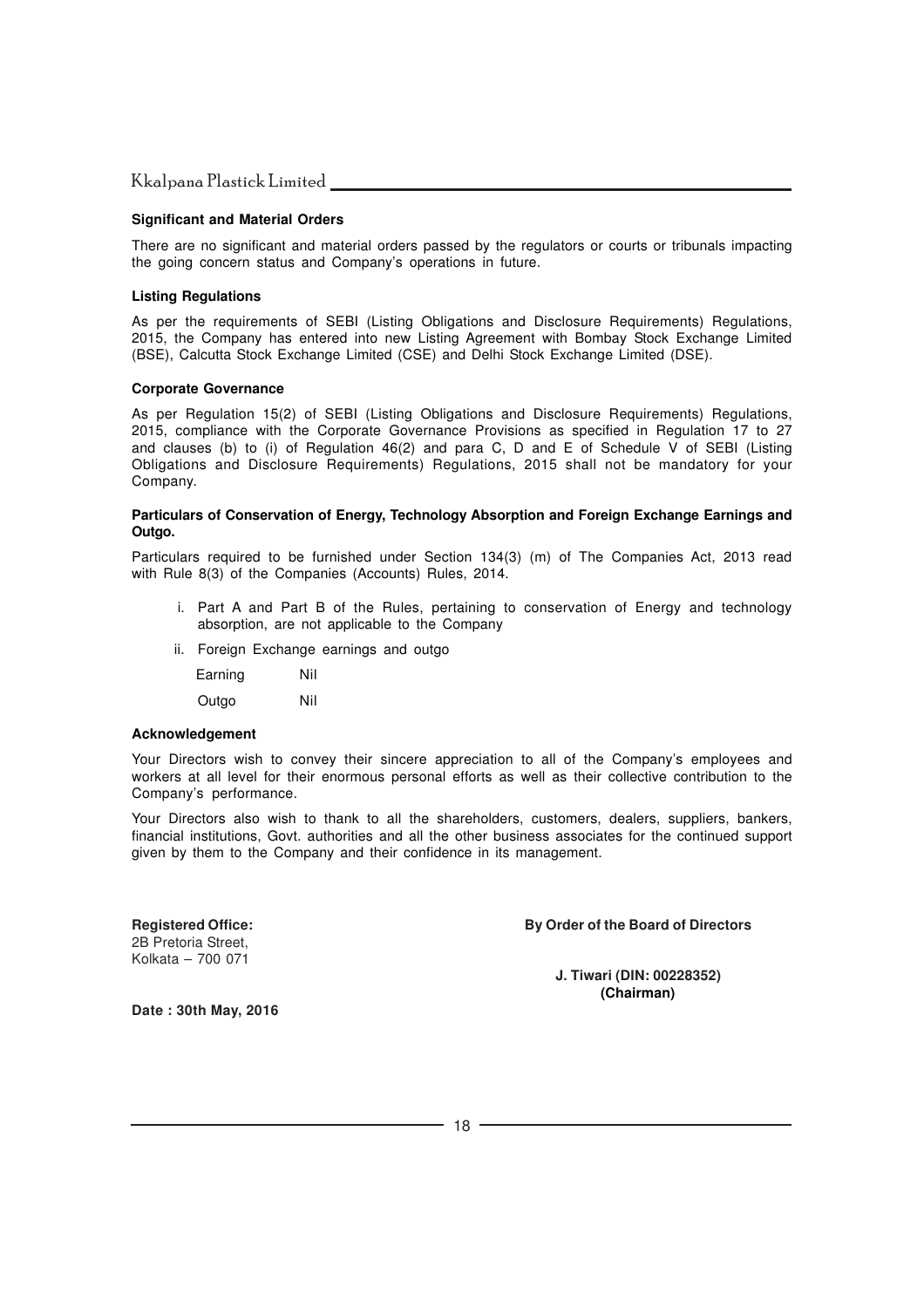**Annexure - '1'**

## **MANAGEMENT DISCUSSION AND ANALYSIS REPORT**

#### **GLOBAL OVERVIEW:**

Global economic growth is generally interlinked to petrochemical consumption where plastic is an important partner. Plastic processing is the pillar of economy in most of the advanced economies. Per capita consumption of the world is 28 kg whereas India's is 11 kg and China 38 kg and Brazil 32 kgs. USA, Germany, UK, Italy, Spain, Australia, Japan, Korea, Taiwan it is more than 100 kg. This means India has big potential to grow as India's per capita consumption is one of the lowest in Asia.

The world economy stumbled in 2015, amid weak aggregate demand, falling commodity prices and increasing financial market volatility in major economies. The world gross product was projected to grow by a mere 2.4 per cent in 2015, marking a downward turn from the 2.8 per cent forecast in the World Economic Situation and Prospects as of mid-2015 (United Nations, 2015a). The growth rates of gross fixed capital formation and aggregate demand continue to remain subdued. The world economy is projected to grow by 2.9 per cent in 2016 and 3.2 per cent in 2017, supported by generally less restrictive fiscal and still accommodative monetary stances worldwide. The anticipated timing and pace of normalization of the United States monetary policy stance is expected to reduce policy uncertainties, while preventing excessive volatility in exchange rates and asset prices. While the normalization will eventually lead to higher borrowing costs, rising interest rates should encourage firms to front-load investments in the short run. The improvement in global growth is also predicted on easing of downward pressures on commodity prices, which should encourage new investments and lift growth, particularly in commodity-dependent economies.

#### **INDIAN SCENARIO**

The **Economy of India** is the seventh Largest economy in the world measured by nominal GDP and the third-largest by purchasing power parity (PPP). The country is classified as a newly industrialised country, one of the G-20 major economies, a member of BRICS and a developing economy with an average growth rate of approximately 7% over the last two decades.

The long-term growth prospective of the Indian economy is positive due to its young population, corresponding low dependency ratio, healthy savings and investment rates, and increasing integration into the global economy. And the outlook for short-term growth is also good as according to the IMF, the Indian economy is the "bright spot" in the global landscape. India also topped the World Bank's growth outlook for 2015-16 for the first time with the economy having grown 7.6% in 2015-16 and expected to grow  $8.0\%$ + in 2016-17.

#### **Industry Overview**

The Indian cable industry is highly fragmented with a large number of producers. The market for cables and wires is mainly dominated by the unorganized sector controlling about 70% of the domestic demand for wires and cables. However, the situation is changing. With the slew of advertising and the publicity campaigns targeted at this segment, companies are getting more and more aware about the quality of products in this category too and making queries before deciding on the purchase of cables and wiring. The government has announced ambitious plans for infrastructure development. One of the primary focus area of the Central Government's development plan is railways, with over Rs. 800,000 Cr as promised investment over the period of 2015-2020.

#### **Industry Structure and Developments**

The company's polymer compounds business is directly related to the fortunes of cable industry/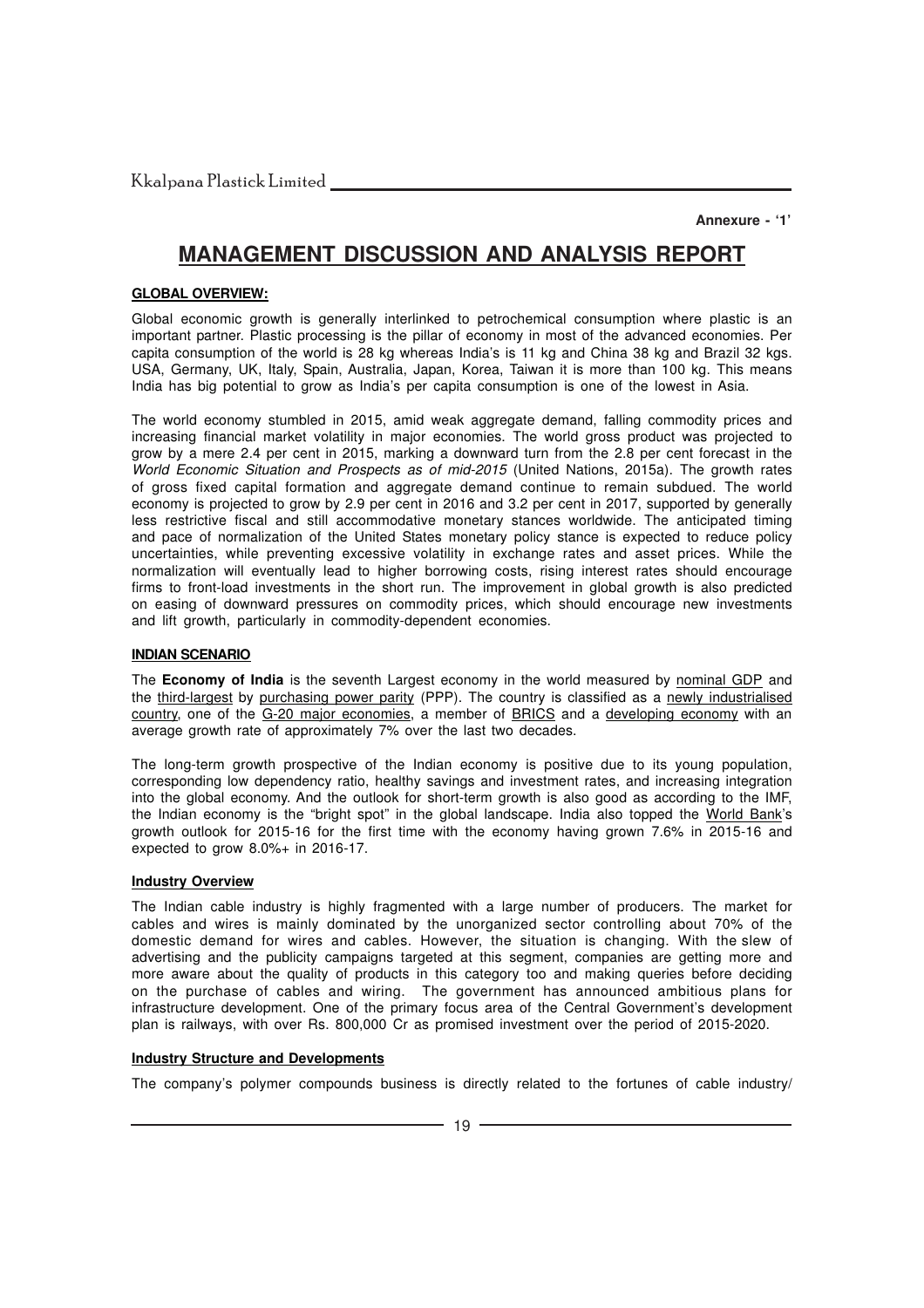packaging industry and footwear industry. If there is demand push in these segments of Indian economy, the top line and bottom line of your Company will significantly increase. The Directors of your Company are planning to undertake new projects in near future.

#### **Company's Performance:**

Financial Performance for 2015-16 is summarized below:-

| <b>Particulars</b>                              | 2015-2016    | 2014-2015    |
|-------------------------------------------------|--------------|--------------|
| Sales & other Income                            | 50.19        | 47.15        |
| Profit before Depreciation, Interest & Tax      | 17.02        | 2.20         |
| Less: Depreciation<br>Interest                  | 0.36<br>0.05 | 0.36<br>0.49 |
| Profit before Tax                               | 16.61        | 1.35         |
| Less: Provision for Tax                         | 4.91         | 3.25         |
| <b>Profit After Tax</b>                         | 11.69        | (1.90)       |
| Add: Profit brought forward from previous year. | 39.67        | 41.60        |
| Balance Carried to B/S                          | 51.36        | 39.67        |

#### **Future Outlook**

The Company's turnover during the year comprises mainly interest income. However, your directors are planning to undertake new projects in near future and consequent arrangement with Banks / Financial Institutions are in process.

#### **Opportunity and Threats**

The use of plastic made products has gained considerable response from the customers. In number of items of Retail and Industrial consumption, it is found that the use of Plastic made products has replaced many other products as the best substitute product. This increase, in the use of plastic Products, will open many new areas for the Industry in the years to come.

The Indian Plastic industry has been growing at a rate of 12% over the years and with its true potential harnessed, is all set to reach the 12.5 MMT of consumption. To match this figure, India would require 42000 new machines and around US \$10 billion of project investment by 2020. Packaging, Electronics, Telecommunication, Infrastructure, Transportation, Healthcare and Consumer durables are fast growing sectors of Indian economy, offering growth for plastics consumption.

Indian plastic industry is highly competitive. Moreover, the competition is increasing with the emergence of new global players and other domestic unorganized players. Increased competition might lead to price reductions, decreased sales, lower profit margins thus adversely affecting the business of your Company.

#### **Risks and Concerns:**

Based on operations of the Company, new risks, if any, are identified and steps are taken to mitigate the same. At Kkalpana Plastick, management ensures that risks are adequately measured, estimated and enrolled to enhance shareholders value.

#### **Internal Control System**

The Company has a well established internal control systems and procedures covering all functional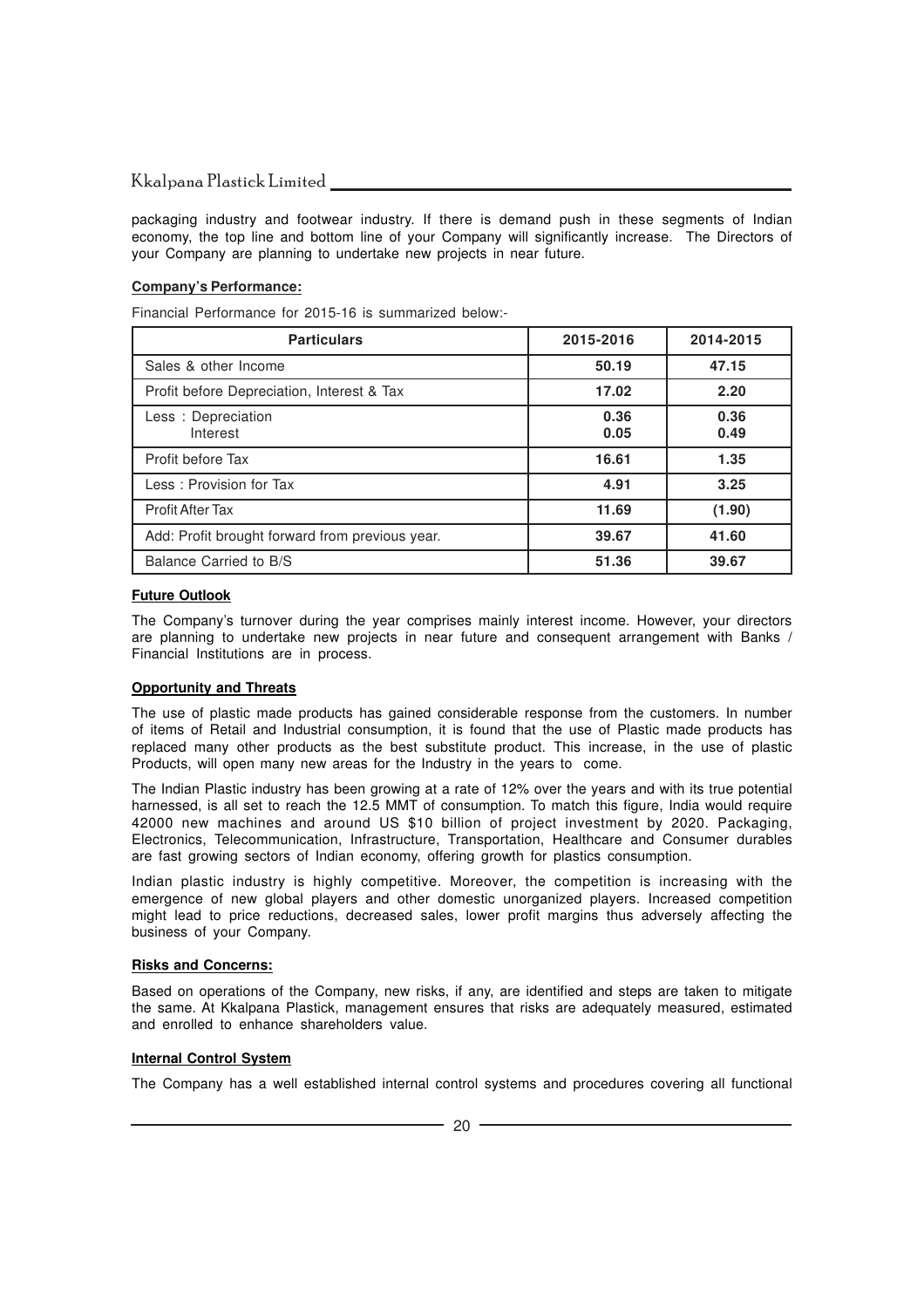areas. It provides, among others, a reasonable assurance that transactions are executed with management authorization and ensures preparation of financial statements in conformity with established accounting principles and that the assets of the Company are adequately safeguarded against significant misuse or losses.

The Audit Committee of the Board periodically reviews the terms of reference and the adequacy of internal control system, significant observations and their disposals and remedies if any.

#### **Human Resources and Industrial Relations**

The Company appreciates performance of the employees for the year and anticipate the much more for the years to come. Your Company believes in employee empowerment across the entire organization in order to achieve organizational effectiveness. The Industrial relations of the Company was cordial and there were no instances of employee disputes arising during the year.

#### **Cautionary Statement**

Certain statements made in the Management Discussion and Analysis Report relating to the Company's objectives, projections, estimates, and expectations and others may constitute 'forward looking statements' within the meaning of applicable laws and regulations. Actual results may differ materially from those expressed or implied. Important factors that could make a difference to the Company's operations include economic conditions affecting demand/supply and price conditions in the domestic and overseas markets in which the Company operates, changes in the Government regulations, tax laws, natural calamities and so on over which the company does not have any direct control.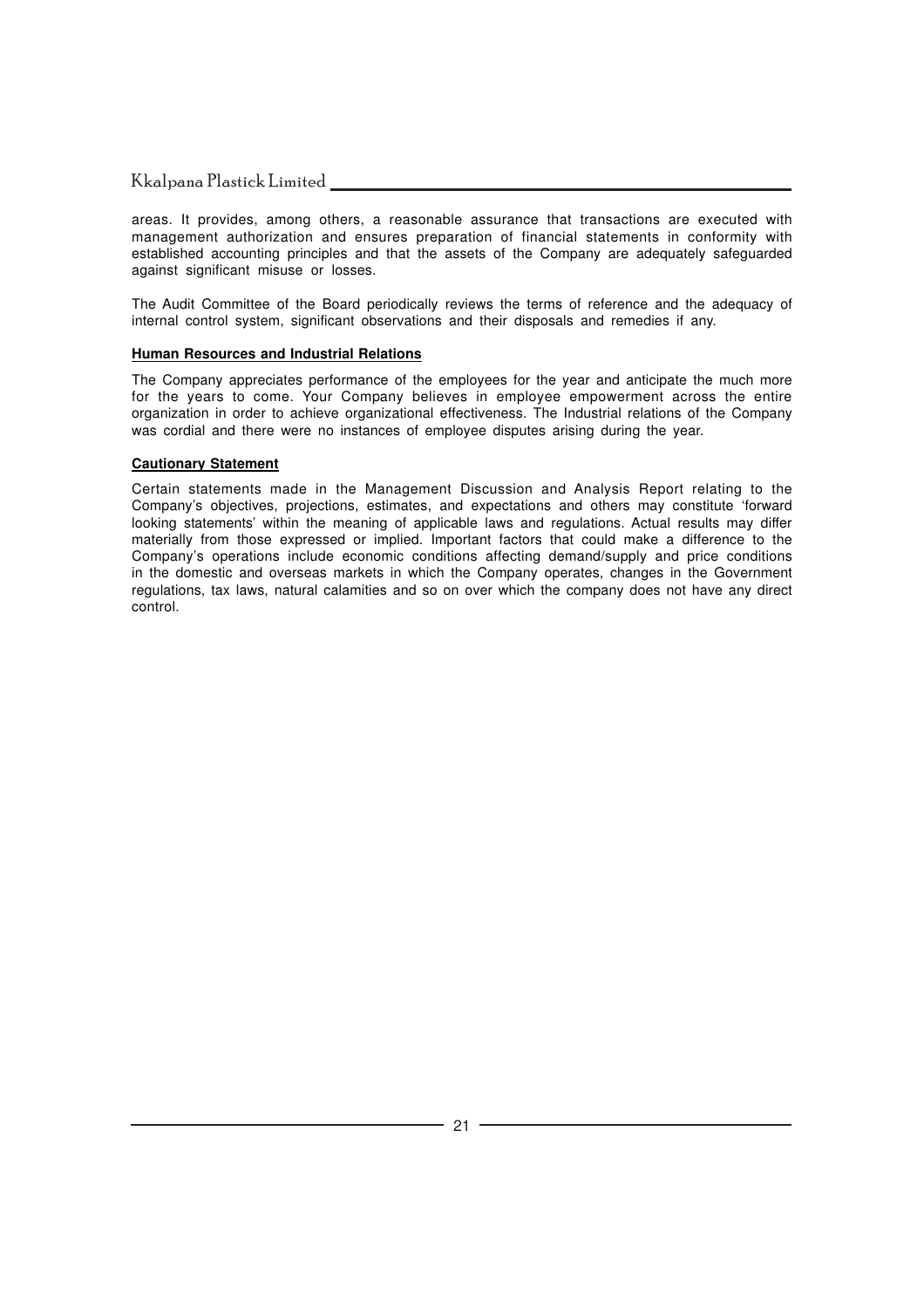#### **Annexure '2'**

#### **Disclosure in Board's report as per the provisions of section 197(12) of the Companies Act,2013 read with Rule 5(1) of the Companies (Appointment and Remuneration of Managerial Personnel) Rules, 2016.**

| SI.No.         | Requirements of Rule 5(1)                                                                                                                                                                                                                                                                                                                                                                                                                                                                                                                                              | Name & Designation<br>of Key Managerial<br>Personnel                                                                                                                                                                                                                                                | Details                                                                                                                                                                                    |  |
|----------------|------------------------------------------------------------------------------------------------------------------------------------------------------------------------------------------------------------------------------------------------------------------------------------------------------------------------------------------------------------------------------------------------------------------------------------------------------------------------------------------------------------------------------------------------------------------------|-----------------------------------------------------------------------------------------------------------------------------------------------------------------------------------------------------------------------------------------------------------------------------------------------------|--------------------------------------------------------------------------------------------------------------------------------------------------------------------------------------------|--|
| $\mathbf{1}$   | The ratio of remuneration of each director to<br>the median remuneration of the employees<br>of the Company for the financial year.                                                                                                                                                                                                                                                                                                                                                                                                                                    | Mr.D.K.Kalwani.<br>Whole Time Director                                                                                                                                                                                                                                                              | 1.15:1                                                                                                                                                                                     |  |
| 2              | The percentage increase in remuneration of<br>each director, CFO, CEO,CS or manager, if<br>any, in the financial year.                                                                                                                                                                                                                                                                                                                                                                                                                                                 | Mr. D.K.Kalwani,<br>Whole Time Director                                                                                                                                                                                                                                                             | 9.33%                                                                                                                                                                                      |  |
|                |                                                                                                                                                                                                                                                                                                                                                                                                                                                                                                                                                                        | Miss Neha Jain,<br>CFO & CS                                                                                                                                                                                                                                                                         | 28.57%                                                                                                                                                                                     |  |
| 3              | The percentage increase in the median<br>remuneration of employees in the financial<br>year.                                                                                                                                                                                                                                                                                                                                                                                                                                                                           | 7.52%.                                                                                                                                                                                                                                                                                              | The median remuneration of the employees<br>in the financial year was increased by                                                                                                         |  |
| 4              | The number of permanent employees on<br>the rolls of Company                                                                                                                                                                                                                                                                                                                                                                                                                                                                                                           | There<br>03<br>were<br>31.03.2016.                                                                                                                                                                                                                                                                  | Employees<br>as<br>on                                                                                                                                                                      |  |
| 5              | The explanation on the relationship between<br>average increase in remuneration and<br>company performance.                                                                                                                                                                                                                                                                                                                                                                                                                                                            | The increase in remuneration is based on<br>Company's performance and also includes<br>various other<br>factors like<br>individual<br>performance,<br>experience,<br>academic<br>background, industry trend etc. All these<br>factors are considered appropriately for<br>revision of remuneration. |                                                                                                                                                                                            |  |
| 6              | Comparison of the remuneration of the KMP<br>against the performance of the Company.                                                                                                                                                                                                                                                                                                                                                                                                                                                                                   | total income is 49.53%.                                                                                                                                                                                                                                                                             | The turnover of the Company increased by<br>6.45% and the Company has made a profit<br>of Rs. 11.69 lacs during the year. The ratio<br>of remuneration of KMP with the Company's           |  |
| $\overline{7}$ | Variation in the market capitalization of the<br>company, price earnings ratio as at the<br>closing date of the current financial year and<br>previous financial year and percentage<br>increase over decrease in the market<br>quotations of the shares of the company in<br>comparison to the rate at which the company<br>came out with the last public offer in case<br>of listed companies, and in case of unlisted<br>companies, the variations in the net worth of<br>the company as at the close of the current<br>financial year and previous financial year. | was Rs.4.93 crores as at 31 <sup>st</sup> March, 2015.<br>297.67 as at 31 <sup>st</sup> March, 2015.                                                                                                                                                                                                | The market capitalization as on March 31,<br>2016 was Rs.3.31 crores whereas the same<br>The price earnings ratio of the Company<br>was 28.57 as at 31 <sup>st</sup> March, 2016 and was - |  |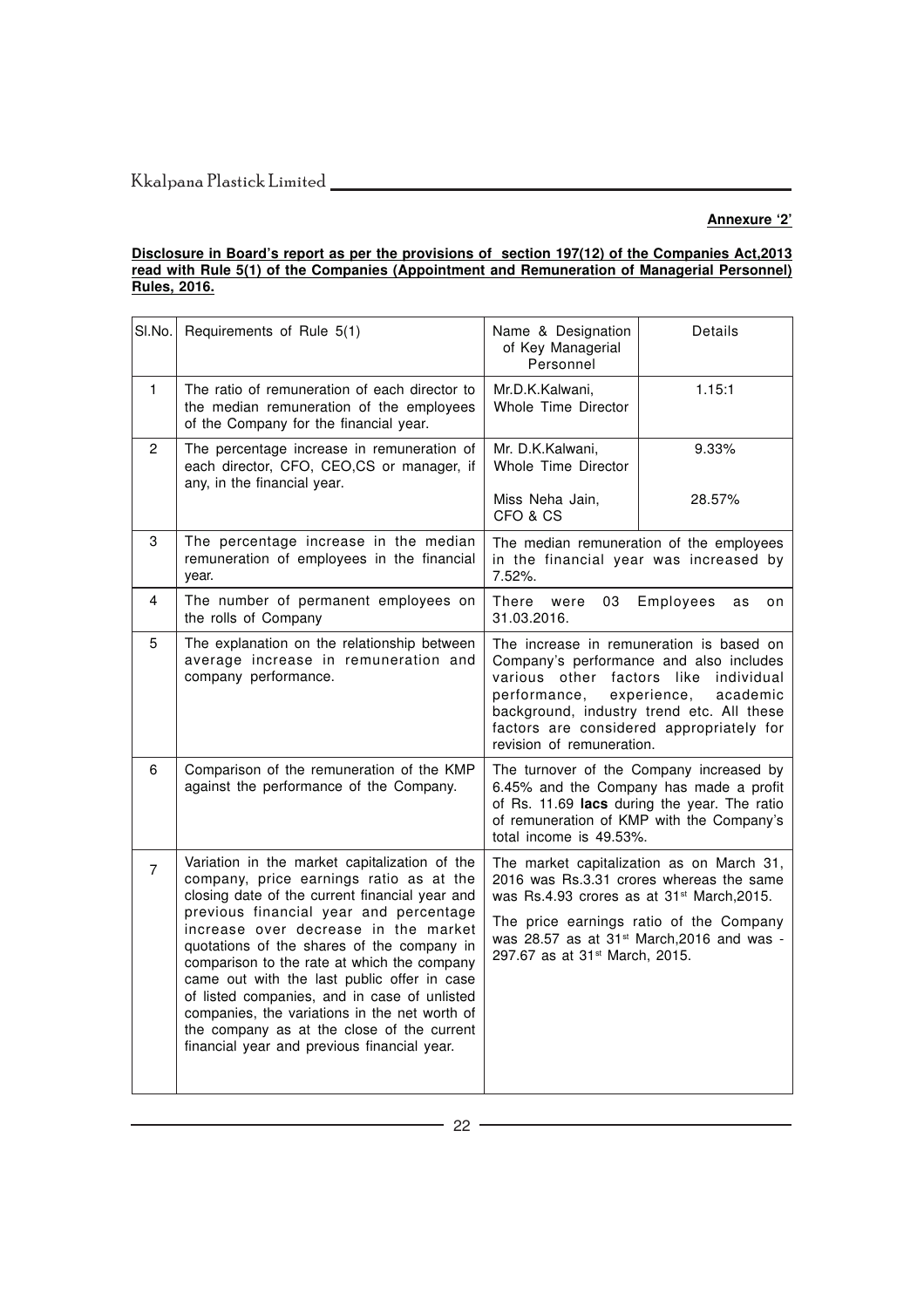| SI.No. | Requirements of Rule 5(1)                                                                                                                                                                                                                                                                                                                                             | Name & Designation of Key Managerial<br>Personnel                                                                                                                                                                                                                                         |
|--------|-----------------------------------------------------------------------------------------------------------------------------------------------------------------------------------------------------------------------------------------------------------------------------------------------------------------------------------------------------------------------|-------------------------------------------------------------------------------------------------------------------------------------------------------------------------------------------------------------------------------------------------------------------------------------------|
| 8      | Average percentile increase already made in<br>the salaries of employees other than the<br>managerial personnel in the last financial<br>year and its comparison with percentile<br>increase in the managerial remuneration<br>and justification thereof and point out if there<br>are any exceptional circumstances for<br>increases in the managerial remuneration. | Average salary increase of non-managerial<br>employees is 7.52%.<br>Average salary increase of managerial<br>employees is 18.95%.<br>There are no exceptional circumstances for<br>increase in the managerial remuneration.                                                               |
| 9      | The key parameters for any variable<br>component of remuneration availed by the<br>directors.                                                                                                                                                                                                                                                                         | The key parameters for the variable<br>component of remuneration availed by the<br>directors, if any, are considered by the Board<br>based on the recommendations<br>of<br>Nomination and Remuneration Committee<br>as per Remuneration Policy for Directors,<br>KMP and other employees. |
| 10     | Comparison of the each remuneration of the<br>Key Managerial Personnel against the<br>performance of the Company.                                                                                                                                                                                                                                                     | The turnover of the Company increased by<br>6.45% and the Company has made a profit<br>of Rs. 11.69 lacs during the year. The ratio<br>of remuneration of KMP with the Company's<br>total income is 49.53%.                                                                               |
| 11     | The ratio of the remuneration of the highest<br>paid director to that of the employees who<br>are not directors but receive remuneration in<br>excess of the highest paid director during<br>the year.                                                                                                                                                                | Not Applicable                                                                                                                                                                                                                                                                            |
| 12     | Affirmation that the remuneration is as per<br>the remuneration policy of the Company.                                                                                                                                                                                                                                                                                | It is hereby affirmed that the remuneration<br>paid is as per the Remuneration Policy for<br>Directors, KMP and other employees.                                                                                                                                                          |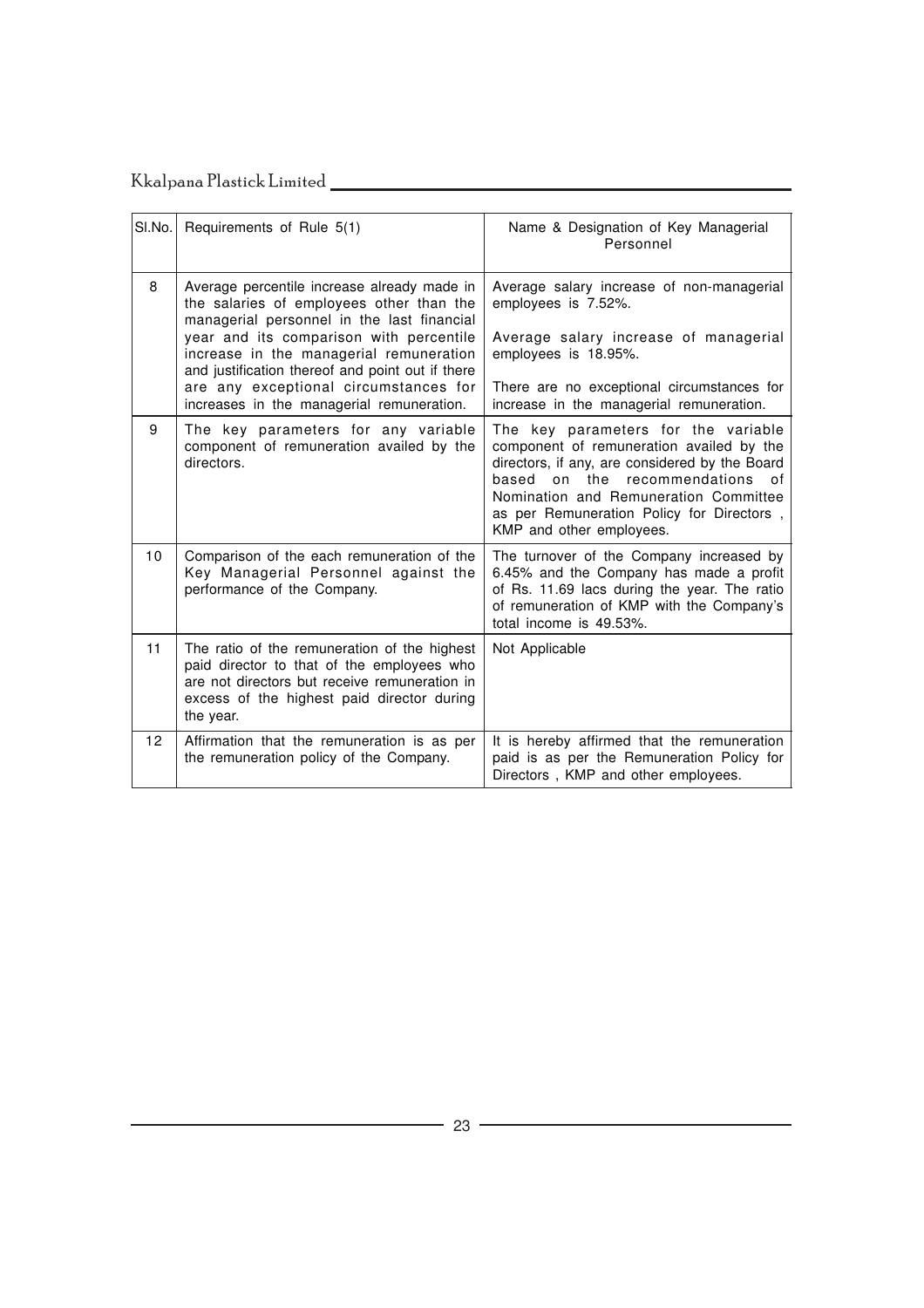**Annexure '3'**

#### **Form No. MR – 3**

#### **SECRETARIAL AUDIT REPORT**

#### **FOR THE FINANCIAL YEAR ENDED 31ST MARCH, 2016**

[Pursuant to section 204(1) of the Companies Act, 2013 and Rule No. 9 of the Companies (Appointment and Remuneration Personnel) Rules, 2014]

The Members **M/s. KKALPANA PLASTICK LIMITED** 2B, Pretoria Street, Kolkata - 700071

We have conducted the Secretarial Audit of the compliance of applicable statutory provisions and the adherence to good corporate practice by **M/s. KKALPANA PLASTICK LIMITED** (hereinafter called the "Company"). Secretarial Audit was conducted in a manner that provided us a reasonable basis for evaluating the corporate conduct/ statutory compliance and expressing our opinion thereon.

Based on our verification of the **M/s. KKALPANA PLASTICK LIMITED,** books, papers, minute books, forms, and returns filed and other records maintained by the Company and also the information provided by the company, its officers, agents and authorized representatives during the conduct of secretarial audit, we hereby report that in our opinion, the Company has during the audit period covering the financial year ended on 31<sup>st</sup> March, 2016 complied with all the statutory provisions listed hereunder and also that the company has proper Board -process and compliance – mechanism in place to the extent, in the manner and subject to the reporting made hereinafter:

We have examined the books, papers, minute books, forms and returns filed and other records maintained by **M/s. KKALPANA PLASTICK LIMITED** ("the Company"), for the financial year ended on 31<sup>st</sup> March, 2016 according to provision of:-

- (i) The Companies Act, 2013 (the Act) and the rules made thereunder;
- (ii) The Securities Contracts (Regulation) Act, 1956 ('SCRA') and the rules made thereunder;
- (iii) The Depositories Act, 1996 and the Regulations and Bye-laws framed thereunder;
- (iv) Foreign Exchange Management Act, 1999 and rules and regulations made thereunder to the extent of Foreign Direct Investment, Overseas Direct Investment and External Commercial Borrowings;
- (v) The following Regulations and Guidelines prescribed under the Securities and Exchange Board of India Act, 1992 ('SEBI Act'):
	- a. The Securities and Exchange Board of India (Substantial Acquisition of Shares and Takeovers) Regulations, 2011;
	- b. The Securities and Exchange Board of India (Prohibition of Insider Trading) Regulations, 1992;
	- c. The Securities and Exchange Board of India (Issue of Capital and Disclosure Requirements) Regulations, 2009; **Not applicable, since the company has not raised share capital during the year under review.**
	- d. The Securities and Exchange Board of India (Employee Stock Option Scheme and Employee Stock Purchase Scheme) Guidelines, 1999;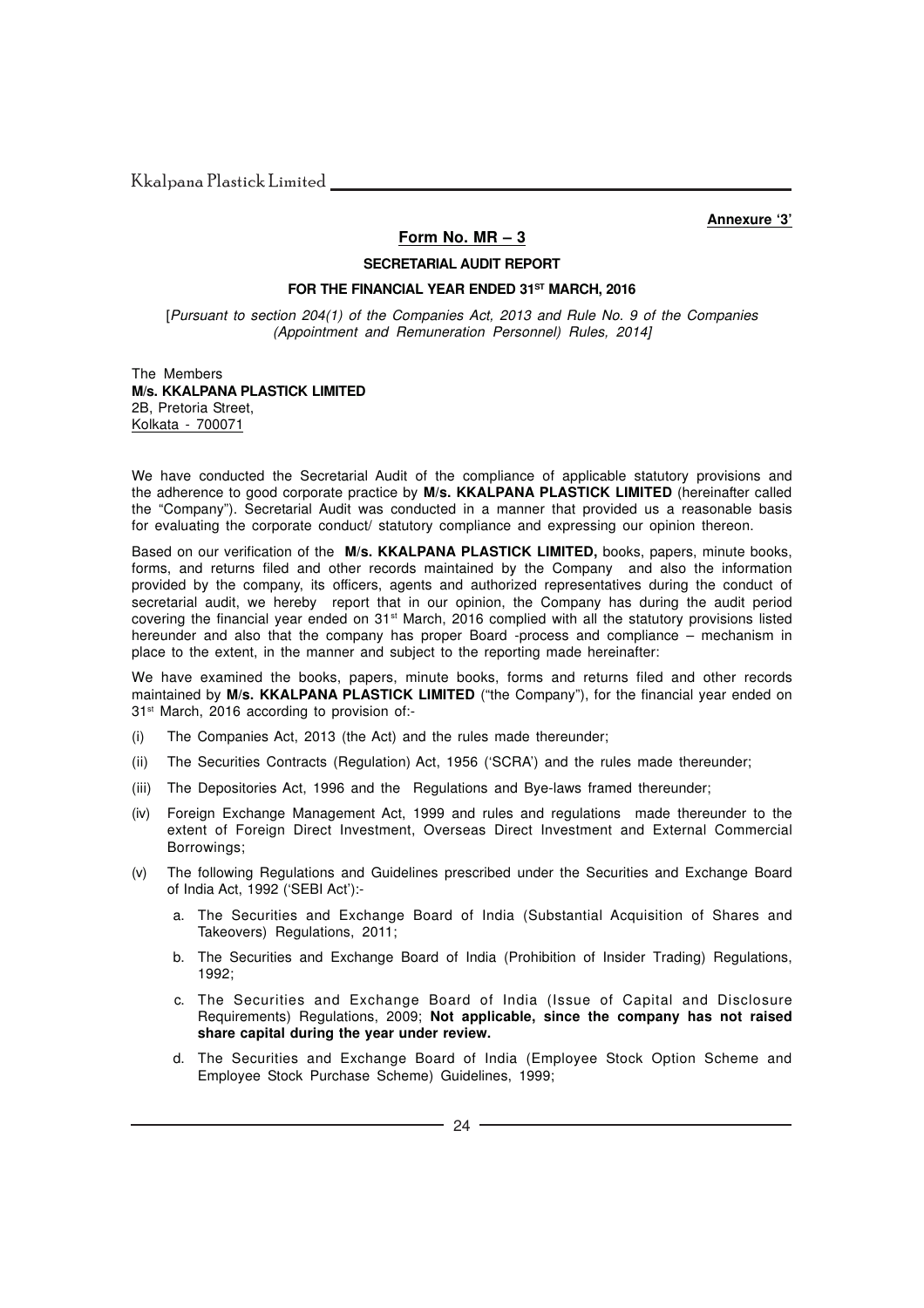**Not applicable, since the company has not issued shares as per (Employee Stock Option Scheme and Employee Stock Purchase Scheme) Guidelines, 1999 during the year under review.**

e. The Securities and Exchange Board of India (Issue and Listing of Debt Securities) Regulations, 2008;

**Not applicable, since the company has not issued any debt securities during the year under review as per SEBI(Issue and Listing of Debt Securities) Regulations, 2008;**

- f. The Securities and Exchange Board of India (Registrars to an Issue and Share Transfer Agents) Regulations, 1993 regarding the Companies Act and dealing with client;
- g. The Securities and Exchange Board of India ( Delisting of Equity Shares) Regulations, 2009;

**Not applicable, since the company has not applied for delisting of its shares from any stock exchange during the year under review.**

h. The Securities and Exchange Board of India (Buyback of Securities) Regulations, 1998;

**Not applicable, since the company has not bought back of shares during the year under review.**

- (vi) Other specifically applicable laws to the company.
	- a. Water (Prevention and Control of Pollution) Act, 1974 and Air (Prevention And Control of Pollution) Act, 1981,
	- b. Factories License under Factories Act, 1948 for its units situated in different places.

We have also examined compliance with the applicable clauses of the following:-

- (a) Secretarial Standards issued by The Institute of Company Secretaries of India.
- (b) The Listing Agreements entered into by the Company with The Bombay Stock Exchange Limited, The Calcutta Stock Exchange Limited and The Delhi Stock Exchange Limited.

During the period under review, the Company has complied with the provisions of the Act, Rules, Regulations, Guidelines, Standards etc.

#### **We further report that**

The Board of Directors of the Company is duly constituted with proper balance of Executive Directors, Non-Executive Directors and Independent Directors .

The changes in composition of the Board of Directors that took place during the period under review were carried out in compliance with the provisions of the Companies Act. **We further report that**

Adequate notice is given to all directors to schedule the Board Meetings, agenda and detailed notes on agenda were sent at least seven days in advance, and a system exists for seeking and obtaining further information and clarifications on the agenda items before the meeting and for meaningful participation at the meeting.

Majority decision is carried through while the dissenting members' views are captured and recorded as part of the minutes.

**We further report that** there are adequate systems and processes in the company commensurate with the size and operations of the company to monitor and ensure compliance with applicable laws, rules, regulations and guidelines.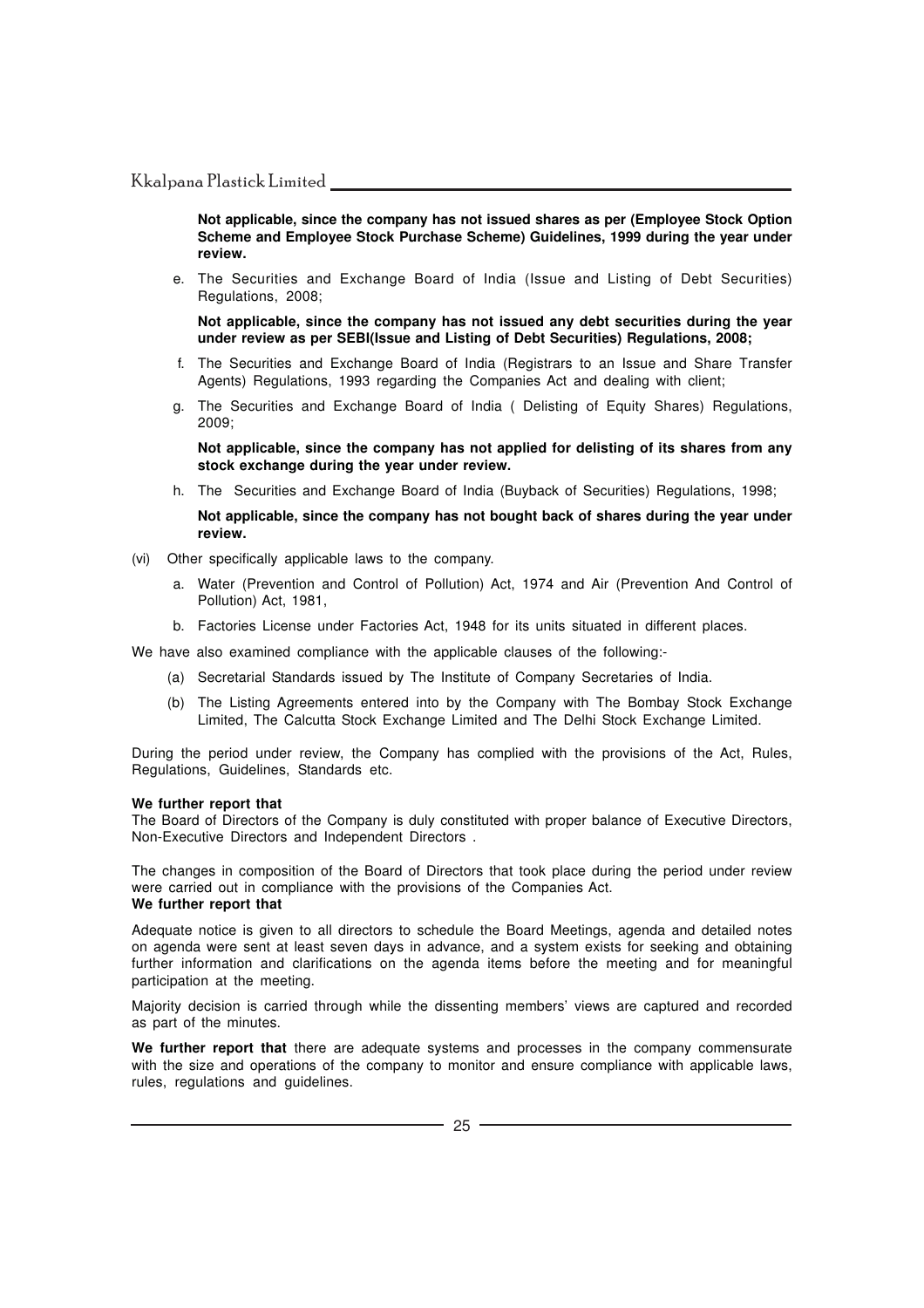#### **We further report that**

During the audit period no prosecution initiated against the company and also no show cause notice (s) was/ were received by the Company.

Place: Kolkata **For B.K.BARIK &ASSOCIATES**<br>Date : 30/05/2016 **For B.K.BARIK &ASSOCIATES Company Secretaries** 

> **B.K.Barik Practising Company Secretary FCS : 5696, C.P.No. 3897**

This report is to be read with our letter of even date which is annexed as Annexure A and forms an integral part of this report.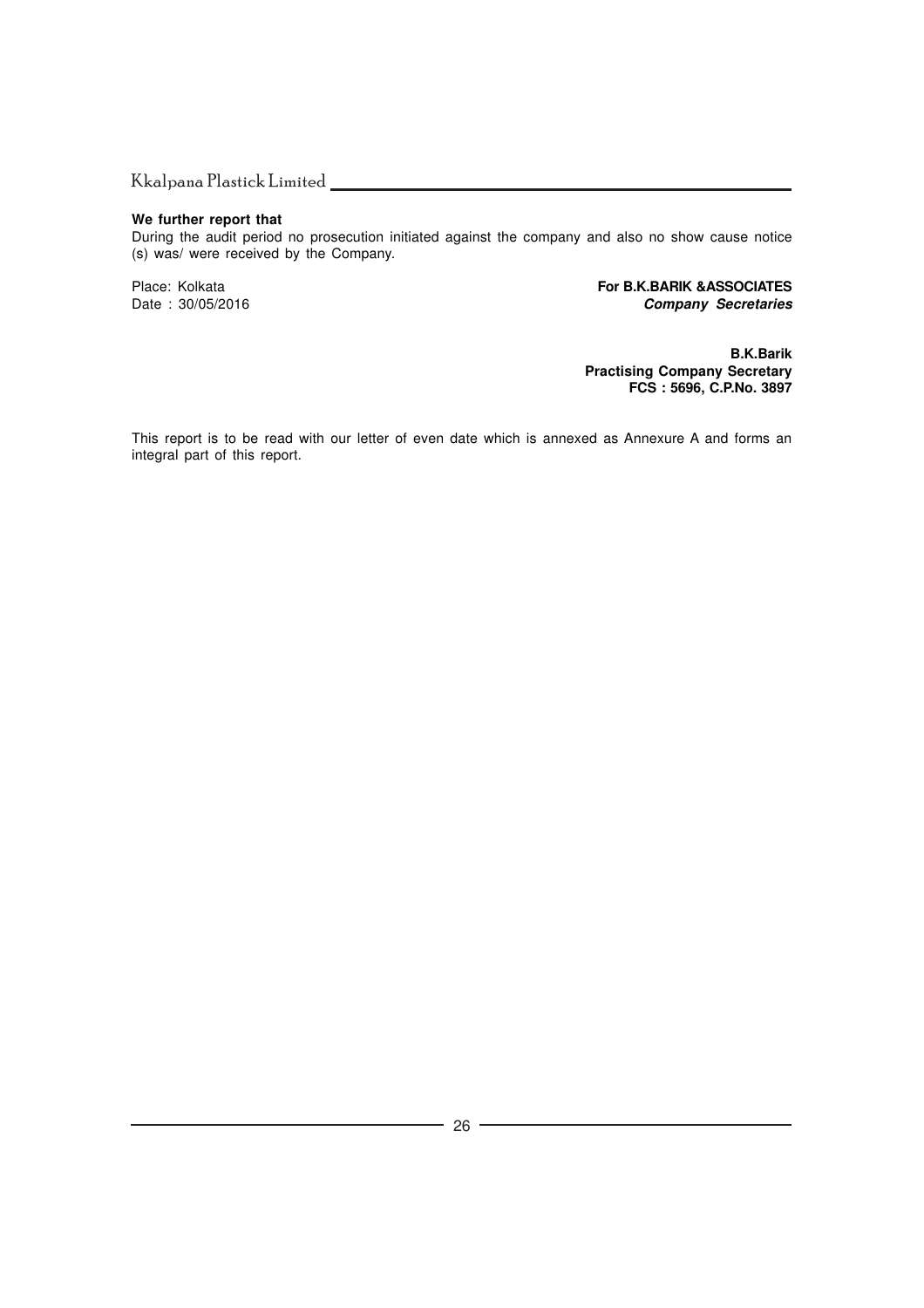**Annexure- A**

The Members

#### **M/s. KKALPANA PLASTICK LIMITED**

2B, Pretoria Street, Kolkata - 700071

Our report of even date is to be read along with this letter.

- 1. Maintenance of Secretarial record is the responsibility of the management of the Company. Our responsibility is to express an opinion on these Secretarial records based on our audit.
- 2. We have followed the audit practices and processes as were appropriate to obtain reasonable assurance about the correctness of the contents of the Secretarial records. The verification was done on test basis to ensure that correct facts are reflected in Secretarial records. We believe that the processes and practices, we followed provide a reasonable basis for our opinion.
- 3. We have not verified the correctness and appropriateness of financial records and Books of Accounts of the Company.
- 4. Where ever required, we have obtained the Management representation about the compliance of laws, rules and regulations and happening of events etc.
- 5. The compliance of the provisions of Corporate and other applicable laws, rules, regulations, standards is the responsibility of management. Our examination was limited to the verification of procedures on test basis.
- 6. The Secretarial Audit report is neither an assurance as to the future viability of the Company nor of the efficacy or effectiveness with which the management has conducted the affairs of the Company.

Place: Kolkata **For B.K.BARIK &ASSOCIATES** Date : 30/05/2016 **Company Secretaries**

> **B.K.Barik Practising Company Secretary FCS : 5696, C.P.No. 3897**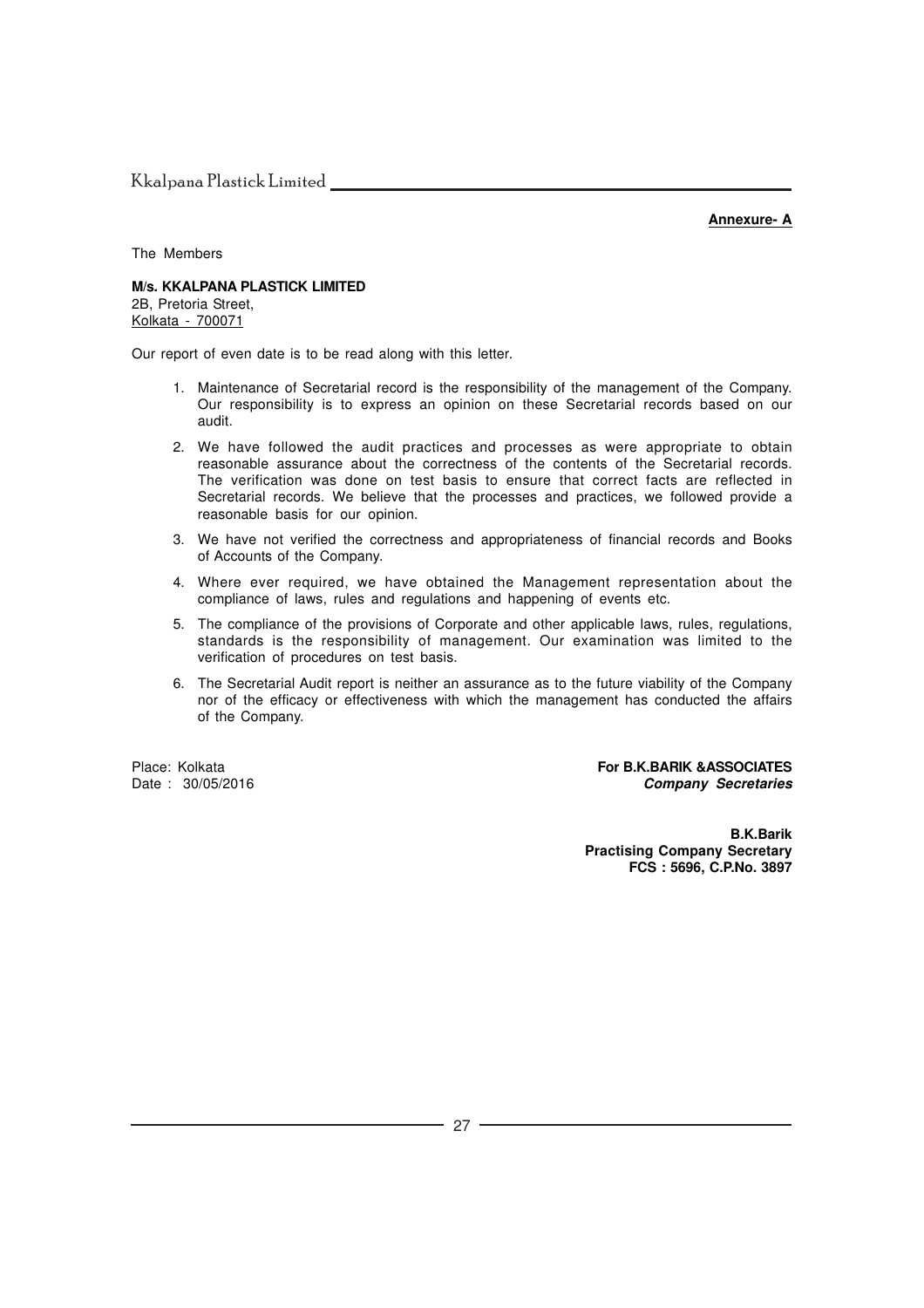#### **Annexure – '4'**

| FORM NO. MGT 9 |                                                                                                                                                                                                                                 |  |                                                                                                                                                                                               |                                                          |  |  |  |
|----------------|---------------------------------------------------------------------------------------------------------------------------------------------------------------------------------------------------------------------------------|--|-----------------------------------------------------------------------------------------------------------------------------------------------------------------------------------------------|----------------------------------------------------------|--|--|--|
|                | <b>EXTRACT OF ANNUAL RETURN</b>                                                                                                                                                                                                 |  |                                                                                                                                                                                               |                                                          |  |  |  |
|                |                                                                                                                                                                                                                                 |  | as on financial year ended on 31.03.2016                                                                                                                                                      |                                                          |  |  |  |
|                | Pursuant to Section 92 (3) of the Companies Act, 2013 and rule 12(1) of the Company<br>(Management & Administration) Rules, 2014.                                                                                               |  |                                                                                                                                                                                               |                                                          |  |  |  |
| I.             | <b>REGISTRATION &amp; OTHER DETAILS:</b>                                                                                                                                                                                        |  |                                                                                                                                                                                               |                                                          |  |  |  |
| i.             | <b>CIN</b>                                                                                                                                                                                                                      |  | L25200WB1989PLC047702                                                                                                                                                                         |                                                          |  |  |  |
| ii.            | <b>Registration Date</b>                                                                                                                                                                                                        |  | 11/10/1989                                                                                                                                                                                    |                                                          |  |  |  |
| iii            | Name of the Company                                                                                                                                                                                                             |  | <b>KKALPANA PLASTICK LIMITED</b>                                                                                                                                                              |                                                          |  |  |  |
| iv             | Category/Sub-category of the Company                                                                                                                                                                                            |  | COMPANY HAVING SHARE CAPITAL                                                                                                                                                                  |                                                          |  |  |  |
| v              | Address of the Registered office &<br>2B PRETORIA STREET, KOLKATA-700071<br>Contact details<br>Phone: 033 2282 3744/45/3699<br>Fax: 033 2282 3739<br>Email: kolkata@kkalpanaplastick.co.in<br>Website: www.kkalpanaplastick.com |  |                                                                                                                                                                                               |                                                          |  |  |  |
| vi             | Yes<br>Whether listed company                                                                                                                                                                                                   |  |                                                                                                                                                                                               |                                                          |  |  |  |
| vii            | Name, Address & contact details of the<br>Registrar & Transfer Agent, if any                                                                                                                                                    |  | M/S C.B. Management Services (P) Ltd<br>P-22, Bondel Road, Kolkata-700019<br>Phone: 033 22806692/93/94/2486/40116700<br>Fax: 033 4011 6739<br>Email: rta.@cbmsl.com<br>Website: www.cbmsl.com |                                                          |  |  |  |
| Ш              | PRINCIPAL BUSINESS ACTIVITIES OF THE COMPANY                                                                                                                                                                                    |  |                                                                                                                                                                                               |                                                          |  |  |  |
|                | All the business activities contributing 10% or more of the total turnover of the company<br>shall be stated                                                                                                                    |  |                                                                                                                                                                                               |                                                          |  |  |  |
| SL No          | Name & Description of main<br>products / services                                                                                                                                                                               |  | NIC code of the<br>Product / service                                                                                                                                                          | % to total turnover<br>of the company                    |  |  |  |
| 1              | <b>NA</b>                                                                                                                                                                                                                       |  | <b>NA</b>                                                                                                                                                                                     | <b>NA</b>                                                |  |  |  |
| $\overline{2}$ | <b>NA</b>                                                                                                                                                                                                                       |  | <b>NA</b>                                                                                                                                                                                     | <b>NA</b>                                                |  |  |  |
| Ш              | PARTICULARS OF HOLDING, SUBSIDIARY & ASSOCIATE COMPANIES                                                                                                                                                                        |  |                                                                                                                                                                                               |                                                          |  |  |  |
| <b>SL No</b>   | Name and Address of<br>the Company                                                                                                                                                                                              |  | <b>CIN/GLN</b>                                                                                                                                                                                | <b>HOLDING</b><br><b>SUBSIDIARY/</b><br><b>ASSOCIATE</b> |  |  |  |
| <b>NIL</b>     | <b>NA</b>                                                                                                                                                                                                                       |  | <b>NA</b>                                                                                                                                                                                     | <b>NA</b>                                                |  |  |  |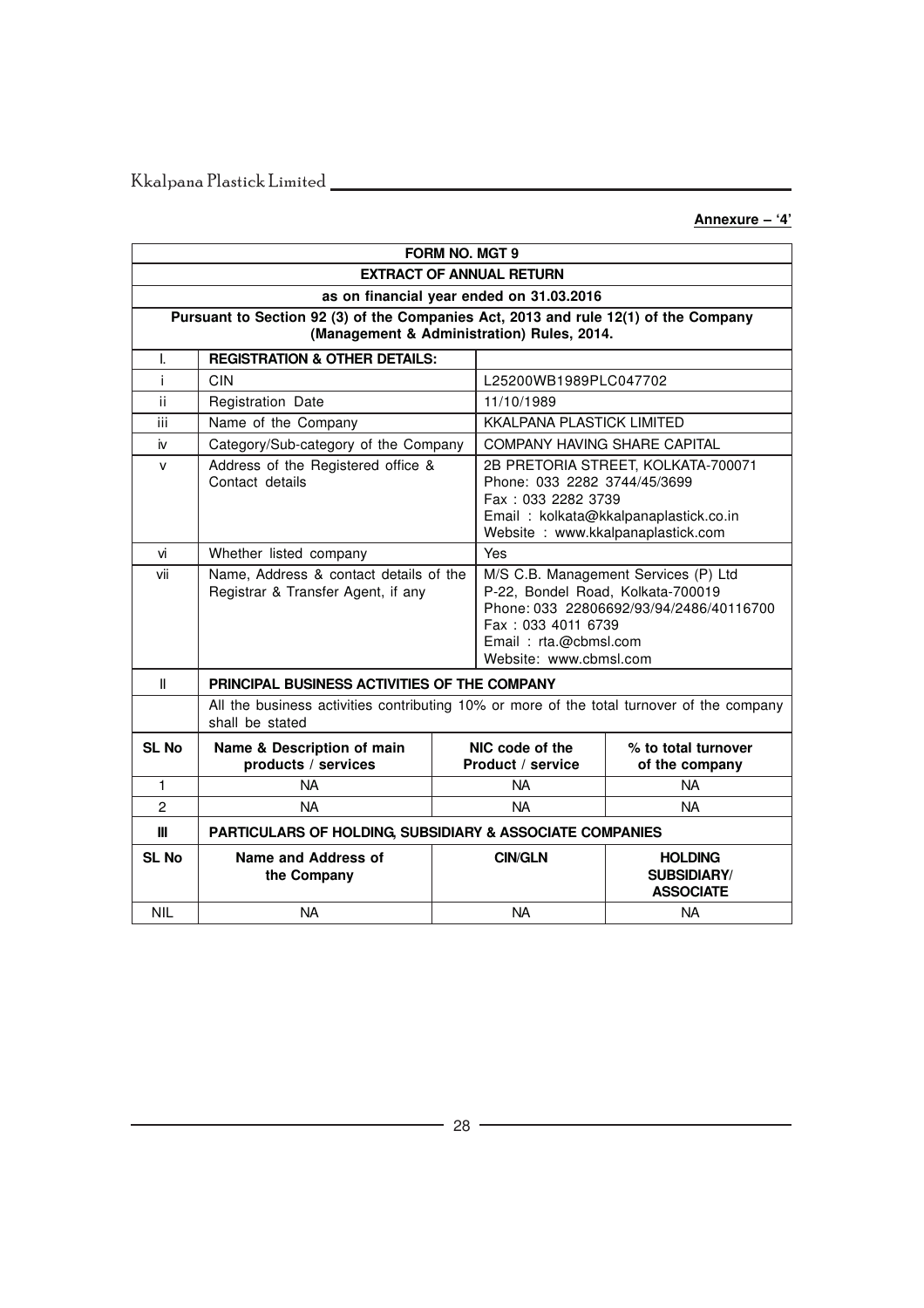| M                                                                  | SHAREHOLDING PATTERN (Equity Share capital Break up as % to total Equity)                                                                |          |              |                                |              |              |              |                                         |      |
|--------------------------------------------------------------------|------------------------------------------------------------------------------------------------------------------------------------------|----------|--------------|--------------------------------|--------------|--------------|--------------|-----------------------------------------|------|
| Category of<br><b>Shareholders</b>                                 | No. of Shares held at the beginning of the year<br>No. of Shares held at the end of the year<br>(As on 01.04.2015)<br>(As on 31.03.2016) |          |              | % change<br>during the<br>year |              |              |              |                                         |      |
|                                                                    | Demat                                                                                                                                    | Physical | Total        | $%$ of<br>Total<br>Shares      | <b>Demat</b> | Physical     | <b>Total</b> | $%$ of<br><b>Total</b><br><b>Shares</b> |      |
| A. Promoters                                                       |                                                                                                                                          |          |              |                                |              |              |              |                                         |      |
| $(1)$ Indian                                                       |                                                                                                                                          |          |              |                                |              |              |              |                                         |      |
| a) Individual/HUF                                                  | $\mathbf{0}$                                                                                                                             | 0        | $\mathbf{0}$ | 0.00                           | $\mathbf{0}$ | 0            | $\mathbf{0}$ | 0.00                                    | 0.00 |
| b) Central Govt. or<br>State Govt.                                 | 0                                                                                                                                        | 0        | 0            | 0.00                           | 0            | 0            | 0            | 0.00                                    | 0.00 |
| c) Bodies<br>Corporates                                            | 4007300                                                                                                                                  | 0        | 4007300      | 72.48                          | 4007300      | 0            | 4007300      | 72.48                                   | 0.00 |
| d) Bank/FI                                                         | 0                                                                                                                                        | 0        | 0            | 0.00                           | 0            | 0            | 0            | 0.00                                    | 0.00 |
| e) Any other                                                       | 0                                                                                                                                        | 0        | 0            | 0.00                           | 0            | 0            | 0            | 0.00                                    | 0.00 |
| SUB TOTAL:(A)(1)                                                   | 4007300                                                                                                                                  | 0        | 4007300      | 72.48                          | 4007300      | 0            | 4007300      | 72.48                                   | 0.00 |
| (2) Foreign                                                        |                                                                                                                                          |          |              |                                |              |              |              |                                         |      |
| a) NRI-Individuals                                                 | 0                                                                                                                                        | 0        | $\mathbf{0}$ | 0.00                           | $\mathbf{0}$ | 0            | $\mathbf{0}$ | 0.00                                    | 0.00 |
| b) Other<br>Individuals                                            | 0                                                                                                                                        | 0        | 0            | 0.00                           | 0            | 0            | 0            | 0.00                                    | 0.00 |
| c) Bodies Corp.                                                    | 0                                                                                                                                        | 0        | $\mathbf 0$  | 0.00                           | 0            | 0            | $\mathbf{0}$ | 0.00                                    | 0.00 |
| d) Banks/FI                                                        | 0                                                                                                                                        | 0        | $\mathbf 0$  | 0.00                           | 0            | $\mathbf{0}$ | $\mathbf{0}$ | 0.00                                    | 0.00 |
| e) Any other                                                       | 0                                                                                                                                        | 0        | $\mathbf{0}$ | 0.00                           | 0            | 0            | $\mathbf{0}$ | 0.00                                    | 0.00 |
| SUB TOTAL:(A)(2)                                                   | 0                                                                                                                                        | 0        | $\mathbf 0$  | 0.00                           | $\mathbf 0$  | 0            | 0            | 0.00                                    | 0.00 |
| <b>Total</b><br>Shareholding of<br>Promoter<br>$(A)=(A)(1)+(A)(2)$ | 4007300                                                                                                                                  | 0        | 4007300      | 72.48                          | 4007300      | 0            | 4007300      | 72.48                                   | 0.00 |
| <b>B. PUBLIC</b><br><b>SHAREHOLDING</b>                            |                                                                                                                                          |          |              |                                |              |              |              |                                         |      |
| (1) Institutions                                                   |                                                                                                                                          |          |              |                                |              |              |              |                                         |      |
| a) Mutual Funds                                                    | 0                                                                                                                                        | 0        | $\mathbf{0}$ | 0.00                           | 0            | 0            | 0            | 0.00                                    | 0.00 |
| b) Banks/FI                                                        | 0                                                                                                                                        | $50\,$   | $50\,$       | 0.00                           | $\pmb{0}$    | $50\,$       | $50\,$       | 0.00                                    | 0.00 |
| c) Central govt.                                                   | 0                                                                                                                                        | 0        | $\pmb{0}$    | 0.00                           | 0            | $\pmb{0}$    | $\pmb{0}$    | 0.00                                    | 0.00 |
| d) State Govt.                                                     | 0                                                                                                                                        | 0        | $\pmb{0}$    | 0.00                           | $\pmb{0}$    | $\pmb{0}$    | $\pmb{0}$    | 0.00                                    | 0.00 |
| e) Venture Capital<br>Fund                                         | 0                                                                                                                                        | 0        | $\pmb{0}$    | 0.00                           | $\pmb{0}$    | 0            | $\pmb{0}$    | 0.00                                    | 0.00 |
| f) Insurance<br>Companies                                          | 0                                                                                                                                        | 0        | 0            | 0.00                           | $\pmb{0}$    | 0            | 0            | 0.00                                    | 0.00 |
| g) FIIS                                                            | 0                                                                                                                                        | 0        | $\pmb{0}$    | 0.00                           | $\pmb{0}$    | $\pmb{0}$    | $\pmb{0}$    | 0.00                                    | 0.00 |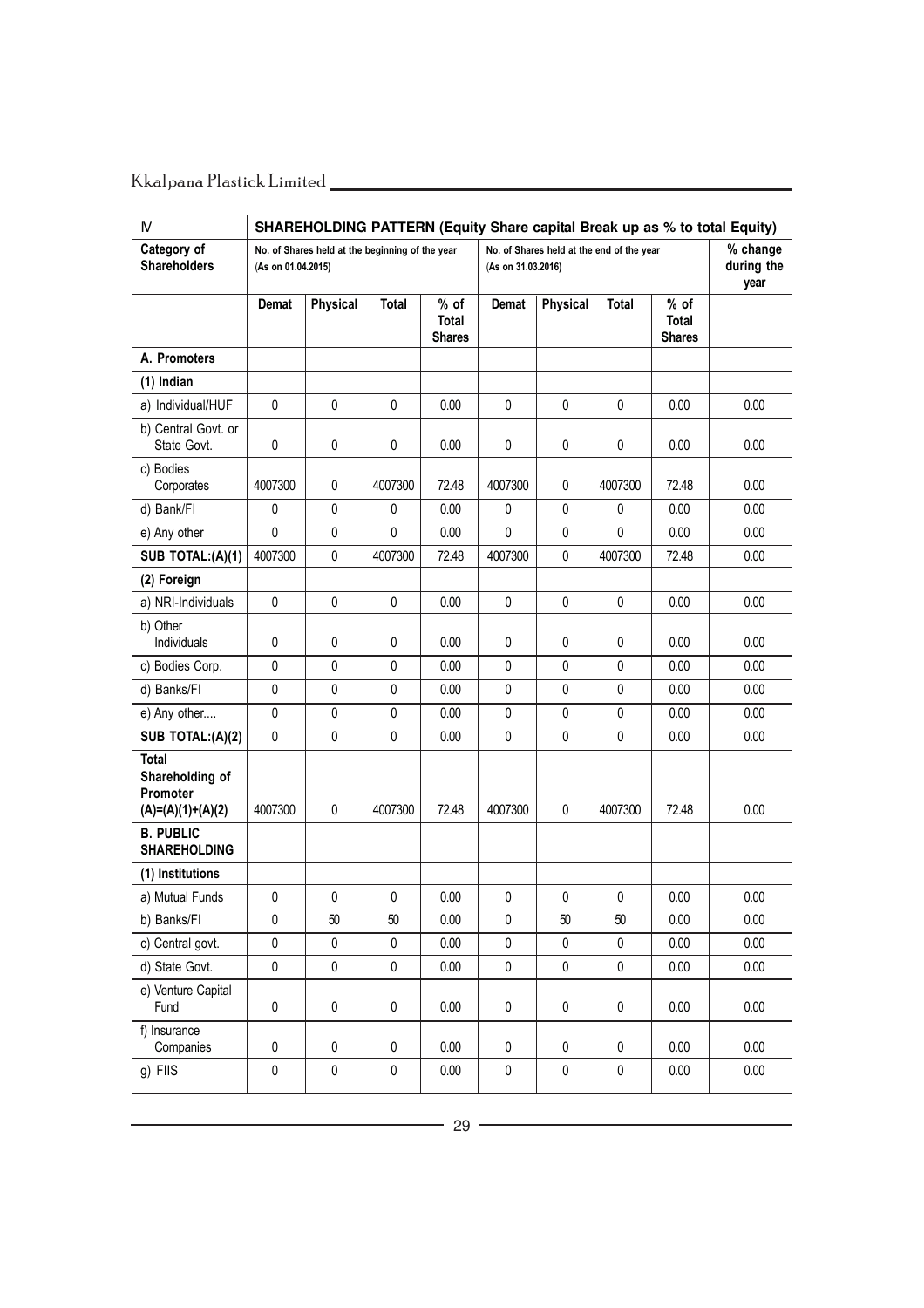| Category of<br><b>Shareholders</b>                                                                | No. of Shares held at the beginning of the year<br>(As on 01.04.2015) |          |              | No. of Shares held at the end of the year<br>(As on 31.03.2016) |             |          | % change<br>during the<br>year |                                         |        |
|---------------------------------------------------------------------------------------------------|-----------------------------------------------------------------------|----------|--------------|-----------------------------------------------------------------|-------------|----------|--------------------------------|-----------------------------------------|--------|
|                                                                                                   | Demat                                                                 | Physical | Total        | $%$ of<br><b>Total</b><br><b>Shares</b>                         | Demat       | Physical | <b>Total</b>                   | $%$ of<br><b>Total</b><br><b>Shares</b> |        |
| h) Foreign<br>Venture<br>Capital Funds                                                            | 0                                                                     | 0        | 0            | 0.00                                                            | 0           | 0        | 0                              | 0.00                                    | 0.00   |
| i) Others (specify)                                                                               | 0                                                                     | 0        | $\mathbf{0}$ | 0.00                                                            | 0           | 0        | $\mathbf{0}$                   | 0.00                                    | 0.00   |
| SUB TOTAL (B)(1)                                                                                  | 0                                                                     | 50       | 50           | 0.00                                                            | 0           | 50       | 50                             | 0.00                                    | 0.00   |
| $(2)$ Non<br><b>Institutions</b>                                                                  |                                                                       |          |              |                                                                 |             |          |                                |                                         |        |
| a) Bodies<br>corporate                                                                            | 26732                                                                 | 112450   | 139182       | 2.52                                                            | 26140       | 112400   | 138540                         | 2.51                                    | (0.01) |
| i) Indian                                                                                         |                                                                       |          |              |                                                                 |             |          |                                |                                         |        |
| ii) Overseas                                                                                      |                                                                       |          |              |                                                                 |             |          |                                |                                         |        |
| b) Individuals                                                                                    |                                                                       |          |              |                                                                 |             |          |                                |                                         |        |
| i) Individual<br>shareholders<br>holding nominal<br>share capital upto<br>Rs. 2 lakhs             | 135129                                                                | 1222685  | 1357814      | 24.56                                                           | 142071      | 1217385  | 1359456                        | 24.59                                   | 0.03   |
| ii) Individual<br>shareholders<br>holding nominal<br>share capital in<br>excess of Rs. 2<br>lakhs | 22889                                                                 | 0        | 22889        | 0.41                                                            | 22889       | 0        | 22889                          | 0.41                                    | 0.00   |
| C) Others (specify)                                                                               |                                                                       |          |              |                                                                 |             |          |                                |                                         |        |
| c)i) Non-Resident<br>Individuals                                                                  | 300                                                                   | 0        | 300          | 0.01                                                            | 300         | 0        | 300                            | 0.01                                    | 0.00   |
| c)ii) Clearing<br><b>Members</b>                                                                  | 1000                                                                  | 0        | 1000         | 0.02                                                            | $\mathbf 0$ | 0        | $\mathbf{0}$                   | 0.00                                    | (0.02) |
| SUB TOTAL (B)(2)                                                                                  | 186050                                                                | 1335135  | 1521185      | 27.52                                                           | 191400      | 1329785  | 1521185                        | 27.52                                   | 0.00   |
| <b>Total Public</b><br>Shareholding<br>$(B)=(B)(1)+(B)(2)$                                        | 186050                                                                | 1335185  | 1521235      | 27.52                                                           | 191400      | 1329835  | 1521235                        | 27.52                                   | 0.00   |
| C. Shares held by<br><b>Custodian for</b><br><b>GDRs &amp; ADRs</b>                               | 0                                                                     | 0        | 0            | 0.00                                                            | 0           | 0        | 0                              | 0.00                                    | 0.00   |
| <b>Grand Total</b><br>$(A+B+C)$                                                                   | 4193350                                                               | 1335185  | 5528535      | 100.00                                                          | 4198700     | 1329835  | 5528535                        | 100.00                                  | 0.00   |

 $\sim$  30  $\sim$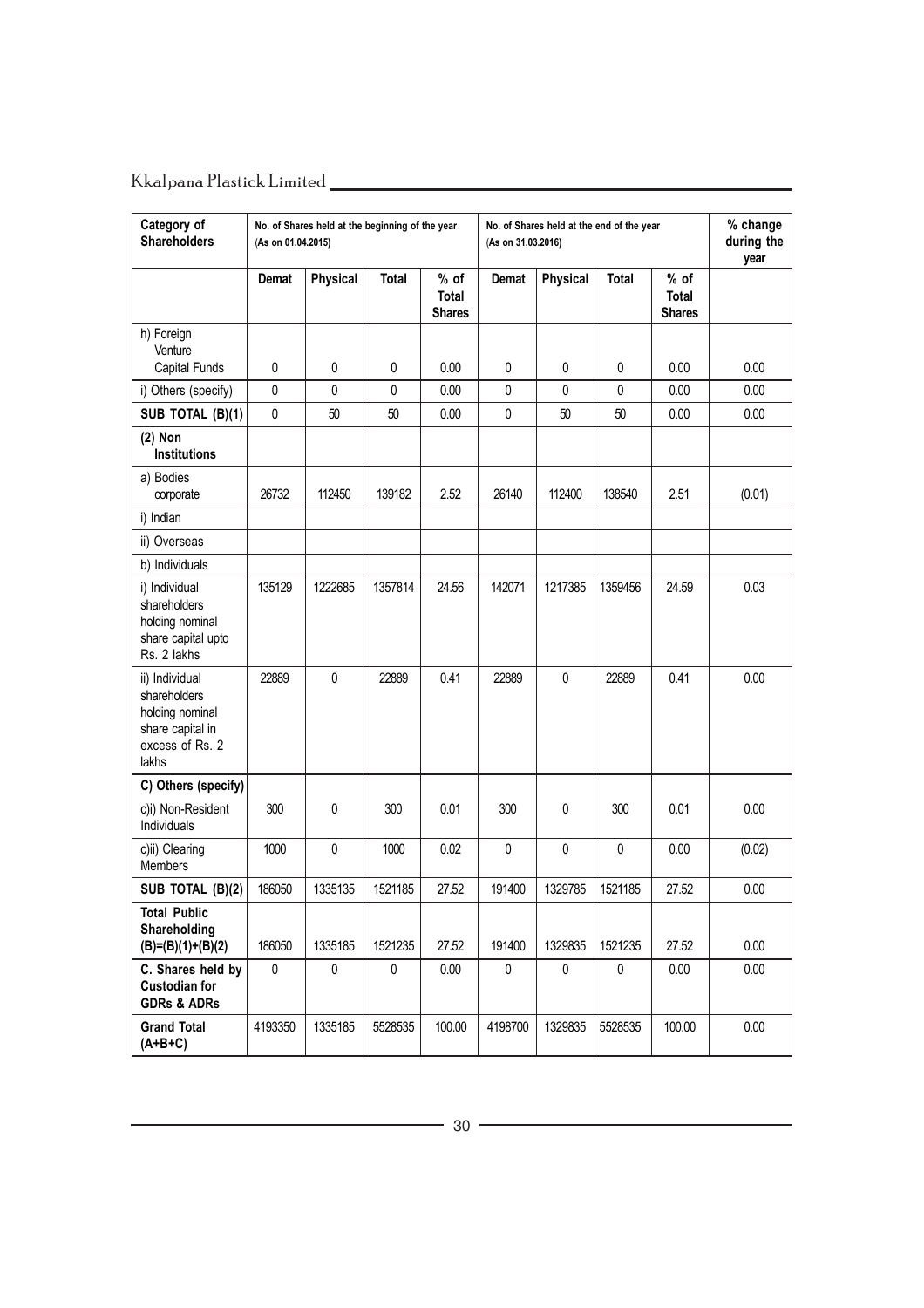#### **(ii) Shareholding of Promoters**

| SI<br>No. | <b>Shareholders</b><br>Name                      | Shareholding at the<br>beginning of the year |                                        |                                                                 | Shareholding at the<br>end of the year | % change in share<br>holding during the<br>year |                                                                 |      |
|-----------|--------------------------------------------------|----------------------------------------------|----------------------------------------|-----------------------------------------------------------------|----------------------------------------|-------------------------------------------------|-----------------------------------------------------------------|------|
|           |                                                  | No. of<br>shares                             | % of total<br>shares of<br>the company | $%$ of<br>shares<br>pledged<br>encumbered<br>to total<br>shares | No. of<br>shares                       | % of total<br>shares of<br>the company          | $%$ of<br>shares<br>pledged<br>encumbered<br>to total<br>shares |      |
| 1         | Kkalpana<br>Industries<br>(India) Limited        | 2002920                                      | 36.2288                                | 0.00                                                            | 2002920                                | 36.2288                                         | 0.00                                                            | 0.00 |
| 2         | Sri Ram<br>Financial<br>Consultants<br>Pvt. Ltd. | 2004380                                      | 36.2552                                | 0.00                                                            | 2004380                                | 36.2552                                         | 0.00                                                            | 0.00 |

#### **(iii) Change in Promoters Shareholding (Specify if there is no change)**

| SI<br>No. |                                                                                                                                                                                      |                                                      | Share holding at the<br>beginning of the Year | Cumulative Share holding<br>during the year |                                     |  |
|-----------|--------------------------------------------------------------------------------------------------------------------------------------------------------------------------------------|------------------------------------------------------|-----------------------------------------------|---------------------------------------------|-------------------------------------|--|
|           |                                                                                                                                                                                      | No. of Shares<br>% of total shares<br>of the company |                                               | No. of Shares                               | % of total shares<br>of the company |  |
|           | At the beginning of the year                                                                                                                                                         | 4007300                                              | 72.48                                         | 4007300                                     | 72.48                               |  |
|           | Date wise increase/decrease in<br>Promoters Share holding during<br>the year specifying the reasons<br>for increase/decrease (e.g.<br>allotment/transfer/bonus/sweat<br>equity etc.) | No transaction during the year.                      |                                               |                                             |                                     |  |
|           | At the end of the year                                                                                                                                                               | 4007300                                              | 72.48                                         | 4007300                                     | 72.48                               |  |

#### **(iv) Shareholding Pattern of top ten Shareholders (other than Directors, Promoters & Holders of GDRs & ADRs)**

| SI<br>No.      |                                         |               | Share holding at the beginning of the<br>Year as on 01.04.2015 | Share holding at the end of the<br>Year as on 31,03,2016 |                                     |
|----------------|-----------------------------------------|---------------|----------------------------------------------------------------|----------------------------------------------------------|-------------------------------------|
|                | For Each of the top ten<br>shareholders | No. of Shares | % of total shares<br>of the company                            | No. of Shares                                            | % of total shares<br>of the company |
|                | Sikkim Bank Limited                     | 100000        | 1.81                                                           | 100000                                                   | 1.81                                |
| $\overline{2}$ | Parmar Dilipsinh Himmatsinh             | 22889         | 0.41                                                           | 22889                                                    | 0.41                                |
| 3              | India Securities Broking Pvt. Ltd.      | 18100         | 0.33                                                           | 18100                                                    | 0.33                                |
| 4              | Tarun Sethia                            | 8000          | 0.14                                                           | 8000                                                     | 0.14                                |
| 5              | Shyambaba Trexim Private Limited        | 4950          | 0.09                                                           | 4950                                                     | 0.09                                |
| 6              | S.B. Vithlani                           | 3100          | 0.06                                                           | 3100                                                     | 0.06                                |
| 7              | R.C. Shah                               | 2800          | 0.05                                                           | 2800                                                     | 0.05                                |
| 8              | Priyang Indravadan Desai                | 2750          | 0.05                                                           | 2750                                                     | 0.05                                |
| 9              | Surendra Kumar Jain                     | 2500          | 0.045                                                          | 2500                                                     | 0.045                               |
| 10             | Sanjay Kumar Sarawagi                   | 2400          | 0.043                                                          | 2400                                                     | 0.043                               |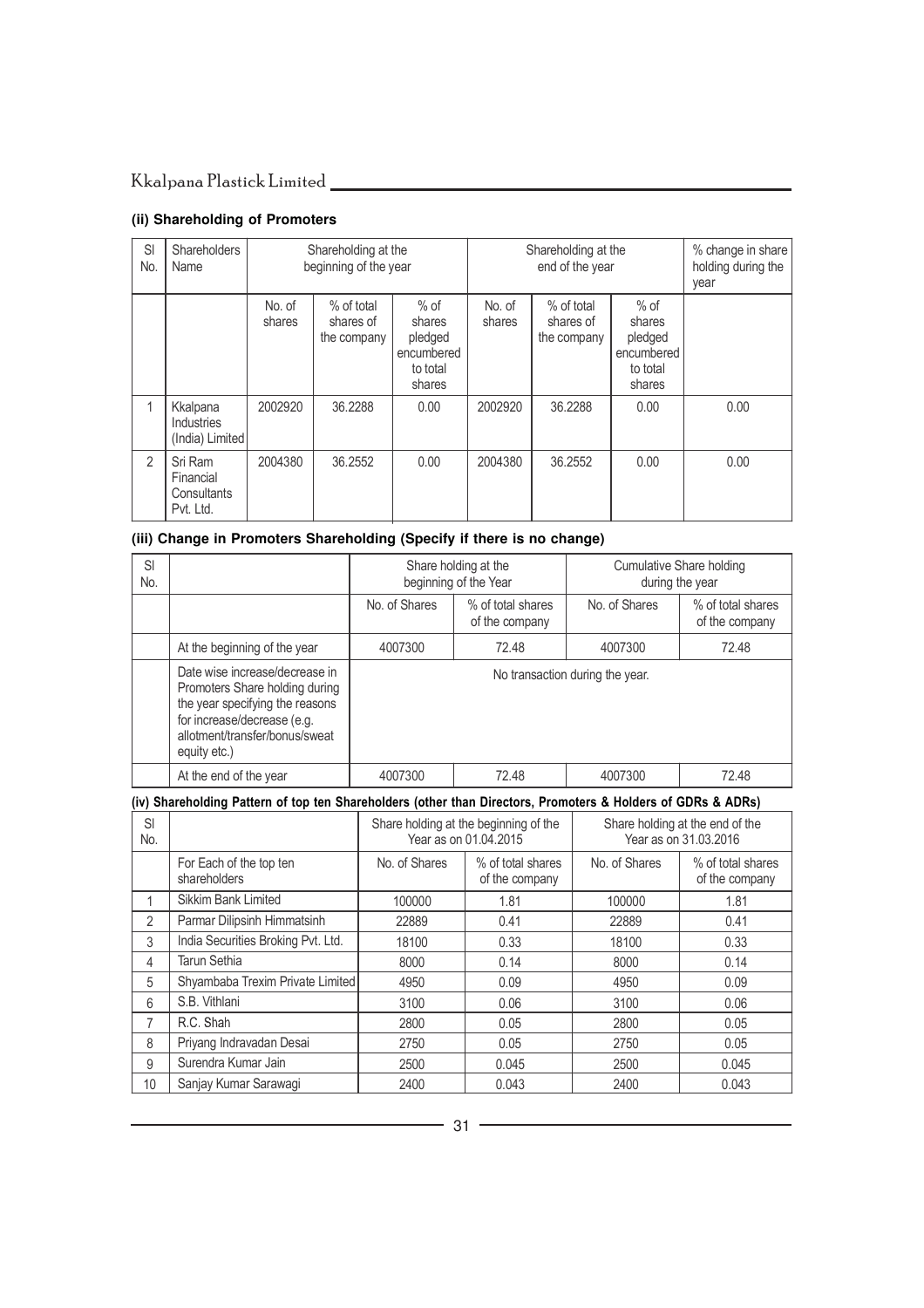#### **(V) Shareholding of Directors & KMP**

| SI<br>No. |                                                                                                                                                                                    | Share holding at the<br>beginning of the Year |                                     | Cumulative Share holding<br>during the year |                                     |
|-----------|------------------------------------------------------------------------------------------------------------------------------------------------------------------------------------|-----------------------------------------------|-------------------------------------|---------------------------------------------|-------------------------------------|
|           | For Each of the Directors & KMP                                                                                                                                                    | No. of Shares                                 | % of total shares<br>of the company | No. of Shares                               | % of total shares<br>of the company |
|           | At the beginning of the year                                                                                                                                                       | Nil                                           | <b>NA</b>                           | Nil                                         | <b>NA</b>                           |
|           | Date wise increase/decrease in<br>Promoters Share holding during<br>the year specifying the reasons<br>for increase/decrease (e.g. allotment<br>/transfer/bonus/sweat equity etc.) |                                               |                                     | No Change during the year                   |                                     |
|           | At the end of the year                                                                                                                                                             | Nil                                           | <b>NA</b>                           | Nil                                         | <b>NA</b>                           |

#### **(V) INDEBTEDNESS**

Indebtedness of the Company including interest outstanding/accrued but not due for payment:

|                                                                                                                                                  | Secured Loans<br>excluding deposits | Unsecured<br>Loans | Deposits   | Total<br>Indebtedness |
|--------------------------------------------------------------------------------------------------------------------------------------------------|-------------------------------------|--------------------|------------|-----------------------|
| Indebtedness at the beginning of the financial year<br>i) Principal Amount<br>ii) Interest due but not paid<br>iii) Interest accrued but not due | <b>NIL</b>                          | <b>NIL</b>         | <b>NIL</b> | <b>NIL</b>            |
| Total $(i + ii + iii)$                                                                                                                           | <b>NIL</b>                          | <b>NIL</b>         | <b>NIL</b> | <b>NIL</b>            |
| Change in Indebtedness during the financial year<br>• Addition<br>• Reduction                                                                    | NA.                                 | <b>NA</b>          | <b>NA</b>  | <b>NA</b>             |
| Net Change                                                                                                                                       | <b>NA</b>                           | <b>NA</b>          | <b>NA</b>  | <b>NA</b>             |
| Indebtedness at the end of the financial year<br>i) Principal Amount<br>ii) Interest due but not paid<br>iii) Interest accrued but not due       | <b>NA</b>                           | <b>NA</b>          | <b>NA</b>  | <b>NA</b>             |
| Total $(i + ii + iii)$                                                                                                                           | <b>NA</b>                           | <b>NA</b>          | <b>NA</b>  | <b>NA</b>             |

#### **(VI) REMUNERATION OF DIRECTORS AND KEY MANAGERIAL PERSONNEL A. Remuneration to Managing Director, Whole-time Directors and/or Manager:**

| SI<br>No. | Particulars of Remuneration                                                            | Name of MD/WTD/Manager | <b>Total Amount</b><br>(Rs. in Lacs) |
|-----------|----------------------------------------------------------------------------------------|------------------------|--------------------------------------|
|           |                                                                                        | Deo Kishan Kalwani     |                                      |
| 1.        | Gross Salary                                                                           | 3.27                   | 3.27                                 |
|           | (a) Salary as per provisions contained in<br>section 17(1) of the Income-tax Act, 1961 |                        |                                      |
|           | (b) Value of perquisites u/s 17(2) of the<br>Income-tax Act, 1961                      |                        |                                      |
|           | (c) Profits in lieu of salary u/s 17(3) of the<br>Income-tax Act, 1961                 |                        |                                      |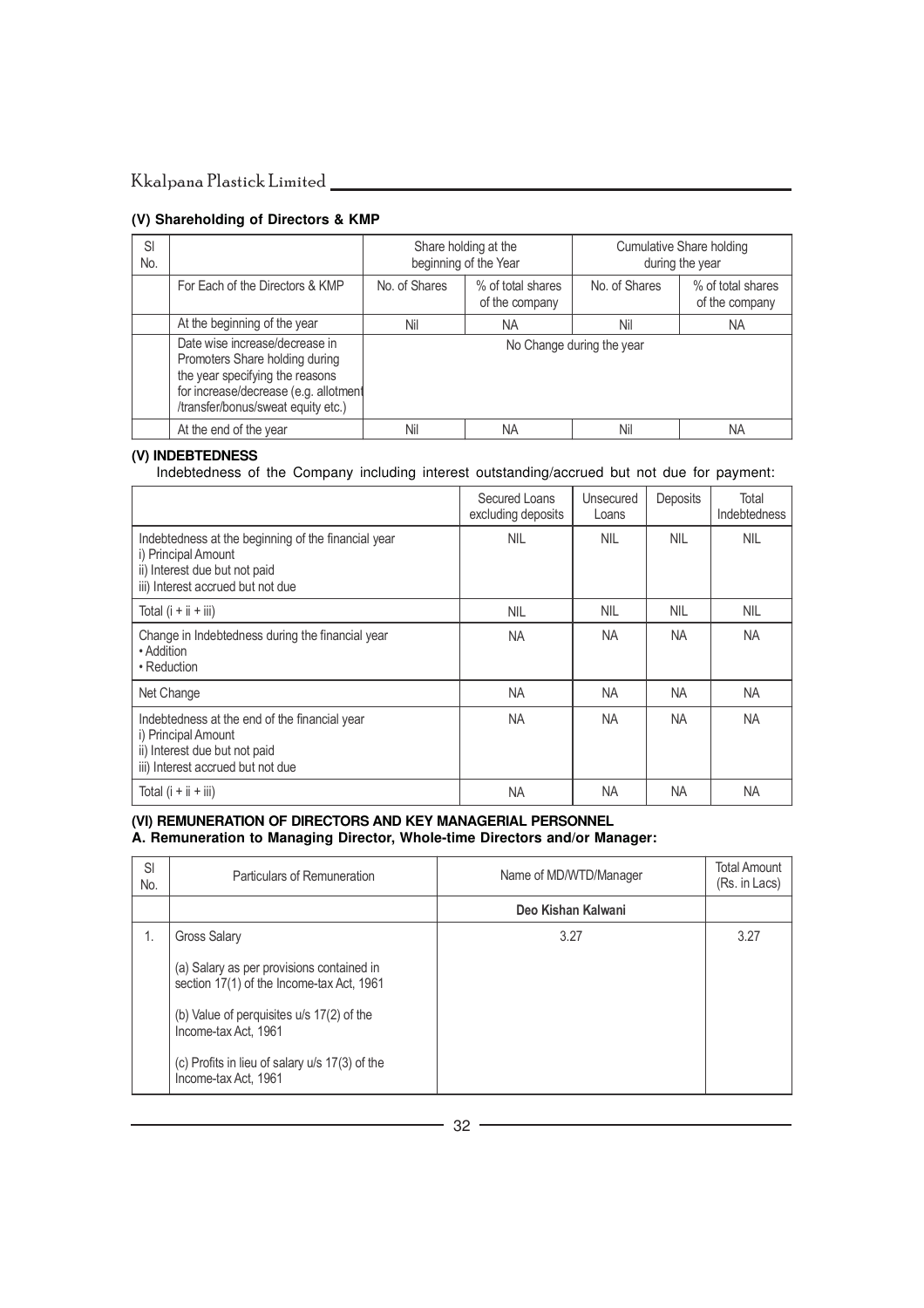| SI<br>No. | Particulars of Remuneration                             | Name of MD/WTD/Manager                                                               | <b>Total Amount</b><br>(Rs. in Lacs) |
|-----------|---------------------------------------------------------|--------------------------------------------------------------------------------------|--------------------------------------|
| 2.        | Stock Option                                            | 0.00                                                                                 | 0.00                                 |
| 3.        | <b>Sweat Equity</b>                                     | 0.00                                                                                 | 0.00                                 |
| 4.        | - Commission<br>$-$ as % of profit<br>- others, specify | 0.00                                                                                 | 0.00                                 |
| 5.        | Others, please specify                                  | 0.00                                                                                 | 0.00                                 |
|           | Total (A)                                               | 3.27                                                                                 | 3.27                                 |
|           | Ceiling as per the Act                                  | Within the ceiling mentioned in part -ii of schedule V of the<br>Companies Act, 2013 |                                      |

#### **B. Remuneration to other directors:**

| <b>SI</b><br>No. | Particulars of<br>Remuneration                                                                                                                         | Name of Directors                |                                                                   |                                    | <b>Total Amount</b><br>(Rs. In lacs) |
|------------------|--------------------------------------------------------------------------------------------------------------------------------------------------------|----------------------------------|-------------------------------------------------------------------|------------------------------------|--------------------------------------|
|                  |                                                                                                                                                        | <b>Jitendra</b><br><b>Tiwari</b> | Ananya<br>Dey                                                     | <b>Braj Kishor</b><br><b>Shahi</b> |                                      |
|                  | 1. Independent Directors<br>• Fee for attending board /<br>comittee meetings<br>Commission<br>$\bullet$<br>Others, please specify<br>$\bullet$         | 0.00                             | 0.00                                                              | 0.00                               | 0.00                                 |
|                  | Total (1)                                                                                                                                              | 0.00                             | 0.00                                                              | 0.00                               | 0.00                                 |
|                  | 2. Other Non-Executive Directors<br>• Fee for attending board /<br>comittee meetings<br>Commission<br>$\bullet$<br>Others, please specify<br>$\bullet$ | 0.00                             | 0.00                                                              | 0.00                               | 0.00                                 |
|                  | Total (2)                                                                                                                                              | 0.00                             | 0.00                                                              | 0.00                               | 0.00                                 |
|                  | Total $(B)=(1+2)$                                                                                                                                      | 0.00                             | 0.00                                                              | 0.00                               | 0.00                                 |
|                  | <b>Total Managerial Remuneration</b>                                                                                                                   |                                  |                                                                   |                                    | 3.27                                 |
|                  | Overall Ceiling as per the Act                                                                                                                         |                                  | As mentioned in part -ii of schedule V of the Companies Act, 2013 |                                    |                                      |

#### **C. Remuneration to Key Managerial Personnel other than MD/WTD/Manager:**

| <b>SI</b><br>No. | <b>Particulars of Remuneration</b>                                                                                                                                                                                                                  | Name of Key Managerial Personnel<br>(Company Secretary & CFO) | <b>Total Amount</b><br>(Rs. In lacs) |
|------------------|-----------------------------------------------------------------------------------------------------------------------------------------------------------------------------------------------------------------------------------------------------|---------------------------------------------------------------|--------------------------------------|
| 1.               | Gross salary<br>(a) Salary as per provisions contained in section 17(1) of<br>the Income Tax Act. 1961.<br>(b) Value of perquisites u/s 17(2) of the Income Tax Act, 1961<br>(c) Profits in lieu of salary u/s 17(3) of the<br>Income Tax Act, 1961 | 2.52                                                          | 2.52                                 |
| 2.               | <b>Stock Option</b>                                                                                                                                                                                                                                 | 0.00                                                          | 0.00                                 |
| 3.               | <b>Sweat Equity</b>                                                                                                                                                                                                                                 | 0.00                                                          | 0.00                                 |
| 4.               | Commission<br>- as % of profit<br>- others, specify                                                                                                                                                                                                 | 0.00                                                          | 0.00                                 |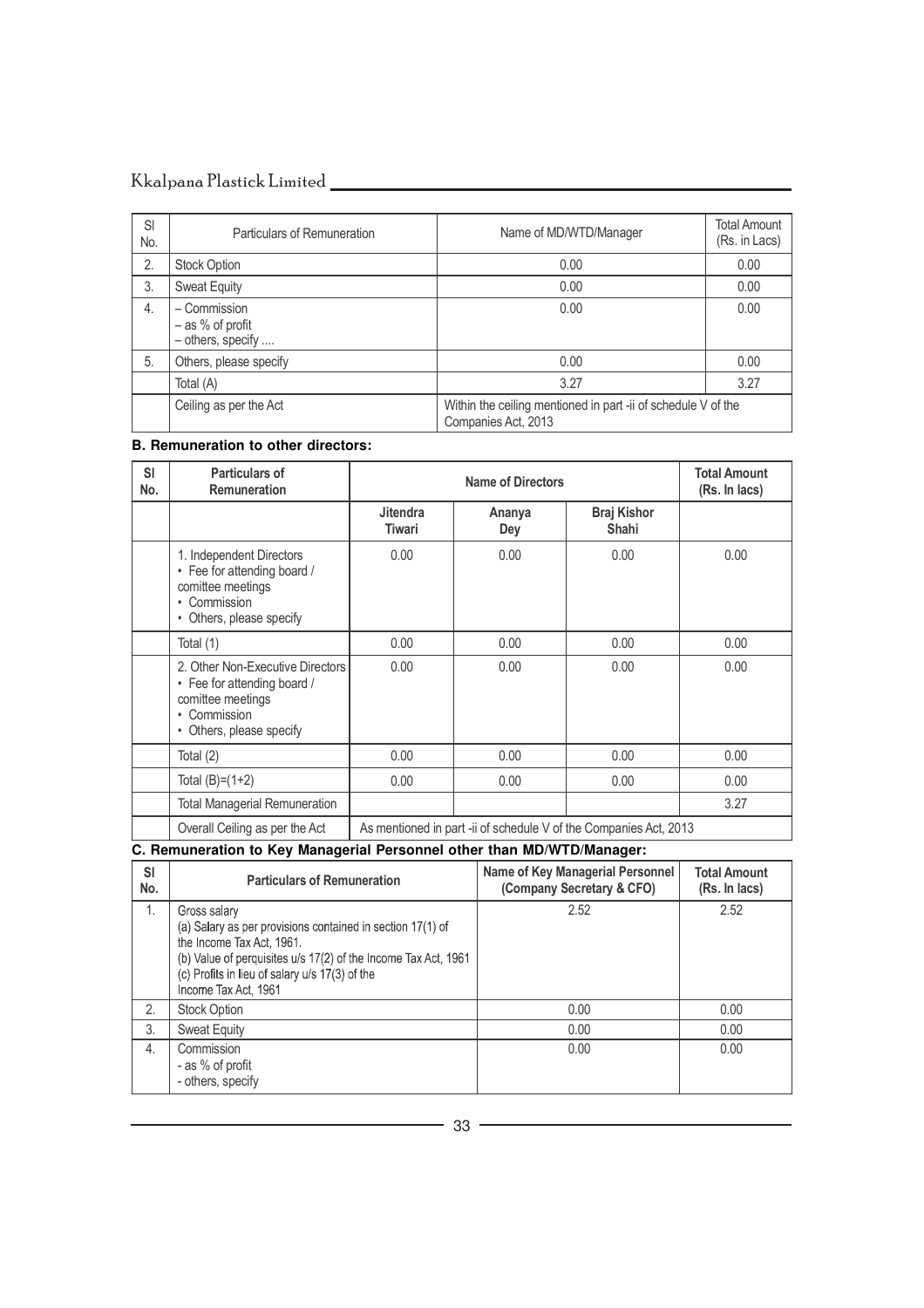| SI<br>No.                                                                                |                        | <b>Particulars of Remuneration</b> |  |                   | Name of Key Managerial Personnel<br>(Company Secretary & CFO)               |  | <b>Total Amount</b><br>(Rs. In lacs) |
|------------------------------------------------------------------------------------------|------------------------|------------------------------------|--|-------------------|-----------------------------------------------------------------------------|--|--------------------------------------|
| 5.                                                                                       | Other, please specify  |                                    |  |                   | 0.00                                                                        |  | 0.00                                 |
|                                                                                          | Total (A)              |                                    |  | 2.52<br>2.52      |                                                                             |  |                                      |
|                                                                                          | Ceiling as per the Act |                                    |  |                   | As mentioned in part -ii of schedule V of the<br><b>Companies Act, 2013</b> |  |                                      |
| (VII) PENALTIES/PUNISHMENT/COMPOUNDING OF OFFENCES                                       |                        |                                    |  |                   |                                                                             |  |                                      |
| A cotto a attori-<br>Constitution of the a<br>Data C<br>$D = 4 + 11 = 16$<br><b>T.</b> . |                        |                                    |  | الملاحمة الممسمية |                                                                             |  |                                      |

| <b>Type</b>                         | Section of the<br><b>Companies Act</b>               | <b>Brief</b><br><b>Description</b> | Details of<br>Penalty/Punishment/<br><b>Compounding fees imposed</b> | <b>Authority</b><br>(RD/NCLT/<br>Court) | Appeal made<br>if any (give<br>details) |  |
|-------------------------------------|------------------------------------------------------|------------------------------------|----------------------------------------------------------------------|-----------------------------------------|-----------------------------------------|--|
| A. COMPANY                          |                                                      |                                    |                                                                      |                                         |                                         |  |
| Penalty                             |                                                      |                                    |                                                                      |                                         |                                         |  |
| Punishment                          |                                                      |                                    | No Penalties, Punishments or Compounding of Offences                 |                                         |                                         |  |
| Compounding                         |                                                      |                                    |                                                                      |                                         |                                         |  |
| <b>B. DIRECTORS</b>                 |                                                      |                                    |                                                                      |                                         |                                         |  |
| Penalty                             |                                                      |                                    |                                                                      |                                         |                                         |  |
| Punishment                          |                                                      |                                    | No Penalties, Punishments or Compounding of Offences                 |                                         |                                         |  |
| Compounding                         |                                                      |                                    |                                                                      |                                         |                                         |  |
| <b>C. OTHER OFFICERS IN DEFAULT</b> |                                                      |                                    |                                                                      |                                         |                                         |  |
| Penalty                             |                                                      |                                    |                                                                      |                                         |                                         |  |
| Punishment                          | No Penalties, Punishments or Compounding of Offences |                                    |                                                                      |                                         |                                         |  |
| Compounding                         |                                                      |                                    |                                                                      |                                         |                                         |  |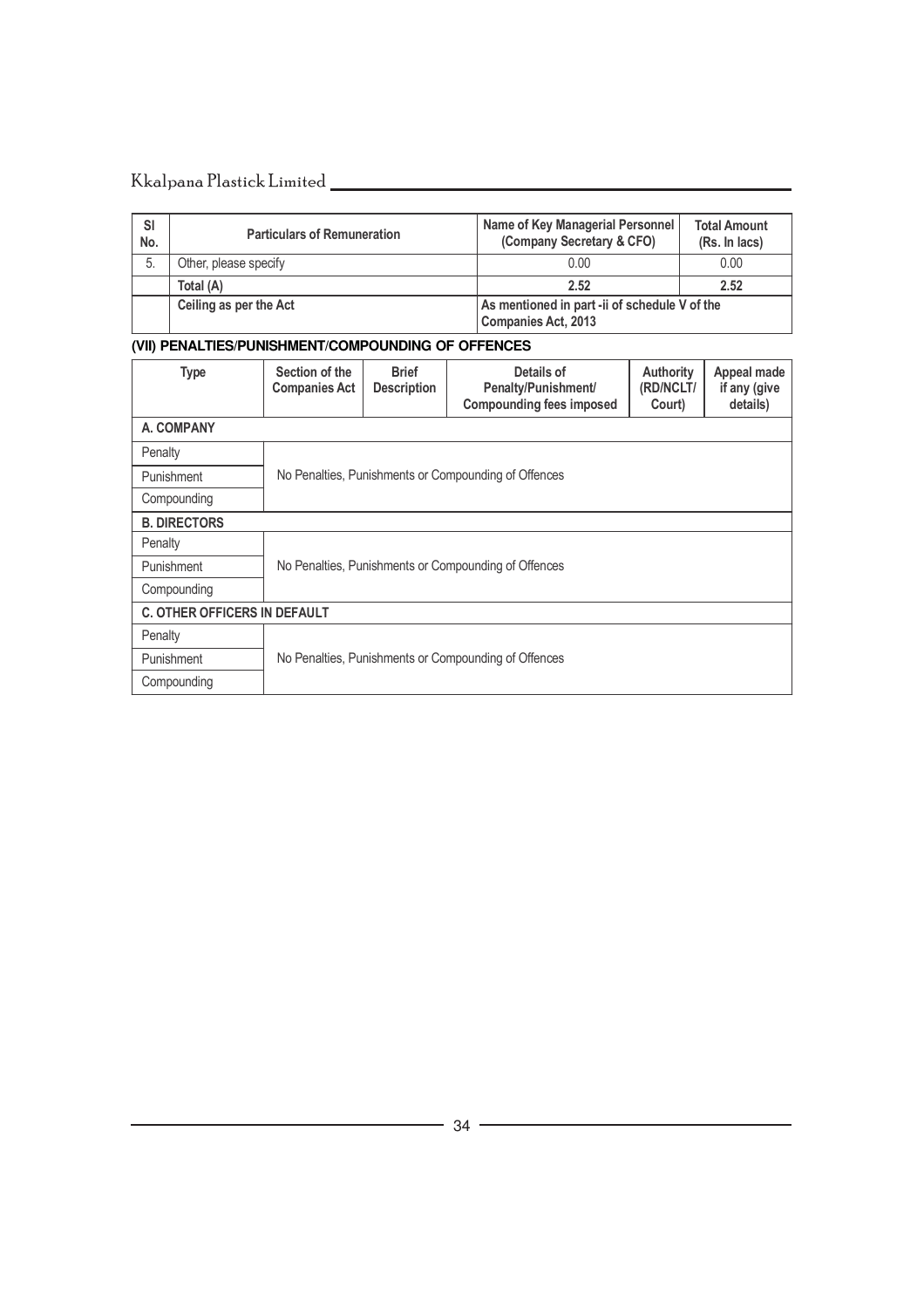# **AUDITOR'S REPORT**

#### To the Members of **M/S. KKALPANA PLASTICK LIMITED (Formerly : KALPENA PLASTIKS LIMITED)**

We have audited the accompanying financial statements of **M/S. KKALPANA PLASTICK LIMITED (Formerly : KALPENA PLASTIKS LIMITED)** which comprise the Balance Sheet as at March 31, 2016, and the Statement of Profit and Loss and Cash Flow Statement for the year then ended, and a summary of significant accounting policies and other explanatory information.

#### **MANAGEMENT'S RESPONSIBILITY FOR THE STANDALONE FINANCIAL STATEMENTS:**

The Company's Board of Directors is responsible for the matters stated in Section 134(5) of the Companies Act, 2013 ("the Act") with respect to the preparation and presentation of these standalone financial statements that give a true and fair view of the financial position, financial performance and cash flows of the Company in accordance with the accounting principles generally accepted in India including the Accounting Standards specified under Section 133 of the Act, read with Rule 7 of the Companies(Accounts) Rules,2014. This responsibility also includes maintenance of adequate accounting records in accordance with the provision of the Act for safeguarding the assets of the Company and for preventing and detecting frauds and other irregularities; selection and application of appropriate accounting policies; making judgments and estimates that are reasonable and prudent; and design implementation and maintenance of adequate internal financial controls, that were operating effectively for ensuring the accuracy and completeness of the accounting records, relevant to the preparation and presentation of the financial statements that give a true and fair view and are free from material misstatement, whether due to fraud or error.

#### **AUDITORS' RESPONSIBILITY:**

Our responsibility is to express an opinion on these financial statements based on our audit.

We have taken into account the provisions of the Act, the accounting and auditing standards and matters which are required to be included in the audit report under the provisions of the Act and the Rules made thereunder.

We conducted our audit in accordance with the Standards on Auditing specified under Section 143(10) of the Act. Those Standards require that we comply with ethical requirements and plan and perform the audit to obtain reasonable assurance about whether the financial statements are free from material misstatement.

An audit involves performing procedures to obtain audit evidence about the amounts and disclosures in the financial statements. The procedures selected depend on the auditor's judgment, including the assessment of the risks of material misstatement of the financial statements, whether due to fraud or error. In making those risk assessments, the auditor considers internal financial control relevant to the Company's preparation and fair presentation of the financial statements in order to design audit procedures that are appropriate in the circumstances. An audit also includes evaluating the appropriateness of accounting policies used and the reasonableness of the accounting estimates made by Directors, as well as evaluating the overall presentation of the financial statements.

We believe that the audit evidence we have obtained is sufficient and appropriate to provide a basis for our audit opinion.

#### **OPINION:**

In our opinion and to the best of our information and according to the explanations given to us, the aforesaid financial statements give the information required by the Act in the manner so required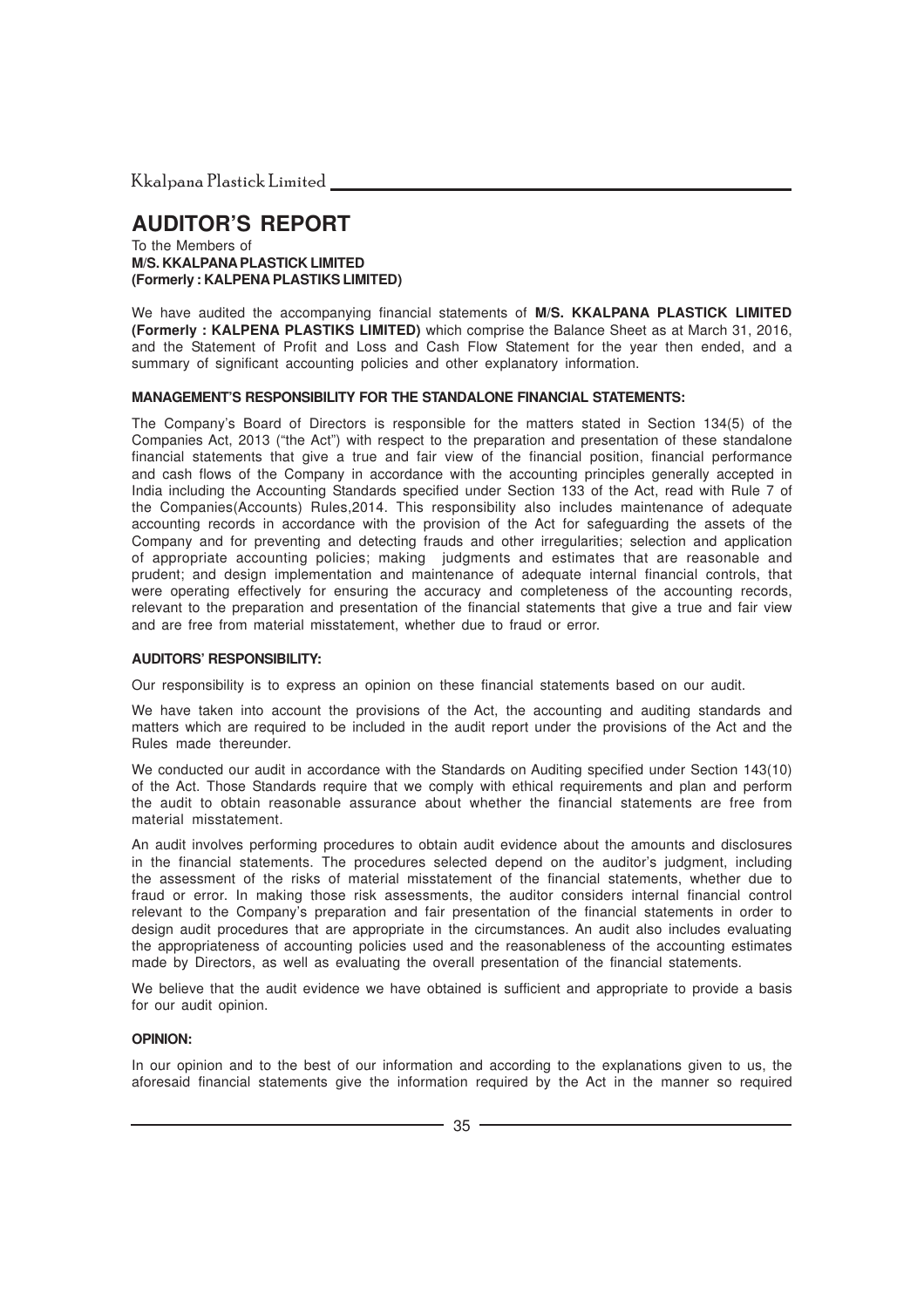and give a true and fair view in conformity with the accounting principles generally accepted in India of the state of affairs of the Company as at March 31,2016, and its profit and its cash flows for the year ended on that date.

#### **REPORT ON OTHER LEGAL AND REGULATORY REQUIREMENTS :**

- 1. As required by the Companies (Auditor's Report) Order, 2016 ("the Order") issued by the Central Government of India in terms of sub-section (11) of section 143 of the Act, we give in the Annexure-A, a statement on the matters specified in paragraphs 3 and 4 of the Order.
- 2. As required by section 143(3) of the Act, we report that:
	- a) We have obtained all the information and explanations which to the best of our knowledge and belief were necessary for the purpose of our audit;
	- b) In our opinion proper books of account as required by law have been kept by the Company so far as it appears from our examination of those books
	- c) The Balance Sheet, Statement of Profit and Loss, and Cash Flow Statement dealt with by this Report are in agreement with the books of account.
	- d) In our opinion, the Balance Sheet, Statement of Profit and Loss, and Cash Flow Statement comply with the Accounting Standards referred to in Section 133 of the Act read with Rule 7 of the Companies(Accounts) Rules, 2014.
	- e) On the basis of written representations received from the directors as on March 31, 2016, and taken on record by the Board of Directors, none of the directors is disqualified as on March 31, 2016, from being appointed as a director in terms of Section 164(2) of the Act.
	- f) With respect to the adequacy of the internal financial controls over financial reporting of the Company and the operating effectiveness of such controls, refer to our separate report in Annexure-B, and
	- g) With respect to the other matters to be included in the Auditor's Report in accordance with Rule 11 of the Companies (Audit and Auditors) Rules,2014, in our opinion and to the best of our information and according to the explanations given to us :
		- (i) The Company has disclosed the impact of pending litigations on its financial position in its financial statements as referred to Note 7.3 to the financial statements.
		- (ii) The Company has made provision, as required under the applicable law or accounting standards, for material foreseeable losses, if any, and as required on long term contracts.
		- (iii) There has been no delay in transferring amounts, required to be transferred, to the Investor Education and Protection Fund by the Company .

#### **For MALOO & CO. Chartered Accountants**

3A, Surendra Mohan Ghosh Sarani  $2<sup>nd</sup>$  floor Kolkata – 700001 **Partner** Dated: The 30th Day of May 2016 Membership No.305128

(Gourav Maloo)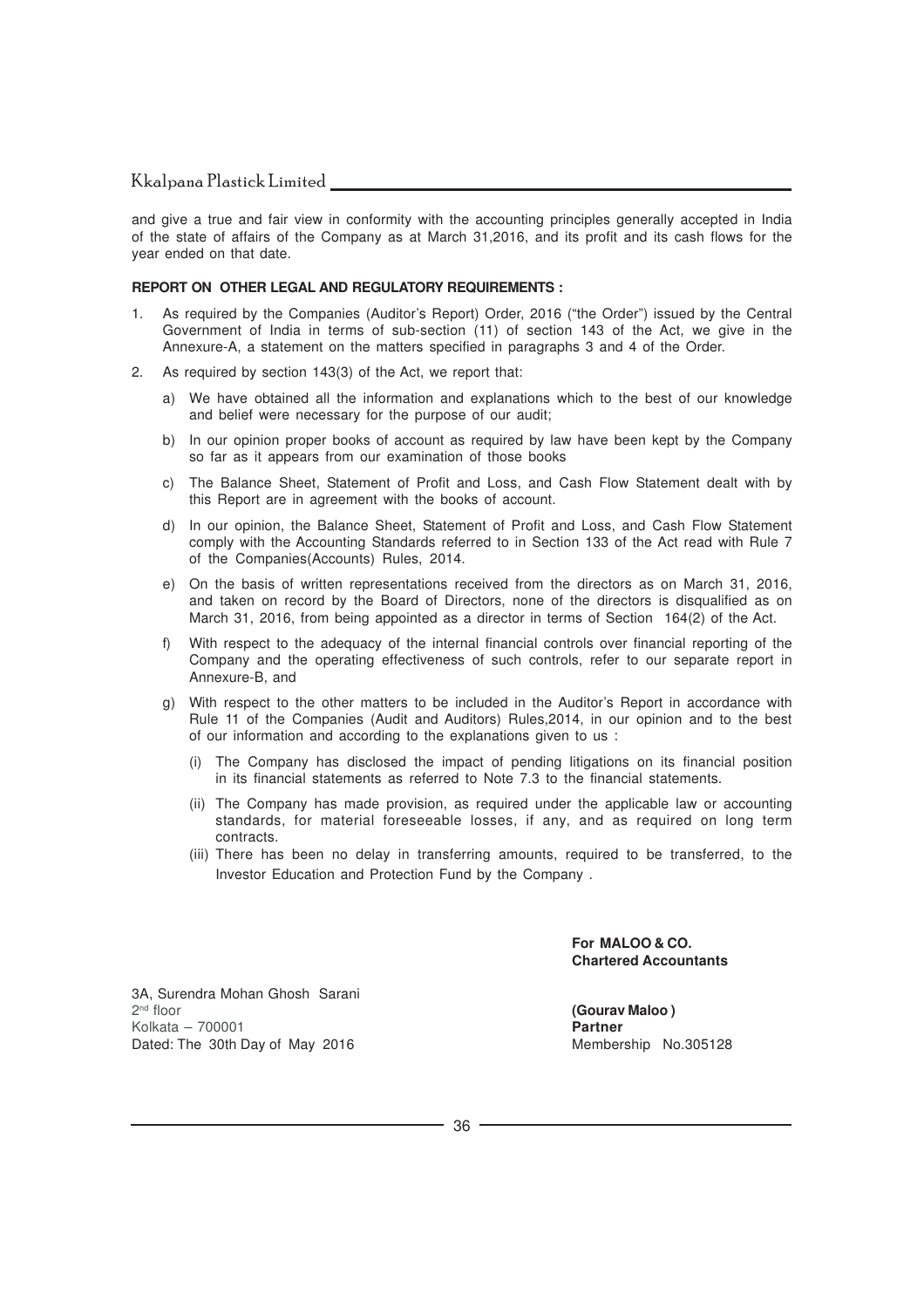# **Annexure–A to the Auditors' Report**

Referred to paragraph 1 of our report of even date on the accounts for the year ended 31<sup>st</sup> March, 2016 of **M/S. KKALPANA PLASTICK LIMITED (FORMERLY: KALPENA PLASTIKS LIMITED).**

- (i) According to the information and explanations given to us :
	- (a) The Company has maintained proper records showing full particulars including quantitative details and situation of Fixed Assets.
	- (b) As explained to us, all Fixed Assets have been physically verified by management during the year at regular intervals and in our opinion of which is reasonable having regard to the size of the company and the nature of those assets. No material discrepancies were noticed on such verification.
	- (c) The Company does not have any immovable property hence clause 1(iii) of the order is not applicable to the company.

#### (ii) **In respect of its inventories:**

- (a) The inventories have been physically verified during the year by the management. In our opinion, the frequency of verification is reasonable.
- (b) In our opinion and according to the information and explanations given to us, the procedures of physical verification of inventories followed by the management are reasonable and adequate in relation to the size of the Company and the nature of its business.
- (c) The company has maintained proper records of inventories . As explained to us, there were no material discrepancies noticed on physical verification of inventories as compared to the book records.
- (iii) The Company has granted loans secured or unsecured to 1(one) of the companies, firms or other parties listed in the register maintained under section 189 of the Companies Act, 2013.
	- (a) In our opinion, the rate of interest and other terms and conditions on which the loans had been granted to the bodies corporate listed in the register maintained under Section 189 of the Act were not, prima facie, prejudicial to interest of the Company.
	- (b) In our opinion and according to the information and explanation given to us, receipt of the principal amount and interest are also regular; and
	- (c ) According to the information and explanation given to us, there is no overdue amount in respect of the loan granted to a body corporate listed in the register maintained under section 189 of the Act.
- (iv) In our opinion and according to the information and explanations given to us, the Company has complied with the provisions of Section 185 and 186 of the Act, with respect to the loans and investments made.
- (v) In our opinion and according to the information and explanations given to us, the company has not accepted deposits for which the directives issued by the Reserve Bank of India and the provisions of section 73 to 76 or any other relevant provisions of the Companies Act and the rules framed there under, where applicable are to be complied with.
- (vi) According to the information and explanations given to us, the Central Government has not prescribed maintenance of cost records under sub-section (1) of section 148 of the Companies Act, 2013.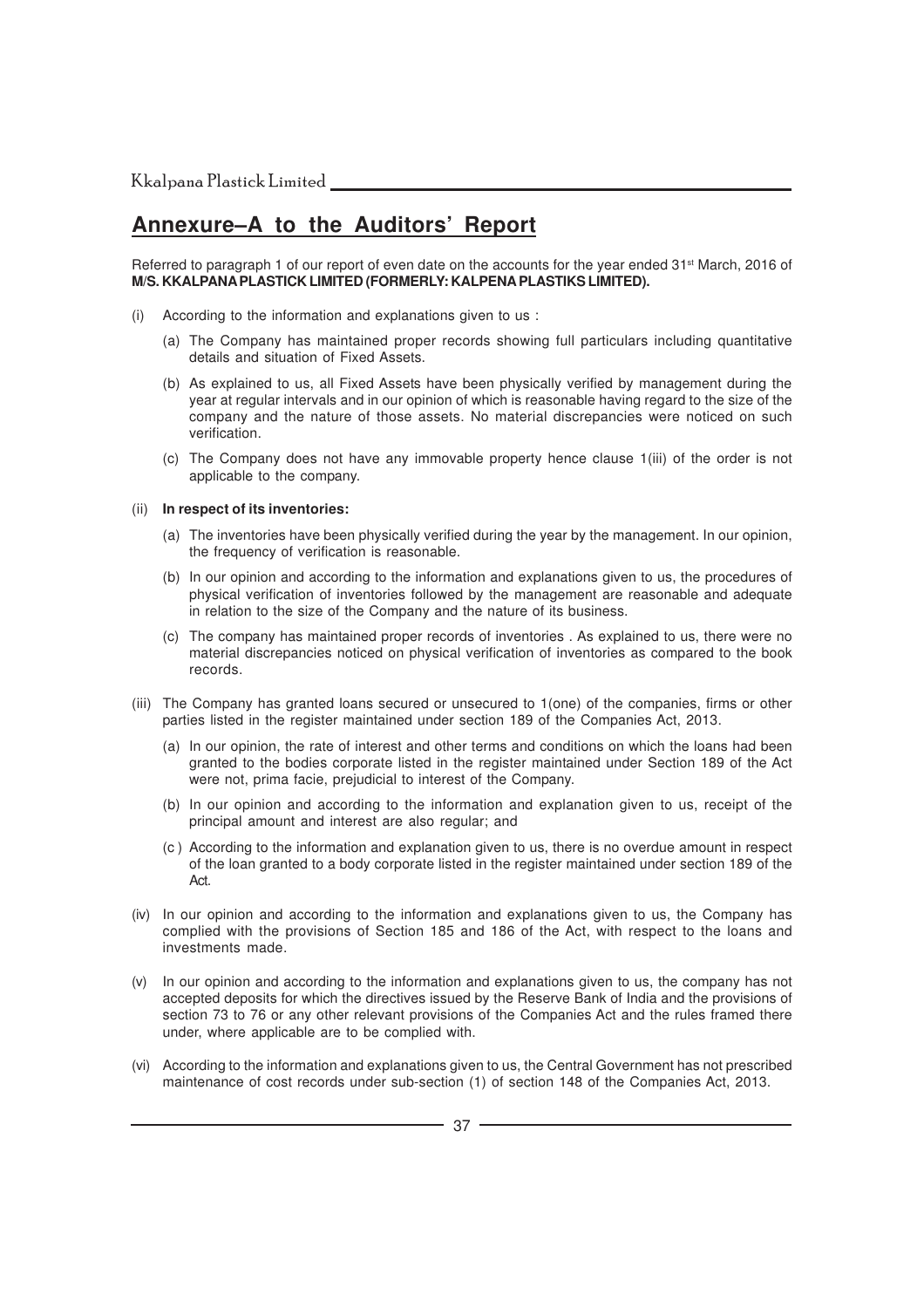- (vii) (a) According to the information and explanations given to us, the company is regular in depositing undisputed statutory dues including provident fund, employees' state insurance, income-tax, sales-tax, wealth tax, service tax, duty of customs, duty of excise, value added tax, cess and any other statutory dues with the appropriate and there is no arrears of outstanding statutory dues as at the last day of financial year ending 31st March,2016 for a period of more than six months from the date they became payable, shall be indicated by the audit.
	- (b) According to the information and explanations given to us, case dues of income tax or sales tax or service tax or duty of customs or duty of excise or value added tax or cess there is no such amount which is due and have not been deposited on account of any dispute, except the amounts as mentioned here under.

| Name of the          | Nature of              | <b>Demand</b> | Period to which | <b>Forum Where</b>                        |
|----------------------|------------------------|---------------|-----------------|-------------------------------------------|
| statute              | Dues                   | Amount (Rs.)  | Amount relates  | dispute is pending                        |
| 1961, Income Tax Act | Assessed tax<br>U/S154 | 2399420/-     | A.Y.2008-09     | Rectification U/s.154<br>filled with A.O. |

- (Viii) The Company does not have any loans or borrowings from any financial institution, banks, government or debenture holders during the year. Accordingly, paragraph 3(viii) of the Order is not applicable.
- (ix) The Company did not raise any money by way of initial public offer or further public offer (including debt instruments) and term loans during the year. Accordingly , paragraph 3(ix) of the Order is not applicable.
- (x) According to the information and explanations given to us, no material fraud by the Company or on the Company by its officers or employees has been noticed or reported during the course of our audit.
- (xi) According to the information and explanations given to us and based on our examination of the records of the Company, the Company has paid/provided for managerial remuneration in accordance with the requisite approvals mandated by the provisions of Section 197 read with Schedule V to the Act.
- (xii) In our opinion and according to the information and explanations given to us, the Company is not a nidhi company. Accordingly paragraph 3(xii) of the Order is not applicable.
- (xiii) According to the information and explanations given to us and based on our examination of the records of the Company, transactions with the related parties are in compliance with Section 177 and 188 of the Act where applicable and details of such transactions have been disclosed in the financial statements as required by the applicable accounting standards.
- (xiv) According to the information and explanations given to us and based on our examination of the records of the Company, the Company has not made any preferential allotment or private placement of shares or fully or partly convertible debentures during the year.
- (xv) According to the information and explanations given to us and based on our examination of the records of the Company, the Company has not entered into non-cash transactions with directors or persons connected with him. Accordingly, paragraph 3(xv) of the Order is not applicable.
- (xvi) The Company is not required to be registered under Section 45-IA of the Reserve Bank of India Act,1934. The business of the company got discontinued in the F.Y 2012-13 and the management is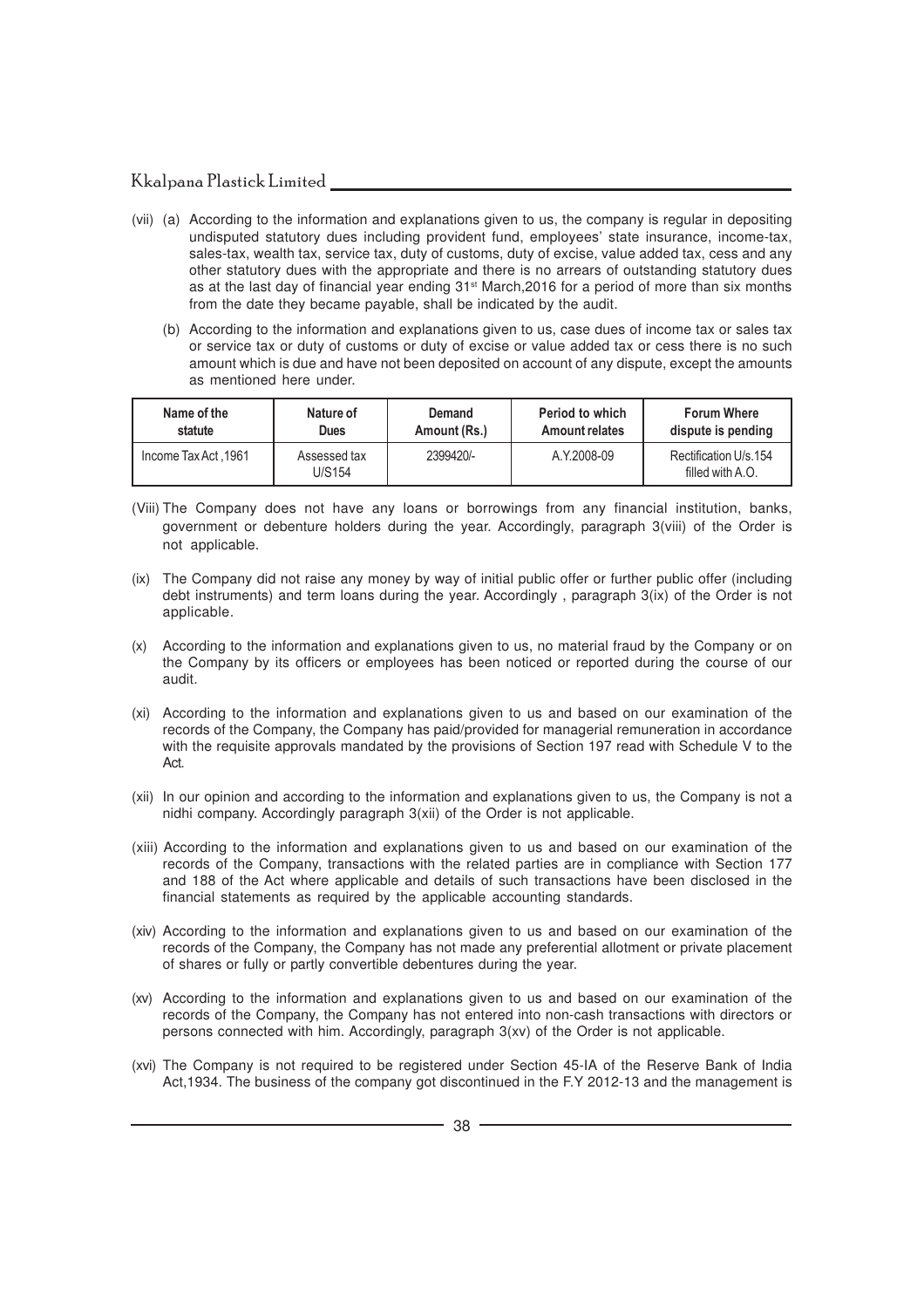trying to restart the operations and for the time being the management has deployed the idle funds in interest bearing loans.

3A, Surendra Mohan Ghosh Sarani 2<sup>nd</sup> floor Kolkata – 700001<br> **Partner** Partner<br>
Dated: The 30th Day of May 2016 Dated: The 30th Day of May 2016

**For MALOO & CO. Chartered Accountants**

(Gourav Maloo)<br>Partner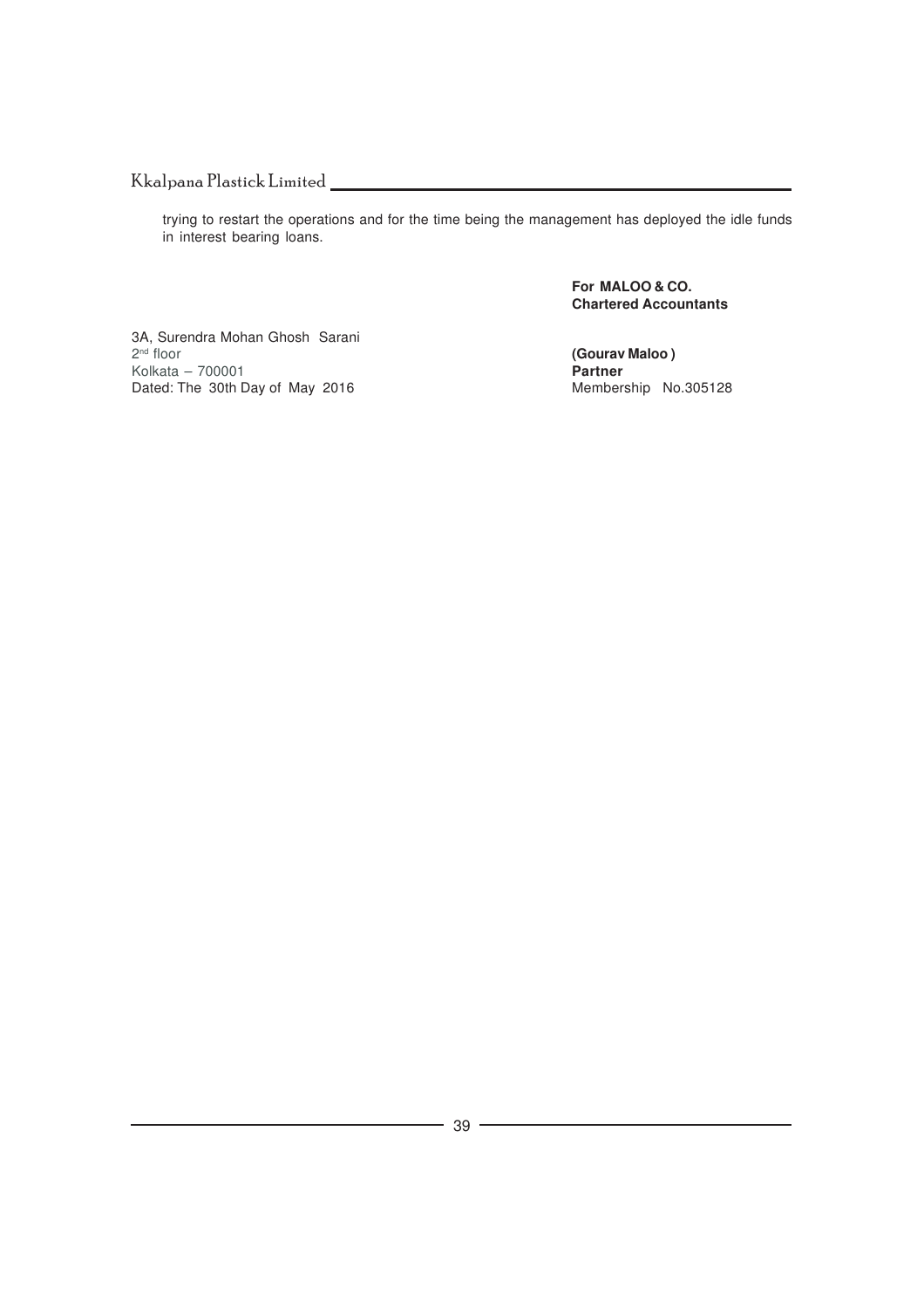# **Annexure–B to the Auditors' Report**

Report on the Internal Financial Control under Clause (i) of sub-section 3 of Section 143 of the Companies Act,2013 ('the Act')

We have audited internal financial controls over financial reporting of kkalpana Plastick Limited (Formerly: Kalpena Plastiks Limited) (the Company' ) as of 31st March,2016 in conjunction with our audit of the financial statements of the Company for the year ended on that date.

#### **Management's Responsibility for Internal Financial Controls**

The Company's management is responsible for establishing and maintaining internal controls based on the internal over financial reporting criteria established by the Company considering the essential components of internal control stated in the Guidance Note on Audit of Internal Financial Controls over Financial Reporting issued by the Institute of Chartered Accountants of India('ICAI'). These responsibilities include the design, implementation of adequate internal financial controls that were operating effectively for ensuring the orderly and efficient conduct of its business, including adherence to the Company's policies, the safeguarding of its assets, the prevention and detection of frauds and errors, the accuracy and completeness of the accounting records, and the timely preparation of reliable financial information as required under the Companies Act,2013.

#### **Auditor's Responsibility**

Our responsibility is to express an opinion on the Company's internal financial controls over financial reporting based on our audit. We conducted our audit in accordance with the Guidance Note on Audit of Internal Financial Controls over Financial Reporting ('the Guidance Note') and the Standards on Auditing, issued by ICAI and deemed to be prescribed under Section 143(10) of the Companies Act,2013, to the extent applicable to an audit of internal financial controls, both applicable to an audit of Internal Financial Controls and, both issued by the Institute of Chartered Accountants of India. Those Standards and the Guidance Note require that we comply with ethical requirements and plan and perform the audit to obtain reasonable assurance about whether adequate internal financial control over financial reporting were established and maintained and if such controls operated effectively in all material respects.

Our audit involves performing procedures to obtain audit evidence about the adequacy of the internal financial controls system over financial reporting and their operating effectiveness. Our audit of internal financial reporting included obtaining an understanding of internal financial controls over financial reporting, assessing the risk that a material weakness exists, and testing and evaluating the design and operating effectiveness of internal control based on the assessed risk. The procedures selected depend on the auditor's judgment, including the assessment of the risks of material misstatement of the financial statements, whether due to fraud or error.

We believe that the audit evidence we have obtained is sufficient and appropriate to provide a basis for our audit opinion on the Company's internal financial controls system over financial reporting.

#### **Meaning of Internal Financial Controls over Financial Reporting**

A company's internal financial control over financial reporting is a process designed to provide reasonable assurance regarding the reliability of financial reporting and the preparation of financial statement for external purposes in accordance with generally accepted accounting principles. A company's internal financial control over financial reporting includes those policies and procedures that (1) pertain to the maintenance of records that, in reasonable detail, accurately and fairly reflect the transactions and dispositions of the assets of the Company (2) provide reasonable assurance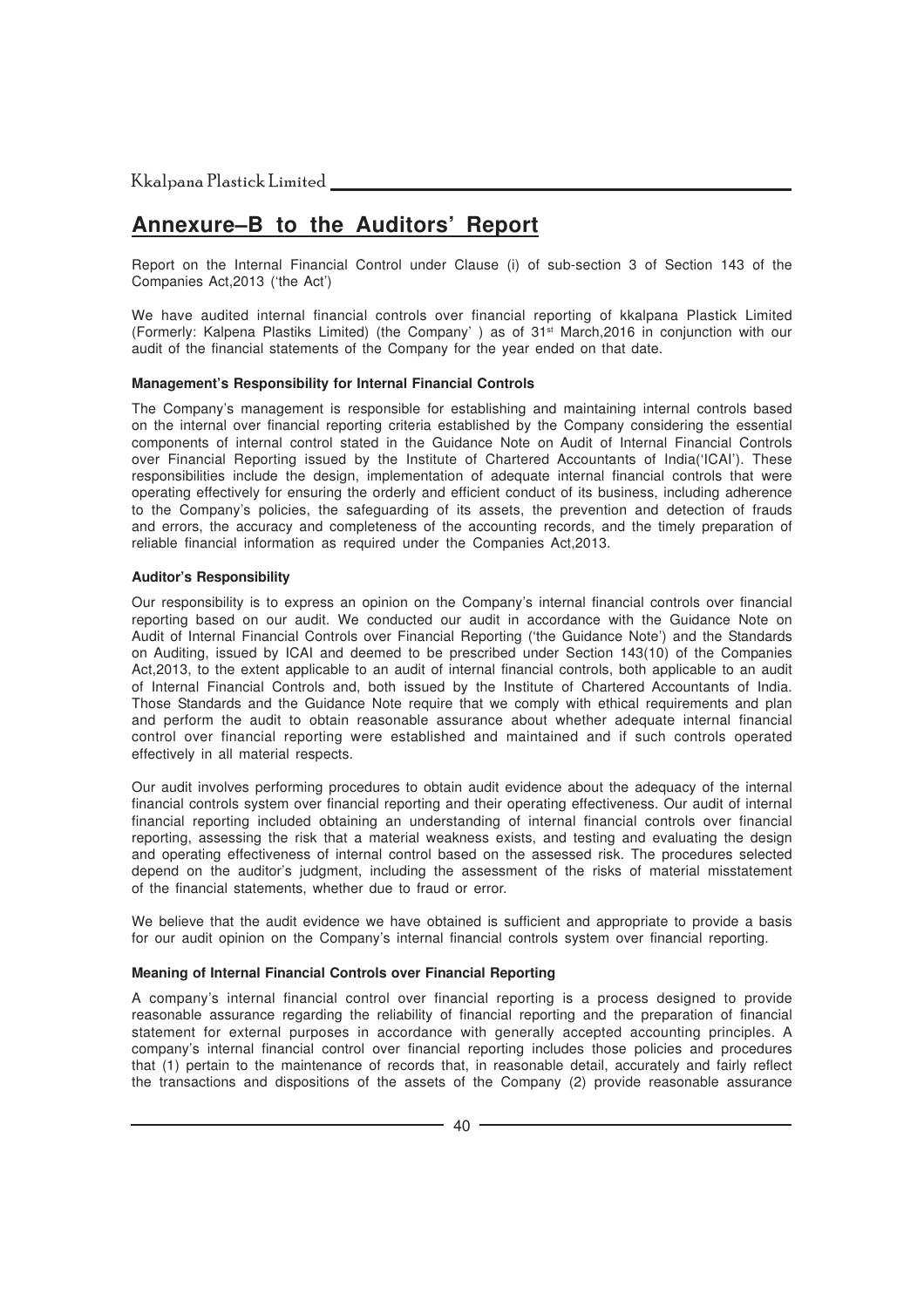that transactions are recorded as necessary to permit preparation of financial statements in accordance with generally accepted accounting principles and that receipts and expenditures of the company are being made only in accordance with authorizations of the Management and directors of the Company, and (3) provide reasonable assurance regarding prevention or timely detection of unauthorized acquisition, use, or disposition of the Company's assets that could have a material effect on the financial statements.

#### **Inherent Limitation of Internal Financial Controls Over Financial Reporting**

Because of the inherent limitations of internal financial controls over financial reporting, including the possibility of collusion or improper management override of controls, material misstatements due to error or fraud may occur and not be detected. Also projections of any evaluation of the internal financial controls over financial reporting to future periods are subjects to the risk that the internal financial control over financial reporting may become inadequate because of changes in conditions, or that the degree of compliance with the policies or procedures may deteriorate.

#### **Opinion**

In our opinion, the Company has, in all material respects, an adequate internal financial controls system over financial reporting and such internal financial controls over financial reporting were operating effectively as at 31st March,2016, based on the internal control over financial reporting criteria established by the Company considering the essential components of internal control stated in the Guidance Note on Audit of Internal Financial Controls Over Financial Reporting issued by the Institute of Chartered Accountants of India.

> **For MALOO & CO. Chartered Accountants**

3A, Surendra Mohan Ghosh Sarani  $2<sup>nd</sup>$  floor Kolkata – 700001<br> **Partner** Partner **Partner** Partner **Partner** Partner **Partner** Partner **Partner** Partner **Partner** Partner Partner Partner Partner Partner Partner Partner Partner Partner Partner Partner Partner Partner Dated: The 30th Day of May 2016

(Gourav Maloo)<br>Partner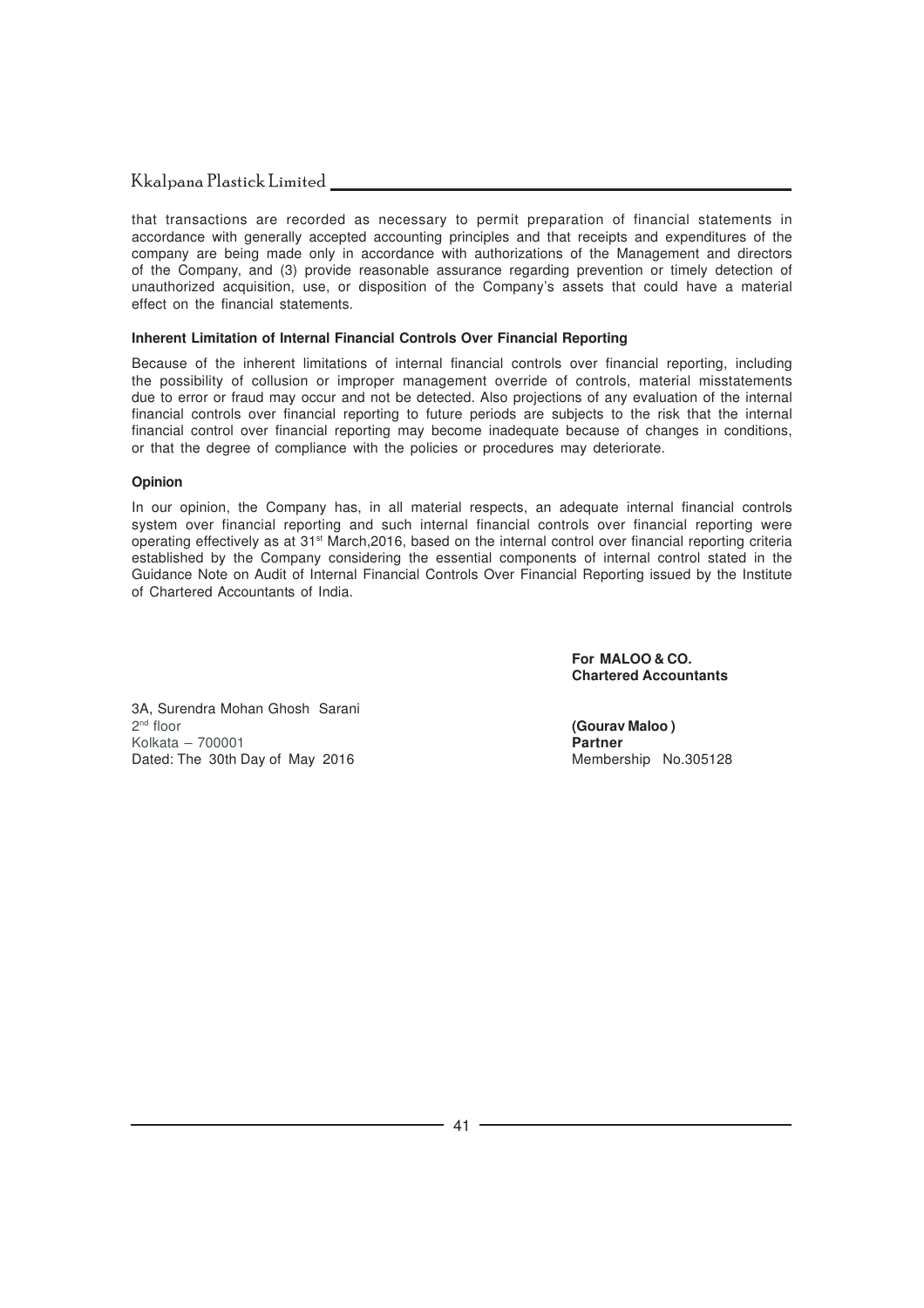# **BALANCE SHEET AS AT 31ST MARCH, 2016**

|     |     | Particulars                         | <b>Note</b><br><b>No</b> | Figures as at the<br>end of current<br>reporting period<br>31.03.2016<br>Rs. | Figures as at the<br>end of previous<br>reporting period<br>31.03.2015<br>Rs. |
|-----|-----|-------------------------------------|--------------------------|------------------------------------------------------------------------------|-------------------------------------------------------------------------------|
| L.  |     | <b>EQUITY AND LIABILITIES</b>       |                          |                                                                              |                                                                               |
|     | (1) | <b>Shareholder's Funds</b>          |                          |                                                                              |                                                                               |
|     |     | Share Capital<br>(a)                | 1Α                       | 55285350.00                                                                  | 55285350.00                                                                   |
|     |     | Reserves and Surplus<br>(b)         | 1B                       | 7136934.70                                                                   | 5967125.32                                                                    |
|     | (2) | <b>Current Liabilities</b>          |                          |                                                                              |                                                                               |
|     |     | Trade payables<br>(a)               | 2Α                       | 854910.00                                                                    | 854910.00                                                                     |
|     |     | Other current liabilities<br>(b)    | 2B                       | 532705.51                                                                    | 344432.80                                                                     |
|     |     | (c)<br>Short-term provisions        | 2C                       | 1497503.00                                                                   | 1006397.00                                                                    |
|     |     | Total                               |                          | 65307403.21                                                                  | 63458215.12                                                                   |
| 11. |     | <b>ASSETS</b>                       |                          |                                                                              |                                                                               |
|     | (1) | Non-current assets                  |                          |                                                                              |                                                                               |
|     |     | Fixed assets<br>(a)                 | 3A                       |                                                                              |                                                                               |
|     |     | Tangible assets<br>(i)              |                          | 349734.45                                                                    | 385719.45                                                                     |
|     |     | Capital work-in-progress<br>(ii)    |                          | 0.00                                                                         | 0.00                                                                          |
|     |     | Long term loans and advances<br>(b) | 3Β                       | 1537794.00                                                                   | 1537794.00                                                                    |
|     |     | Other non-current assets<br>(c)     | 3C                       | 0.00                                                                         | 0.00                                                                          |
|     |     | (d) Non Current Investment          | 3D                       | 200000.00                                                                    | 200000.00                                                                     |
|     | (2) | <b>Current assets</b>               |                          |                                                                              |                                                                               |
|     |     | Inventories<br>(a)                  | 4Α                       | 128984.00                                                                    | 128984.00                                                                     |
|     |     | (b) Trade receivables               | 4B                       | 2764331.00                                                                   | 2764331.00                                                                    |
|     |     | (c) Cash and cash equivalents       | 4C                       | 8933929.93                                                                   | 10305733.71                                                                   |
|     |     | (d) Short-term loans and advances   | 4D                       | 49120933.00                                                                  | 46177558.00                                                                   |
|     |     | (e) Other current assets            | 4E                       | 2271696.83                                                                   | 1958094.96                                                                    |
|     |     | Total                               |                          | 65307403.21                                                                  | 63458215.12                                                                   |

As per our report of even date attached

Chartered Accountants

Dated : 30th day of May, 2016 **(Partner) Neha Jain** Place : Kolkata Membership No. 305128 (Chief Financial Officer)

For **MALOO & COMPANY For & on behalf of the Board**

**J. Tiwari** (DIN 00228352) (Director) **D. K. Kalwani** (DIN 03363450) Gourav Maloo **Maloo** (Whole Time Director)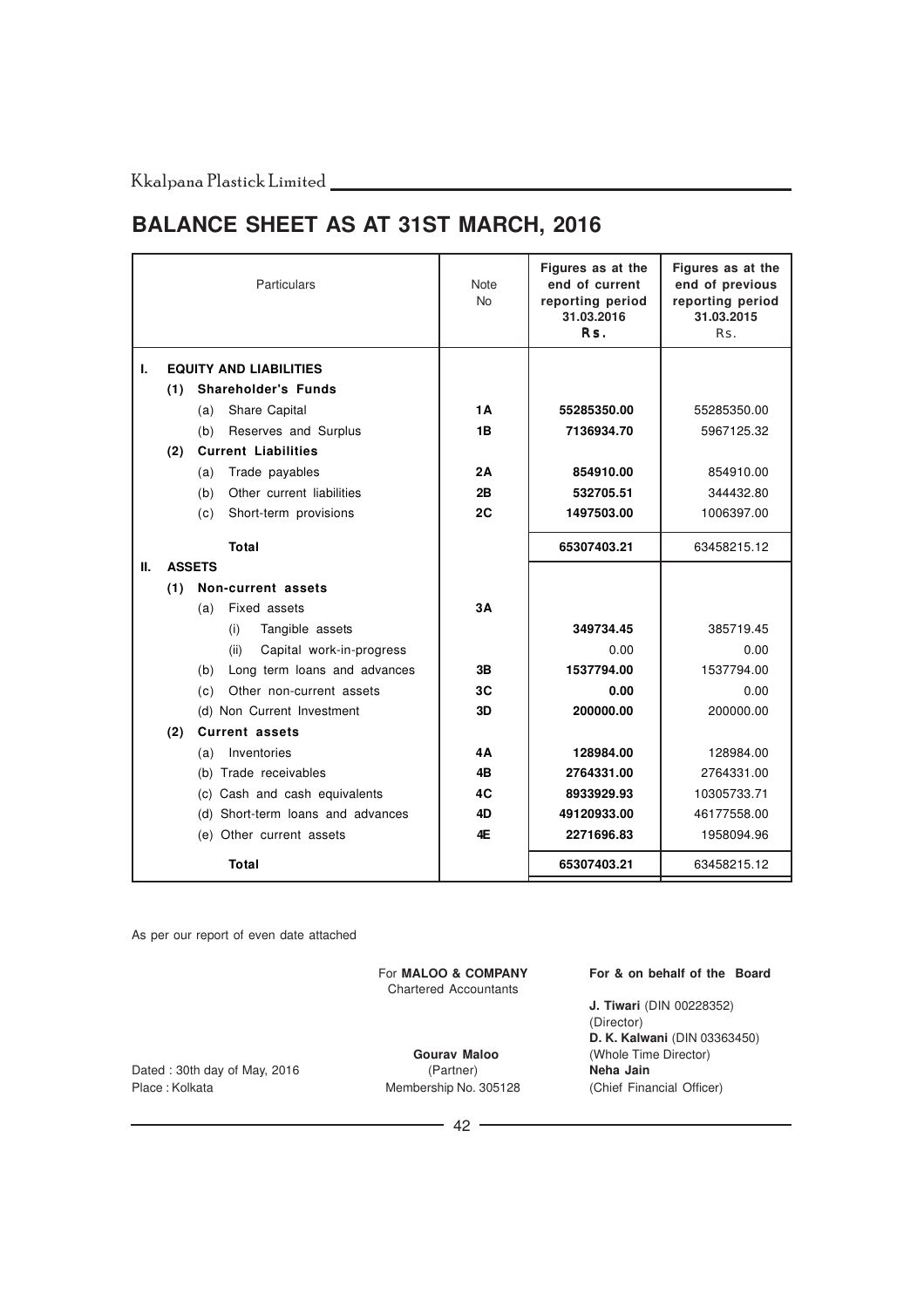# **PROFIT AND LOSS STATEMENT FOR THE YEAR ENDED 31ST MARCH, 2016**

| Particulars                                                                                                                                                                                                                                                                                                                                                                                                                 | <b>Note</b><br><b>No</b> | Figures as at the<br>end of current<br>reporting period<br>31.03.2016<br>Rs.  | Figures as at the<br>end of previous<br>reporting period<br>31.03.2015<br>Rs.        |
|-----------------------------------------------------------------------------------------------------------------------------------------------------------------------------------------------------------------------------------------------------------------------------------------------------------------------------------------------------------------------------------------------------------------------------|--------------------------|-------------------------------------------------------------------------------|--------------------------------------------------------------------------------------|
| Revenue from operations<br>L.<br>Ш.<br>Other Income                                                                                                                                                                                                                                                                                                                                                                         | 5Α<br>5B                 | 0.00<br>5019420.07                                                            | 0.00<br>4715462.77                                                                   |
| III. Total Revenue (I +II)                                                                                                                                                                                                                                                                                                                                                                                                  |                          | 5019420.07                                                                    | 4715462.77                                                                           |
| IV.<br>Expenses:<br>Cost of materials consumed<br>Purchase of Goods<br>Changes in inventories of finished goods<br>and Stock-in-Trade                                                                                                                                                                                                                                                                                       | 6A<br>6В<br>6C           | 0.00<br>0.00<br>0.00                                                          | 0.00<br>0.00<br>0.00                                                                 |
| Employee benefit expense<br>Financial costs<br>Depreciation and amortization expense<br>Other expenses                                                                                                                                                                                                                                                                                                                      | 6D<br>6E<br>3Α<br>6F     | 1784749.00<br>5702.22<br>35985.00<br>1532068.47                               | 1843363.00<br>49290.00<br>35985.00<br>2651814.50                                     |
| <b>Total Expenses</b>                                                                                                                                                                                                                                                                                                                                                                                                       |                          | 3358504.69                                                                    | 4580452.50                                                                           |
| Profit before exceptional and extraordinary<br>V.<br>items and tax<br>VI. Exceptional Items                                                                                                                                                                                                                                                                                                                                 | $(III - IV)$             | 1660915.38<br>0.00                                                            | 135010.27<br>0.00                                                                    |
| VII. Profit before extraordinary items and tax (V-VI)<br>VIII. Extraordinary Items                                                                                                                                                                                                                                                                                                                                          |                          | 1660915.38<br>0.00                                                            | 135010.27<br>0.00                                                                    |
| IX. Profit before tax (VII - VIII)                                                                                                                                                                                                                                                                                                                                                                                          |                          | 1660915.38                                                                    | 135010.27                                                                            |
| Х.<br>Tax expense:<br>Current tax (Provision for Taxation)<br>(1)<br>Deferred tax<br>(2)<br>Tax expenses for earlier years<br>(3)<br>XI. Profit(Loss) from the period from continuing<br>operations<br>XII. Profit/(Loss) from discontinuing operations<br>XIII. Tax expense of discounting operations<br>XIV. Profit/(Loss) from Discontinuing<br>operations (XII - XIII)<br>XV. Profit/(Loss) for the period $(XI + XIV)$ | $(IX-X)$                 | 491106.00<br>0.00<br>0.00<br>1169809.38<br>0.00<br>0.00<br>0.00<br>1169809.38 | 160695.00<br>0.00<br>164434.00<br>(190118.73)<br>0.00<br>0.00<br>0.00<br>(190118.73) |
| XVI. Earning per equity share:                                                                                                                                                                                                                                                                                                                                                                                              |                          |                                                                               |                                                                                      |
| (1)<br>Basic<br>(2)<br>Diluted                                                                                                                                                                                                                                                                                                                                                                                              |                          | 0.21<br>0.21                                                                  | (0.03)<br>(0.03)                                                                     |

As per our report of even date attached

For **MALOO & COMPANY For & on behalf of the Board** Chartered Accountants

Dated : 30th day of May, 2016 (Partner) **Neha Jain**

Membership No. 305128

**J. Tiwari** (DIN 00228352) (Director) **D. K. Kalwani** (DIN 03363450) Gourav Maloo **Maloo** (Whole Time Director)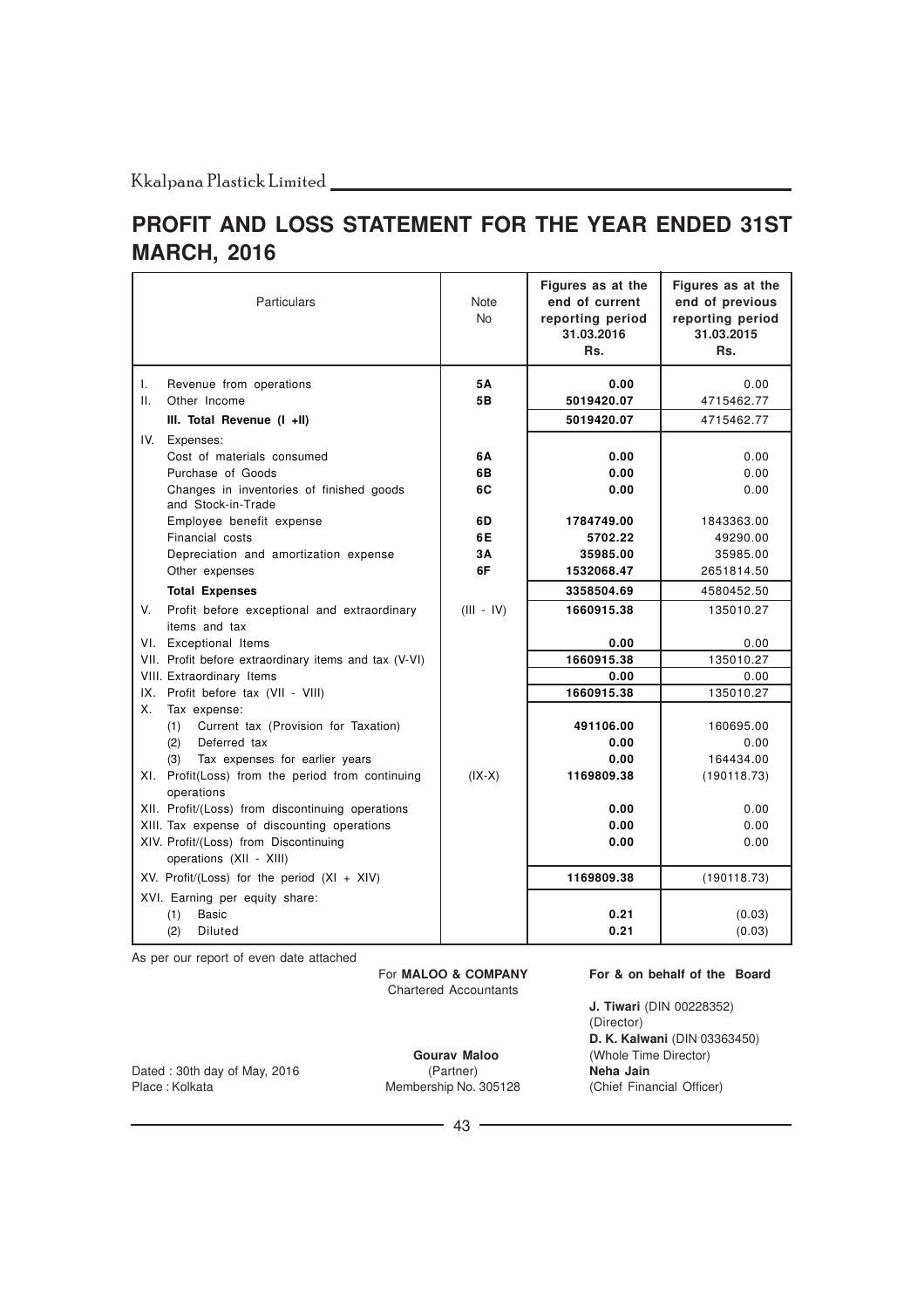# **CASH FLOW STATEMENT FOR THE YEAR ENDED 31ST MARCH, 2016**

|                                                                                                                                | As at<br>31.03.2016<br>Rs.          | As at<br>31.03.2015<br>Rs.         |
|--------------------------------------------------------------------------------------------------------------------------------|-------------------------------------|------------------------------------|
| <b>DESCRIPTION:</b>                                                                                                            |                                     |                                    |
| Cash Flow From Operating Activities :-<br>А.<br>Net Profit before tax<br>Adjustment For :-                                     | 1,660,915                           | 135,010                            |
| Depreciation<br>Interest Income<br>Sundry Balances Written off(Fixed Assets)                                                   | 35,985<br>(5,019,420)               | 35,985<br>(4,649,094)<br>751,618   |
| Operating Profit before Working Capital changes<br><b>Working Capital Changes</b>                                              | (3,322,520)                         | (3,726,481)                        |
| (Increases) / Decrease in Trade Receivables<br>(Increases) / Decrease in Inventories<br>(Increases) / Decrease in Other Assets | 170,253                             | 12,396                             |
| Increases / (Decrease) in Trade Payables<br>Increases / (Decrease) in Other Liabilities & Provisions                           | 188,273                             | 28,664                             |
| Cash generated from operations<br>Income Tax & FBT paid                                                                        | (2,963,994)<br>(483, 855)           | (3,685,421)<br>(561, 455)          |
| Net Cash Flow From Operating Activities<br>A :                                                                                 | (3, 447, 849)                       | (4, 246, 876)                      |
| В.<br>Cash Flow From investing Activities :-<br>Interest Income<br>(Increases) / Decrease in Advances<br>Loan Given            | 5,019,420<br>(9,100)<br>(2,934,275) | 4,649,094<br>105,500<br>(920, 072) |
| Net Cash Flow From Investing Activities<br>$B$ :                                                                               | 2,076,045                           | 3,834,522                          |
| Cash Flow from Finance Activities<br>C.<br>Interest Paid                                                                       |                                     |                                    |
| Net Cash Flow from Finance Activities<br>c:                                                                                    |                                     |                                    |
| NET INCREASE/(DECREASE) IN CASH AND<br>D.<br>CASH EQUIVALENTS $(A)+(B)+(C)$<br>CASH & CASH EQUIVALENTS, beginning of the year  | (1,371,804)<br>10,305,734           | (412, 354)<br>10,718,087           |
| CASH & CASH EQUIVALENTS, end of the year                                                                                       | 8,933,930                           | 10,305,733                         |

#### **NOTE:**

1) The above Cash Flow Statement has been prepared under the "Indirect Method" as set out in the Accounting<br>Standard-3 on Cash Flow Statement issued by the Institute of Chartered Accountants of India Standard-3 on Cash Flow Statement issued by the Institute of Chartered Accountants of India.

2) Cash and Cash equivalents as at the end of March, 2016.

3) Previous Year's figures has been regrouped wherever necessary.

| of the nonce to high of the booth regression interest the cooperative |                                |                                     |
|-----------------------------------------------------------------------|--------------------------------|-------------------------------------|
|                                                                       | For <b>MALOO &amp; COMPANY</b> | For & on behalf of the Board        |
|                                                                       | <b>Chartered Accountants</b>   | <b>J. Tiwari</b> (DIN 00228352)     |
|                                                                       |                                | (Director)                          |
|                                                                       |                                | <b>D. K. Kalwani</b> (DIN 03363450) |
|                                                                       | <b>Gourav Maloo</b>            | (Whole Time Director)               |
| Dated: 30th day of May, 2016                                          | (Partner)                      | Neha Jain                           |
| Place: Kolkata                                                        | Membership No. 305128          | (Chief Financial Officer)           |
|                                                                       |                                |                                     |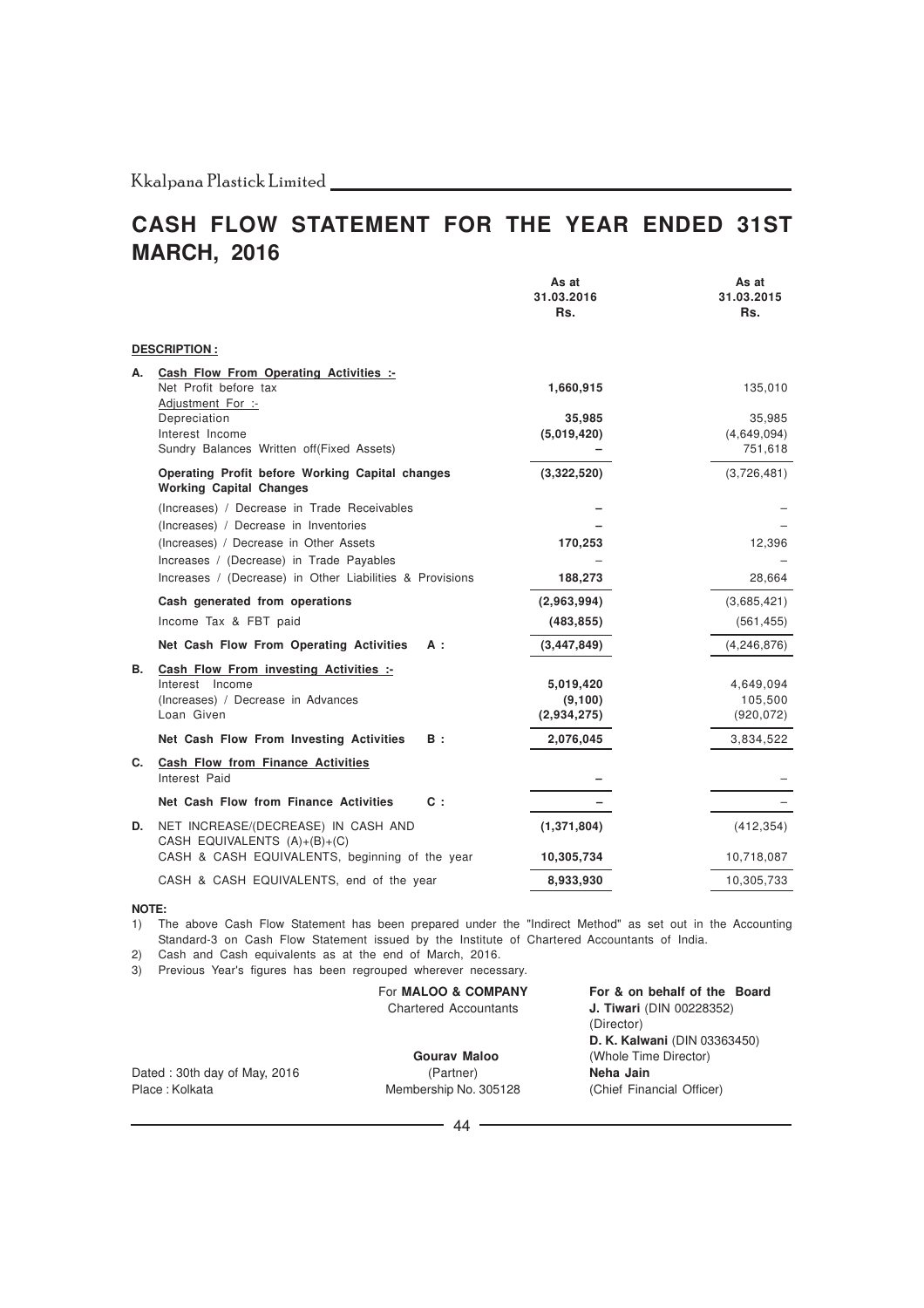#### **NOTES TO ACCOUNT**

|    |                                                                    | As on<br>31.03.2016<br>Rs. | As on<br>31.03.2015<br>Rs. |
|----|--------------------------------------------------------------------|----------------------------|----------------------------|
|    |                                                                    |                            |                            |
| I. | <b>EQUITY AND LIABILITIES</b><br>Shareholder's Funds               |                            |                            |
|    | A. SHARE CAPITAL                                                   |                            |                            |
|    | a) Authorised $(8000000 \text{ Es of Rs}.10/- each)$               | 80000000.00                | 80000000.00                |
| b) | Issued, Subscribed & Fully Paid Up<br>(5528535 Es of Rs.10/- each) | 55285350.00                | 55285350.00                |
| C) | Subscribed & Not Fully Paid Up                                     | 0.00                       | 0.00                       |
| d) | Per Value Per Share                                                | 10.00                      | 10.00                      |
| e) | Calls Unpaid                                                       |                            |                            |
|    | By Director                                                        | 0.00                       | 0.00                       |
|    | By Officers                                                        | 0.00                       | 0.00                       |
|    | f) Forfeited Share (amount originally paid up)                     | 0.00                       | 0.00                       |
|    |                                                                    | 55285350.00                | 55285350.00                |

#### Additional Notes:

a) Reconciliation of equity shares outstanding at the beginning and at the end of the reporting year

| Equity Shares                      |                                             | 31-03-2016            | 31-03-2015 |              |
|------------------------------------|---------------------------------------------|-----------------------|------------|--------------|
|                                    | No.of Shares   (Rs, in Lacs)   No.of Shares |                       |            | (Rs.in Lacs) |
| At the beginning of the year       |                                             | 5528535   55285350.00 | 5528535    | 55285350.00  |
| Add: Issued during the year        |                                             |                       |            |              |
| Outstanding at the end of the year |                                             | 5528535 55285350.00   | 5528535    | 55285350.00  |

b) Rights, Preferences and restrictions attached to equity shares

The Company has one class of equity shares having a par value of RS. 10/- per share. Each shareholder Is entitled to one vote per equity share held. There is no Dividend proposed by the Board of Directors. In the event of liquidation on the Company, the equity shareholders are eligible to receive remaining assets of the Company, after distribution of all preferential amounts in proportion to their shareholding.

#### c) Shareholder's holding more than 5% Shares as on Balance Sheet date:

|     |                                                                               | 31.03.2016   |          | 31.03.2015   |        |  |
|-----|-------------------------------------------------------------------------------|--------------|----------|--------------|--------|--|
|     | Name of Shareholders                                                          | No.of Shares | $%$ held | No.of Shares | % held |  |
|     | Sri Ram Financial Consultants Pvt.Ltd.                                        | 2004380      | 36.26    | 2004380      | 36.26  |  |
| li) | KKalpana Industries (India) Limited<br>(Formerly: Kalpena Industries limited) | 2002920      | 36.23    | 2002920      | 36.23  |  |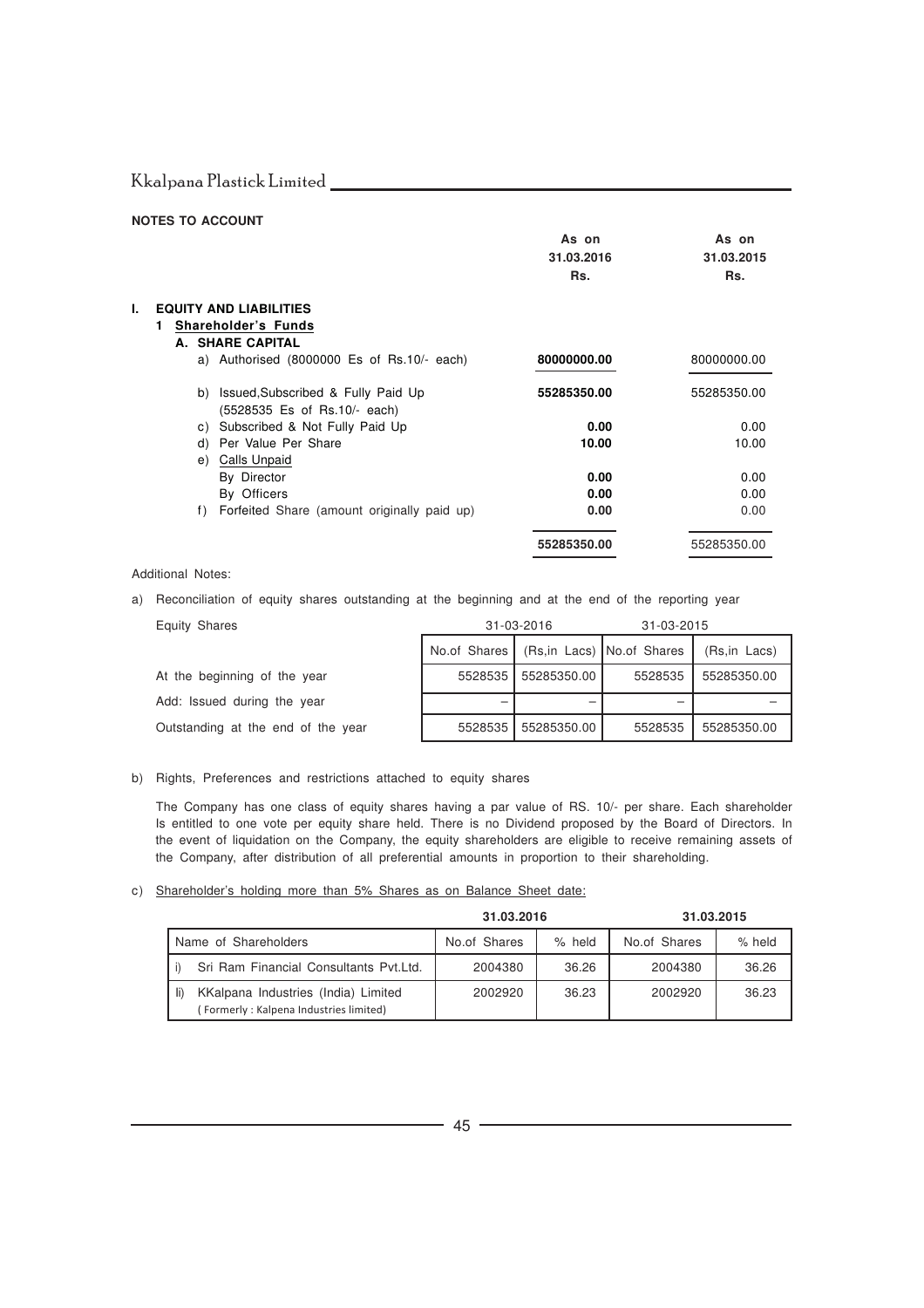|   |    |                                                 |            | As on<br>31.03.2016<br>Rs. |             | As on<br>31.03.2015<br>Rs. |
|---|----|-------------------------------------------------|------------|----------------------------|-------------|----------------------------|
|   |    | <b>B. RESERVES &amp; SURPLUS</b>                |            |                            |             |                            |
|   |    | a) Capital reserves                             |            | 2000000.00                 |             | 2000000.00                 |
|   |    | b) Capital Redemption Reserves                  |            | 0.00                       |             | 0.00                       |
|   |    | c) Securities Premium Reserves                  |            | 0.00                       |             | 0.00                       |
|   | d) | Debenture Redemption Reserves                   |            | 0.00                       |             | 0.00                       |
|   |    | e) Revaluation Reserves                         |            | 0.00                       |             | 0.00                       |
|   | f) | Share option outstanding Account                |            | 0.00                       |             | 0.00                       |
|   |    | g) Special Reserves<br>Profit & Loss A/c.       | 3967125.32 |                            | 4159691.05  |                            |
|   |    | Add: For the year                               | 1169809.38 |                            | (190118.73) |                            |
|   |    | Less: Adjustment for depreciation               | -          | 5136934.70                 |             | (2447.00) 3967125.32       |
|   |    |                                                 |            | 7136934.70                 |             | 5967125.32                 |
| 2 |    | <b>Current Liabilities</b><br>A. Trade Payables |            | 854910.00                  |             | 854910.00                  |
|   |    |                                                 |            | 854910.00                  |             | 854910.00                  |
|   |    | <b>B.</b> Other current liabilities             |            |                            |             |                            |
|   |    | a) Other Payable                                |            | 529640.51                  |             | 316518.80                  |
|   |    | b) Statutory Liability                          |            | 3065.00                    |             | 27914.00                   |
|   |    |                                                 |            | 532705.51                  |             | 344432.80                  |
|   |    | C. Short term provisions                        |            |                            |             |                            |
|   |    | a) Provision for Income Tax                     |            | 1488503.00                 |             | 997397.00                  |
|   |    | b) Provision for FBT                            |            | 9000.00                    |             | 9000.00                    |
|   |    |                                                 |            | 1497503.00                 |             | 1006397.00                 |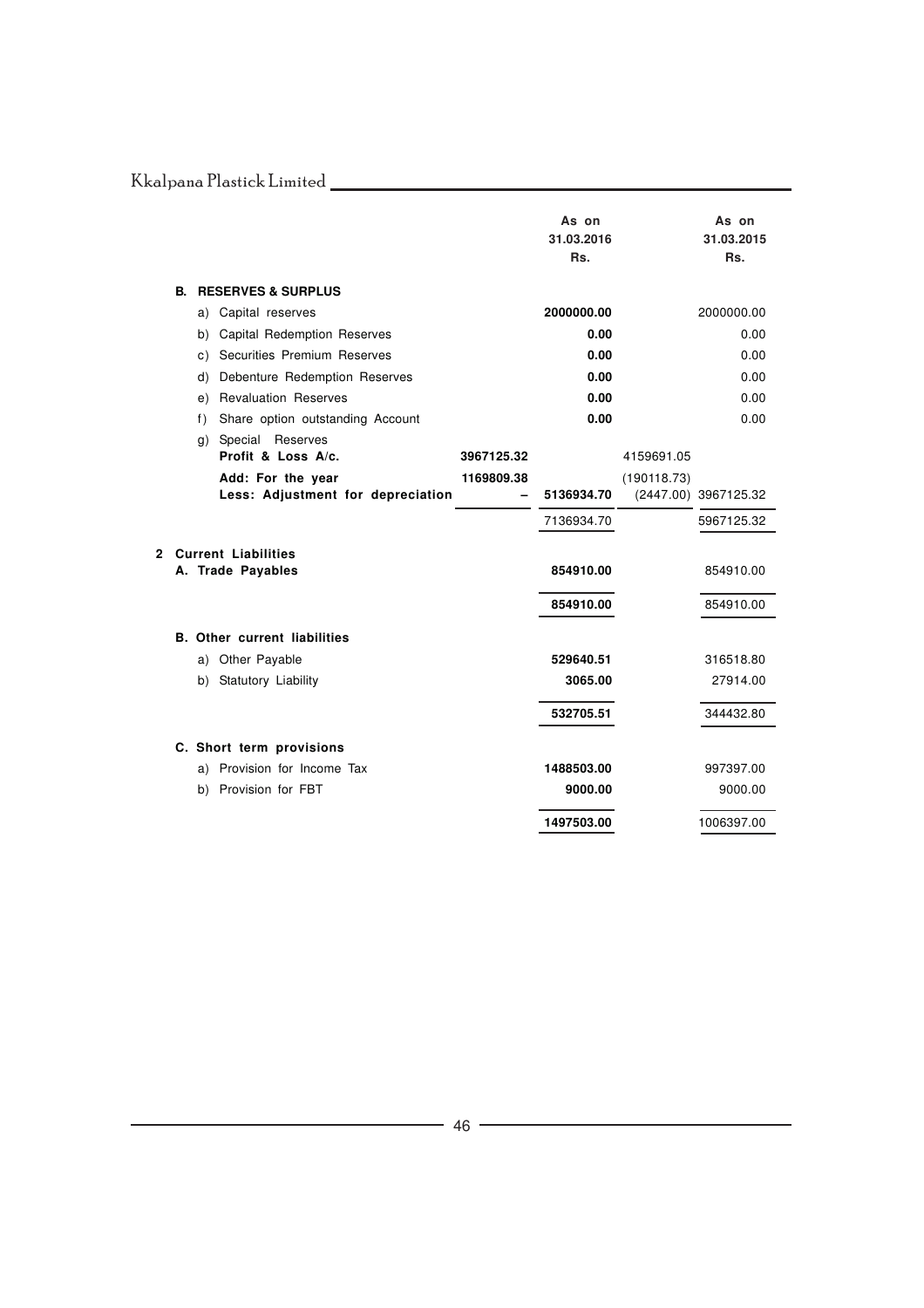| DETAILS OF FIXED ASSETS ANNEXED TO AND FORMING PART OF THE BALANCE SHEET AS AT 31.03.2016                                                                                                                                                                                                                                                                            |                         |                                           |                                         |                                        |                        |                      |                                      |                           |                                 |                                |                                       |
|----------------------------------------------------------------------------------------------------------------------------------------------------------------------------------------------------------------------------------------------------------------------------------------------------------------------------------------------------------------------|-------------------------|-------------------------------------------|-----------------------------------------|----------------------------------------|------------------------|----------------------|--------------------------------------|---------------------------|---------------------------------|--------------------------------|---------------------------------------|
| SI. Particulars<br>ş                                                                                                                                                                                                                                                                                                                                                 | As at                   | 01.04.2015 during the<br>Addition<br>year | GROSS BLOCK<br>/ Adjustment<br>Transfer | / Sales 31.03.2016 01.04.2015<br>As at | Upto                   | For the<br>Year      | AdjustmentAdjustment<br>DEPRECIATION | with retained<br>earnings | 31.03.16<br>Upto                | 31.03.16<br>As at              | 31.03.15<br>As at<br><b>NET BLOCK</b> |
| Office Electric Appliances<br>Plant & Machinery<br>ন                                                                                                                                                                                                                                                                                                                 | 358875.00<br>513487.00  | 0.00<br>0.00                              | 0.00<br>0.00                            | 513487.00<br>358875.00                 | 145711.99<br>340930.56 | 0.00<br>35985.00     | 0.00<br>0.00                         | 0.00<br>0.00              | 181696.99<br>340930.56          | 17944.44<br>331790.01          | 17944.44<br>367775.01                 |
| Previous Year                                                                                                                                                                                                                                                                                                                                                        | 2604800.00<br>872362.00 | $\frac{8}{10}$<br>0.00                    | 0.00<br>0.00                            | 2604800.00 1429030.97<br>872362.00     | 486642.55              | 35985.00<br>35985.00 | 0.00<br>751617.58                    | 0.00                      | 522627.55<br>2447.00 2219080.55 | 349734.45<br>385719.45         | 385719.45                             |
| Since Electrical Installation & Land and building were installed on the tenanted property & since the tenancy no more<br>Note: Gross Block of Land & Building, Electric Installation & Furniture & Fixture has been removed.<br>exists the assets built on that property is no more under the possession of the company.<br>As per our report of even date attached. |                         |                                           |                                         |                                        |                        |                      |                                      |                           |                                 | For and on behalf of the Board |                                       |
|                                                                                                                                                                                                                                                                                                                                                                      |                         |                                           |                                         |                                        |                        |                      |                                      |                           | $J.$ Tiwari (DIN 00228352)      |                                |                                       |
| FOR MALOO AND CO.<br>Chartered Accountants                                                                                                                                                                                                                                                                                                                           |                         |                                           |                                         |                                        |                        |                      |                                      | (Director)                | (Whole Time Director)           | D. K. Kalwani (DIN 03363450)   |                                       |
| Membership No. 305128<br>(Gourav Maloo)                                                                                                                                                                                                                                                                                                                              |                         |                                           |                                         |                                        |                        |                      |                                      | Neha Jain                 | (Chief Financial Officer)       |                                |                                       |
| Date: The 30th day of May,<br>Place: Kolkata                                                                                                                                                                                                                                                                                                                         | 2016                    |                                           |                                         |                                        |                        |                      |                                      |                           |                                 |                                |                                       |

Kkalpana Plastick Limited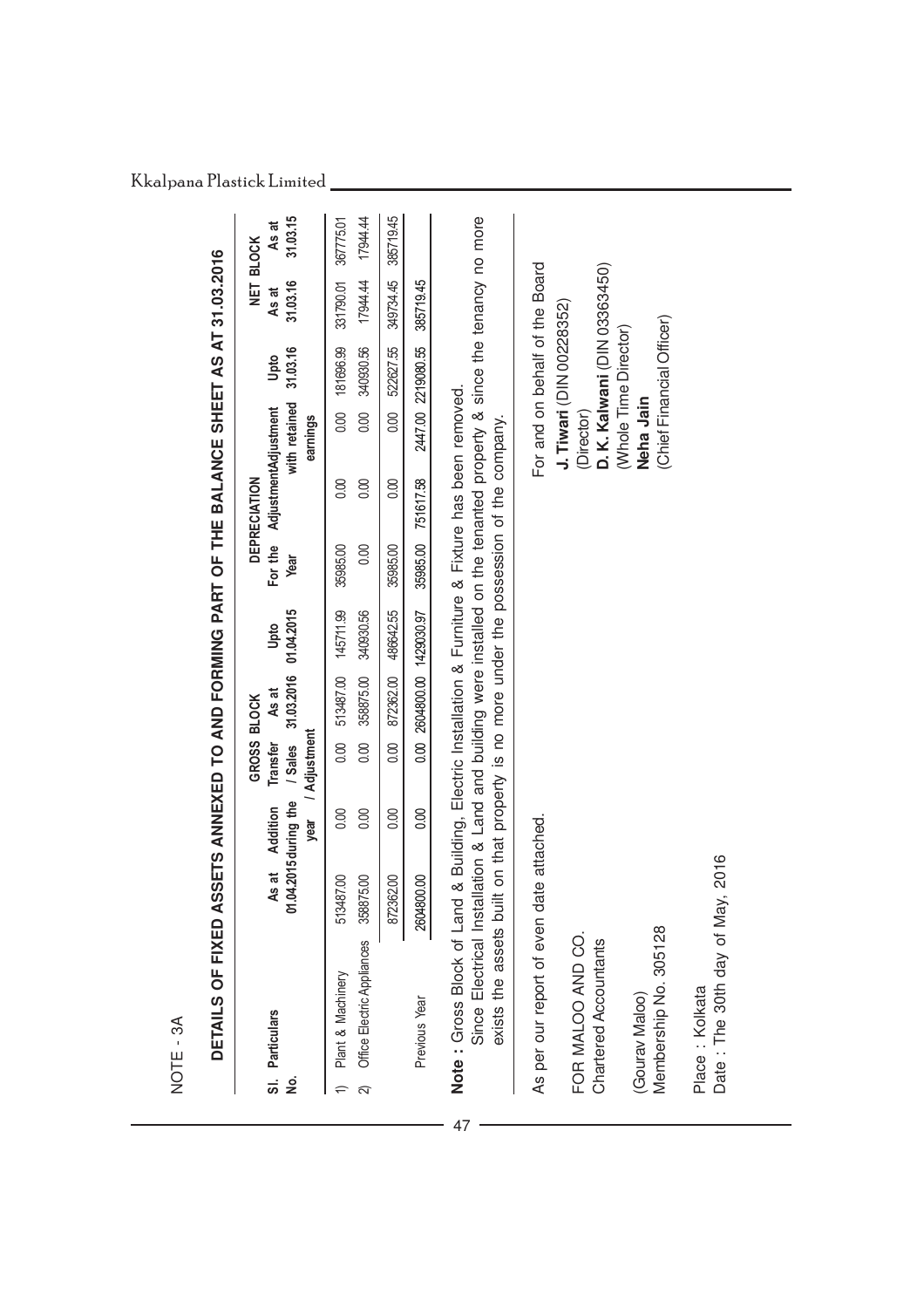|   |                                                                                           | As on<br>31.03.2016<br>₹ | As on<br>31.03.2015<br>₹ |
|---|-------------------------------------------------------------------------------------------|--------------------------|--------------------------|
|   | II. Assets                                                                                |                          |                          |
| 3 | Non-current assets                                                                        |                          |                          |
|   | B) Long Term Loans and Advances                                                           |                          |                          |
|   | Capital Advances<br>Security Deposits                                                     | 1500000.00<br>37794.00   | 1500000.00<br>37794.00   |
|   | Other Long Term Loans & Advances                                                          | 0.00                     | 0.00                     |
|   |                                                                                           | 1537794.00               | 1537794.00               |
|   | C) Other Non-Current Assets                                                               |                          |                          |
|   | Long Term Trade Receivable                                                                | 0.00                     | 0.00                     |
|   |                                                                                           | 0.00                     | 0.00                     |
|   | D) Non-current Investment                                                                 |                          |                          |
|   | 20000 Shares of Isana Green Ventures Ltd.                                                 | 200000.00                | 200000.00                |
| 4 | <b>Current Assets</b>                                                                     |                          |                          |
|   | A. Inventories                                                                            |                          |                          |
|   | Raw Materials                                                                             | 0.00                     | 0.00                     |
|   | Work in Progress                                                                          | 0.00                     | 0.00                     |
|   | <b>Finished Goods</b>                                                                     | 128984.00                | 128984.00                |
|   | Stock in Trade                                                                            | 0.00                     | 0.00                     |
|   |                                                                                           | 128984.00                | 128984.00                |
|   |                                                                                           |                          |                          |
|   | <b>B. Trade Receivable</b>                                                                | 2764331.00               | 2764331.00               |
|   |                                                                                           | 2764331.00               | 2764331.00               |
|   | C. Cash & Cash Equivalent                                                                 |                          |                          |
|   | a) Balance with Bank                                                                      |                          |                          |
|   | In Current Account                                                                        | 449633.69                | 2522569.94               |
|   | Bank deposits with more than 12 months maturity<br>(Refer to Point No. 7.12 of the Notes) | 8274596.35               | 7488489.88               |
|   | b) Cheques, Drafts on hand                                                                | 158000.00                | 0.00                     |
|   | c) Cash-in-hand                                                                           | 51699.89                 | 294673.89                |
|   |                                                                                           | 8933929.93               | 10305733.71              |
|   | D. Short Term Loans and Advances                                                          |                          |                          |
|   | a) Loans and Advances to Related Parties                                                  | 0.00                     | 0.00                     |
|   | b) Loans & Advances to Others                                                             |                          |                          |
|   | Sri Ram Financial Consultants Pvt. Ltd.                                                   | 49044933.00              | 0.00                     |
|   | Oasis Polytraders Private Limited                                                         | 0.00                     | 46110658.00              |
|   | (The avove loan has been given for Business purpose)                                      |                          |                          |
|   | c) Advance to staff                                                                       | 76000.00                 | 66900.00                 |
|   |                                                                                           | 49120933.00              | 46177558.00              |
|   | The above mentioned bears interest                                                        |                          |                          |
|   | <b>E. Other Current Assets</b>                                                            |                          |                          |
|   | Balance with Govt. Department                                                             | 2271696.83               | 1723639.22               |
|   | Others                                                                                    | 0.00                     | 234455.74                |
|   |                                                                                           | 2271696.83               | 1958094.96               |
|   |                                                                                           |                          |                          |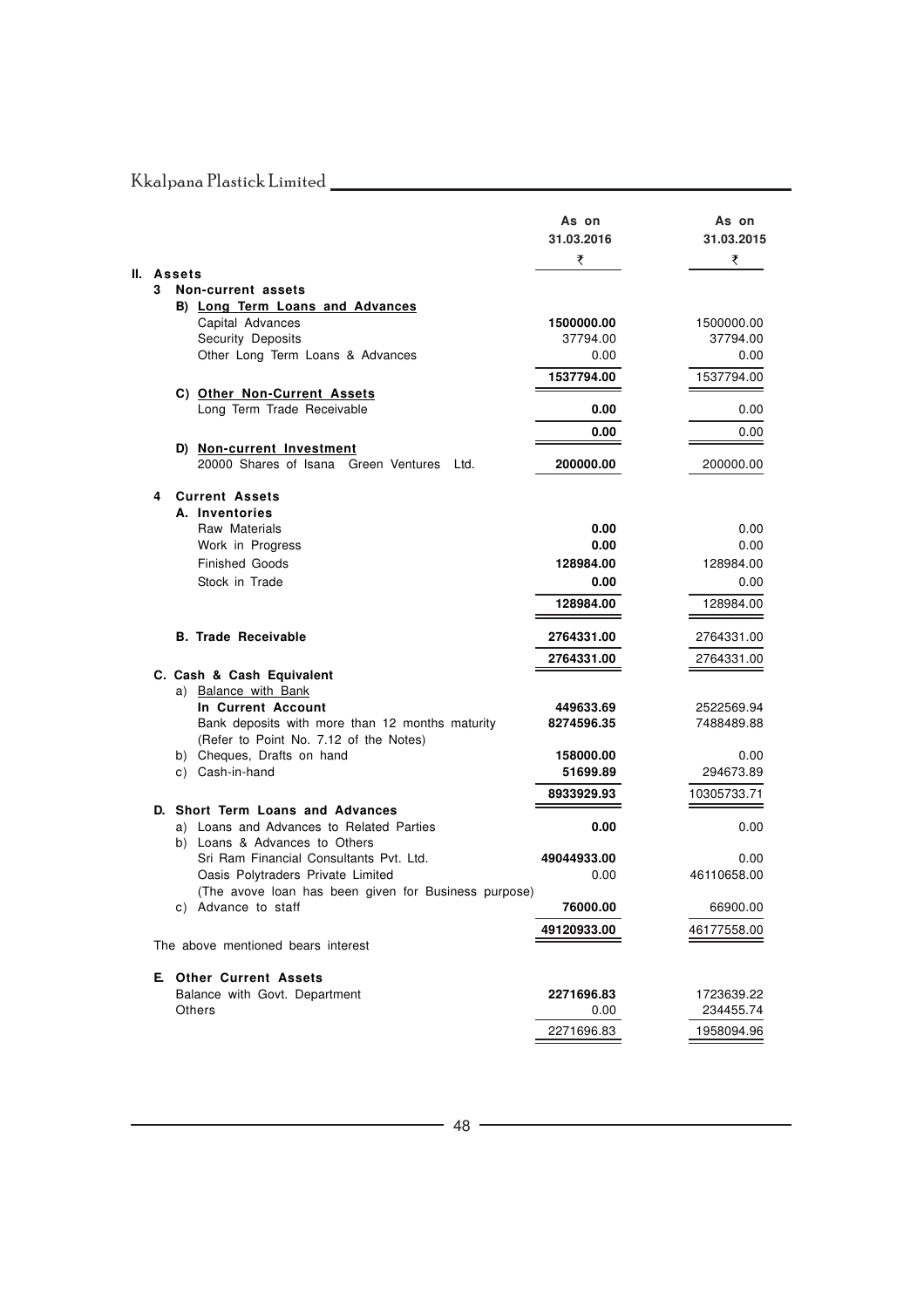|         | <b>NOTES TO ACCOUNT</b>                                                                                                            |                        |                        |
|---------|------------------------------------------------------------------------------------------------------------------------------------|------------------------|------------------------|
| L.<br>5 | <b>STATEMENT OF PROFIT &amp; LOSS</b><br><b>REVENUE FROM OPERATIONS</b><br>A. Revenue from operation in respect of non-finance Co. | 31.03.2016<br>(Rs.)    | 31.03.2015<br>(Rs.)    |
|         | Sale of Products                                                                                                                   | 0.00                   | 0.00                   |
|         | Sale of Services                                                                                                                   | 0.00                   | 0.00                   |
|         | Other operating revenue                                                                                                            | 0.00                   | $0.00\,$               |
|         |                                                                                                                                    | 0.00                   | 0.00                   |
|         | <b>Less: Excise Duties</b>                                                                                                         | 0.00                   | 0.00                   |
|         |                                                                                                                                    | 0.00                   | 0.00                   |
|         | <b>B.</b> Other Income                                                                                                             |                        |                        |
|         | Interest Income (other than a finance company)<br>a)                                                                               | 5019420.07             | 4649093.69             |
|         | Discount Received<br>b)                                                                                                            | 0.00                   | 4600.00                |
|         | Sundry Balances W/back<br>C)                                                                                                       | 0.00                   | 61769.00               |
|         | Round off<br>d)                                                                                                                    | 0.00                   | 0.08                   |
|         |                                                                                                                                    | 5019420.07             | 4715462.77             |
| 6       | <b>EXPENSES</b><br>A. Cost of material consumed                                                                                    | 0.00                   | 0.00                   |
|         | B. Purchase of Goods                                                                                                               | 0.00                   | 0.00                   |
|         | C. Changes in inventories of finished goods                                                                                        |                        |                        |
|         | and Stock-in-Trade                                                                                                                 |                        |                        |
|         | <b>Opening Stock</b><br>- Finished Goods                                                                                           | 128984.00              | 128984.00              |
|         | - Traded Goods                                                                                                                     | 0.00                   | 0.00                   |
|         |                                                                                                                                    | 128984.00              | 128984.00              |
|         | <b>Closing Stock</b>                                                                                                               |                        |                        |
|         | - Finished Goods<br>- Traded Goods                                                                                                 | 128984.00<br>0.00      | 128984.00<br>0.00      |
|         |                                                                                                                                    |                        |                        |
|         |                                                                                                                                    | 128984.00              | 128984.00              |
|         | Change in Inventories                                                                                                              | 0.00                   | 0.00                   |
|         | D. Employees Benefit Expenses                                                                                                      |                        |                        |
|         | Salary & Wages & Labour Charges<br>Staff welfare expenses                                                                          | 1687738.00<br>97011.00 | 1775651.00<br>67712.00 |
|         |                                                                                                                                    | 1784749.00             | 1843363.00             |
| E.,     | <b>Finance Cost</b>                                                                                                                |                        |                        |
|         | Interest Expenses                                                                                                                  | 5702.22                | 49290.00               |
|         |                                                                                                                                    | 5702.22                | 49290.00               |
| F.      | Other Expenses<br>a) Consumption of Stores & Spares                                                                                | 0.00                   | 0.00                   |
|         | b) Power & Fuel                                                                                                                    | 0.00                   | 0.00                   |
|         | c) Rent Paid                                                                                                                       | 120000.00              | 122903.00              |
|         | d) Repair & Maintenance                                                                                                            |                        |                        |
|         | Plant & Machinery                                                                                                                  | 0.00                   | 0.00                   |
|         | Others                                                                                                                             | 0.00                   | 0.00                   |
|         | e) Insurance                                                                                                                       | 0.00                   | 0.00                   |
|         | Rates & Taxes (excluding Income Tax)<br>f)                                                                                         | 332946.00              | 296957.00              |
|         | g) Miscellaneous Expenses<br>h) Payment to Auditor                                                                                 | 905796.47              | 2102755.50             |
|         | For Statutory Audit                                                                                                                | 51525.00               | 50562.00               |
|         | For Tax Audit                                                                                                                      | 0.00                   | 0.00                   |
|         | Preliminary Expenses W/off.<br>i)                                                                                                  | 0.00                   | 0.00                   |
|         | Legal & Professional Charges<br>j)                                                                                                 | 121801.00              | 78637.00               |
|         | k) Loss on sale of asset                                                                                                           | 0.00                   | 0.00                   |
|         |                                                                                                                                    | 1532068.47             | 2651814.50             |
|         | 49                                                                                                                                 |                        |                        |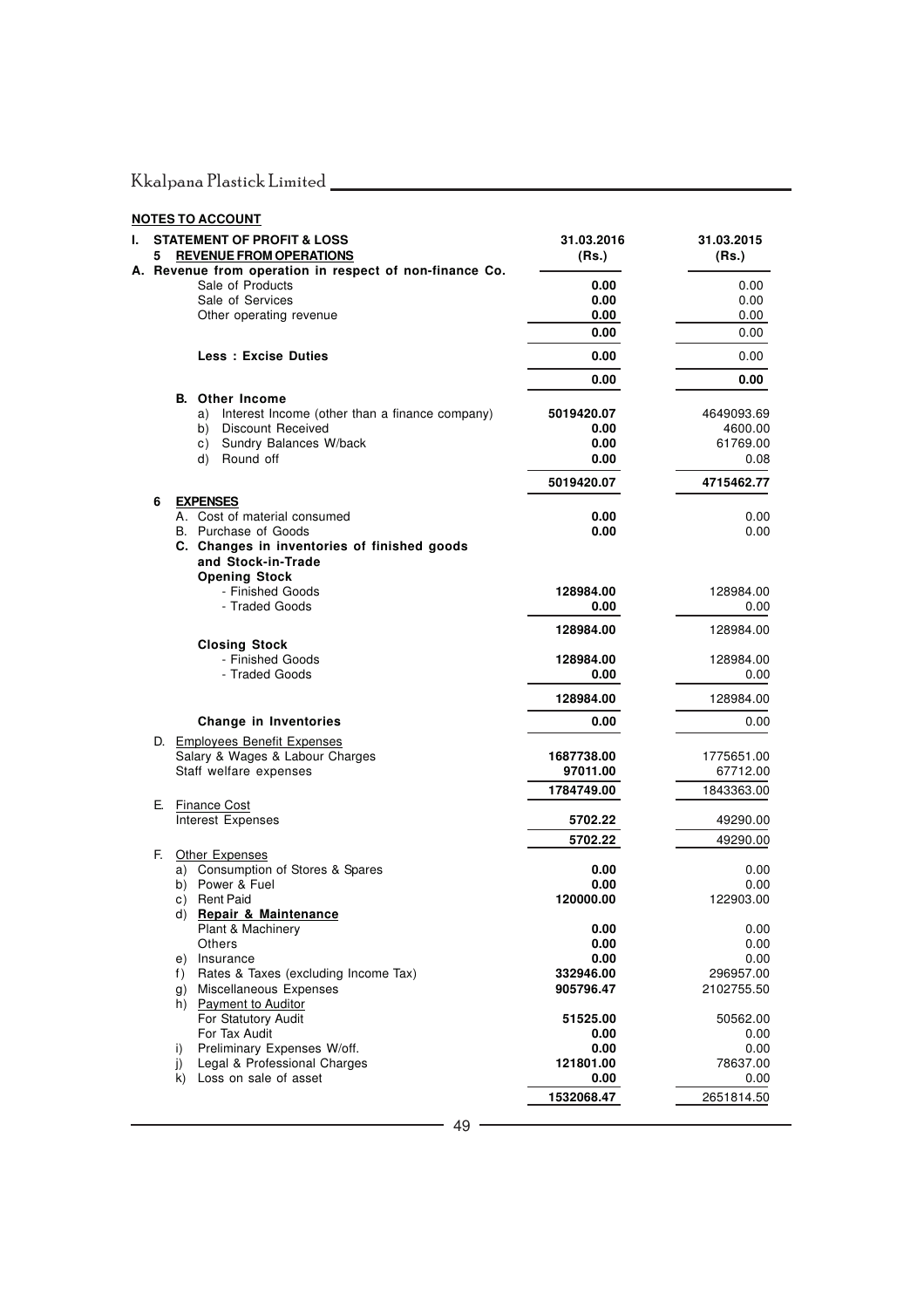#### **Schedules Annexed to and forming part of Balance Sheet as at 31st March, 2016 and the Profit and Loss Account for the year ended as on that date.**

#### **NOTES - 7**

Accounting Policies & Notes to Accounts

#### 1. **Significant Accounting Policies:**

#### **Basis of preparation of Financial Statements:**

i) These accounts have been prepared under the historical cost convention and on the basis of going concern. All expenses and income to the extent considered payable and receivable respectively, unless stated otherwise, have been accounted for on mercantile basis.

#### **ii) Fixed Assets:**

Fixed Assets are stated at cost less accumulated depreciation. The cost of acquisition comprises purchase price inclusive of duties (Net of Cenvat), taxes, incidental expenses, erection/ commissioning etc. upto the date the assets are put to use.

#### **iii) Depreciation:**

(a) Depreciation on tangible fixed assets held in India is provided on Straight line method at the rates determined based on the useful lives of respective assets as prescribed in the Schedule II of the Companies Act 2013.

#### **iv) Inventories:**

Finished goods are valued at cost or net realizable value whichever is lower.

#### **v) Taxes on Income:**

Deferred Taxes: The Company has unabsorbed carry forward losses/ depreciation available for set-off under the Income Tax Act, 1961. However, in view of present un-certainty regarding generation of sufficient future income, net deferred tax assets at the year end including related credits / charge for the year have not been recognized in these accounts on prudent basis.

#### **vi) Revenue recognition:**

Revenue is recognized to the extent it is probable that the economic benefits will flow to the Company & the revenue can be reliably measured. Interest Income is recognized on a time proportionate basis taking into account the amount outstanding & the rate applicable.

- 2. We have recorded all known liabilities in the financial statements. The company has not received any intimation from 'suppliers' regarding their status under the Micro Small and Medium Enterprises Development Act, 2006 and hence disclosures, if any, relating to amounts unpaid as at the year end together with interest paid / payable as required under this Act have not been given.
- 3. The Income Tax Assessments of the Company have been completed up to Assessment year 2011-12. The assessed tax liability exceeds the provision made, by Rs.24 Lakhs(Appox.) as on 31st March, 2015. The Company has been legally advised that the additional demand raised is likely to be either deleted or substantially reduced and accordingly no provision is considered necessary.

| 4. | The break up of deferred tax assets and deferred tax      |            |            |
|----|-----------------------------------------------------------|------------|------------|
|    | liabilities are as given below:                           | 31.03.2016 | 31.03.2015 |
|    | Deferred Tax Assets/ Liability (Not provided)             | 121254.00  | 144720.00  |
|    | Differences in Depreciation and other differences in      | (Asset)    | (Asset)    |
|    | block of Fixed Assets as per tax books and financial book |            |            |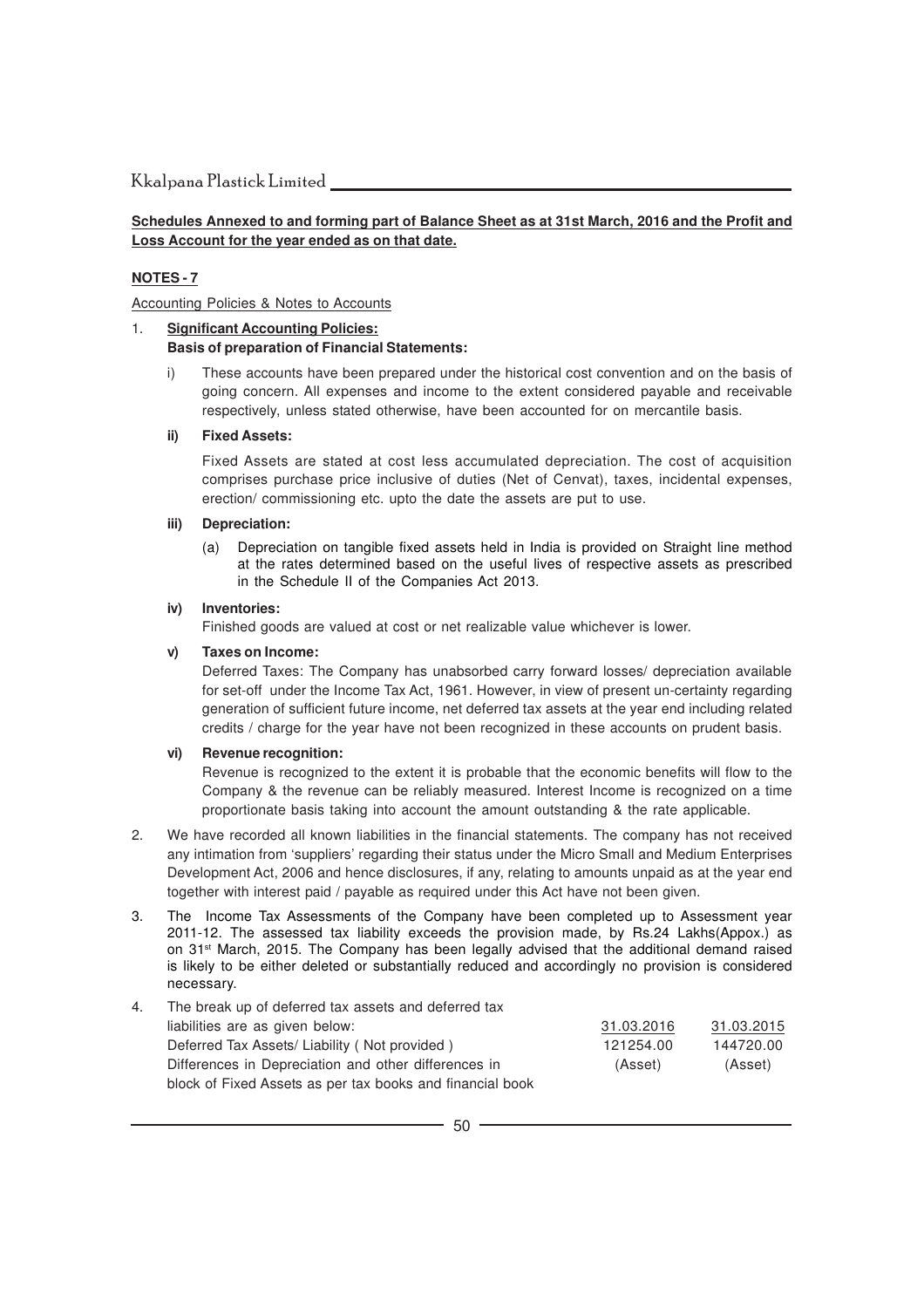| 5. |      | Estimated amount of contracts remaining<br>To be executed on capital account not<br>provided for                                                     |              |                  |
|----|------|------------------------------------------------------------------------------------------------------------------------------------------------------|--------------|------------------|
| 6. |      | In accordance with Accounting Standard<br>(AS-20) on 'Earning Per Share' (EPS)<br>computation of basic and diluted earning<br>per share is as under: | 2015-16      | 2014-15          |
|    |      |                                                                                                                                                      |              |                  |
|    |      | Net profit for basic earnings per share<br>as per Profit and Loss Account                                                                            | 1169809.38   | (190118.73)      |
|    | i)   | Adjustment for the purpose of diluted<br>earnings per share<br>Exchange gain on realignment of ZCCB and<br>Conversion rate difference                |              |                  |
|    |      | Less: Tax effect                                                                                                                                     |              |                  |
|    |      | Net Profit for diluted earnings per share                                                                                                            | 1169809.38   | (190118.73)      |
|    | ii)  | Weighted Average number of Equity<br>Shares for calculation of basic and<br>diluted earning per share (Face Value of<br>Rs. 10/- per share)          |              |                  |
|    |      | Basic earnings per share<br>(a)                                                                                                                      | 5528535      | 5528535          |
|    |      | (b)<br>Diluted earnings per share                                                                                                                    | 5528535      | 5528535          |
|    | iii) | Earning per Share                                                                                                                                    |              |                  |
|    |      | <b>Basic</b><br>a)<br>Diluted<br>b)                                                                                                                  | 0.21<br>0.21 | (0.03)<br>(0.03) |

7. Related party disclosures:

Related party disclosures as required under Accounting Standard 18 (AS-18) on "Related Party Disclosures" issued by the Institute of Chartered Accountants of India (ICAI) are given below:

- i) Subsidiary Company **None**
- ii) Associated Concerns:
	- a) KALPENA INDUSTRIES LIMITED.
	- b) SRI RAM FINANCIAL CONSULTANTS PVT. LTD.
- iii) Key Management Personnel
- a) Mr. Jitendra Tiwari, Director
- b) Mr. Deo Kishan Kalwani, Whole Time Director
- c) Mrs. Ananya Dey, Director
- d) Miss. Neha Jain, CS & CFO (CS appointed on 03.09.2015)
- f) Mr. Braj Kishor Shahi, Director (appointed on 21.12.2015)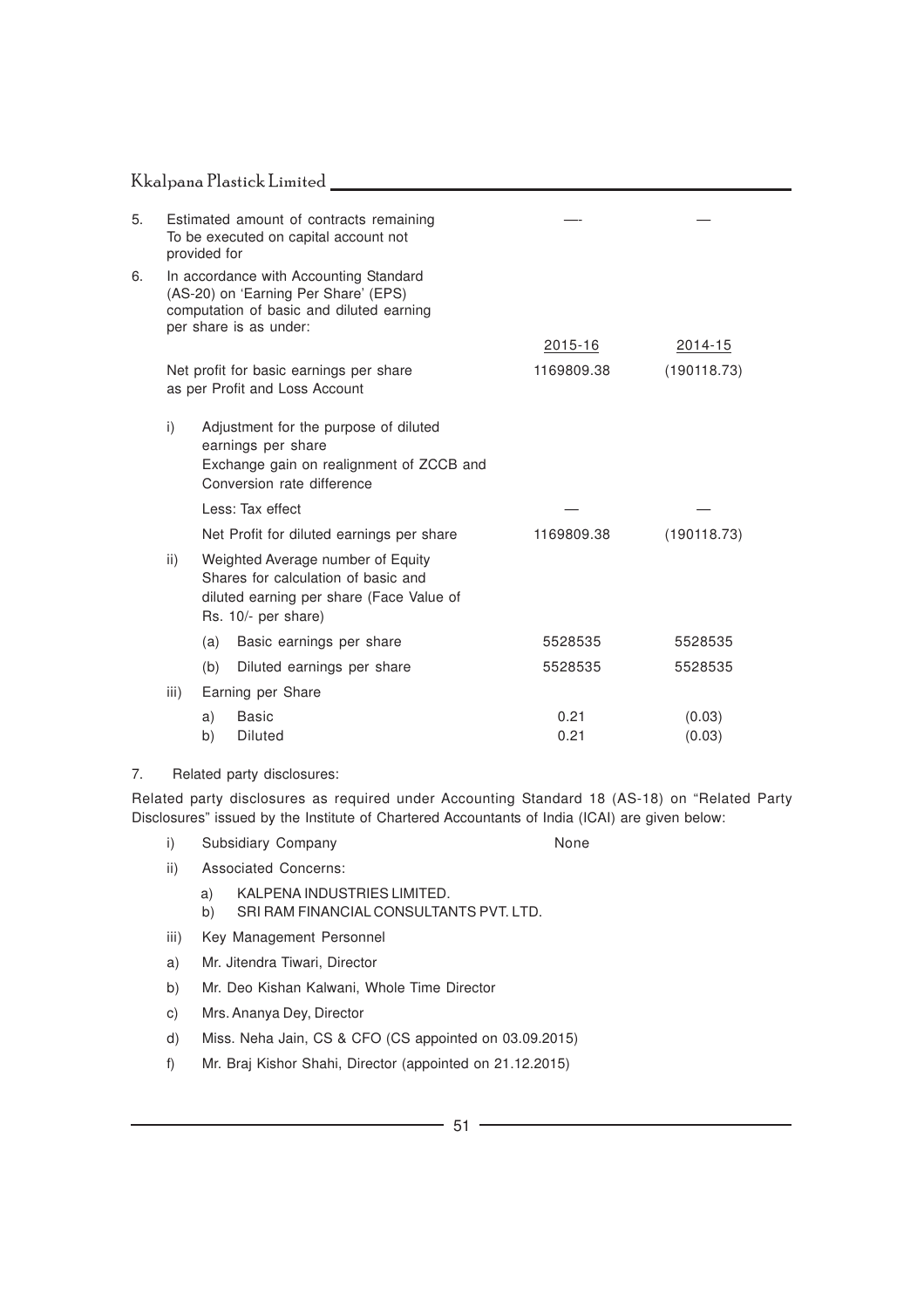| iv) |    | Transaction & outstanding Balance                              | 2015-16 (Rs.) | 2014-15 (Rs.) |
|-----|----|----------------------------------------------------------------|---------------|---------------|
|     | a) | <b>Transactions</b><br>Sri Ram Financial Consultants Pvt. Ltd. |               |               |
|     |    | Loan Taken                                                     |               |               |
|     |    | Loan Repaid                                                    |               |               |
|     |    | <b>Closing Balance</b>                                         |               |               |
|     |    | Loan given                                                     | 48250000.00   |               |
|     |    | Loan repayment received                                        | 1550000.00    |               |
|     |    | <b>Closing Balance</b>                                         | 49044933.00   | <b>NIL</b>    |
|     |    | Interest Received                                              | 2494370.00    |               |
|     |    | Rent paid                                                      | 70000.00      | 50000.00      |
|     |    | Kkalpana Industries (India) Ltd.                               |               |               |
|     |    | <b>Rent Paid</b>                                               | 50000.00      | 72903.00      |
|     | b) | Outstanding Balances as on 31.03.2016                          |               |               |
|     |    | (i) Kkalpana Industries (India) Ltd.                           | <b>NIL</b>    | 34400.00      |
|     |    | (ii) Sriram Financial Consultants Pvt. Ltd.                    | NIL           | NIL           |

#### 8. **Production, Sale and Closing Stock of goods manufactured**

|                    | Unit Qty.    | <b>Opening Stock</b> | <b>Production</b>        | Sale | <b>Closing Stock</b> |
|--------------------|--------------|----------------------|--------------------------|------|----------------------|
| Cosmetic Jewellery | Pcs.         | 140200               | $\overline{\phantom{0}}$ |      | 140200               |
|                    |              | (140200)             | -                        |      | (140200)             |
|                    | Value in Rs. | 128984               | $\qquad \qquad$          | -    | 128984               |
|                    |              | (128984)             | $\overline{\phantom{0}}$ |      | (128984)             |

| 9. |     | Value of import on CIF basis | 2015-2016 | 2014-2015 |
|----|-----|------------------------------|-----------|-----------|
|    |     | Raw Materials                | Nil       | Nil       |
|    | ii) | Expenditure in Foreign       | Nil       | Nil       |
|    |     | Currency (on cash basis)     |           |           |

#### 10. **Raw Materials, Components, and Spares Consumed :-**

|                            | 2015-16                       |            |               |      | 2014-15                       |            |
|----------------------------|-------------------------------|------------|---------------|------|-------------------------------|------------|
| <b>Particulars</b>         | Raw Materials &<br>Components | %          | <b>Spares</b> | $\%$ | Raw Materials &<br>Components | $\%$       |
| Imported at Landed<br>Cost | NIL                           | <b>NIL</b> | Nil           | Nil  | <b>NIL</b>                    | <b>NIL</b> |
| Indigenous                 | <b>NIL</b>                    | NIL        | Nil           | Nil  | <b>NIL</b>                    | <b>NIL</b> |
|                            | 0.00                          | 0          |               |      | 0.00                          | 0.00       |
|                            |                               |            |               |      |                               |            |

#### 11. **Raw Materials Consumed NIL**

- 12. Fixed deposit with bank include fixed deposits of Rs.61,23,970.00 (Previous year Rs 61,23,970.00) lodged as bank guarantee with the Asst./ deputy commissioner of customs.
- 13. Figures of the Previous year have been regrouped / rearranged wherever necessary. All amounts have been rounded off to nearest rupees. In term of our report of even date annexed herewith.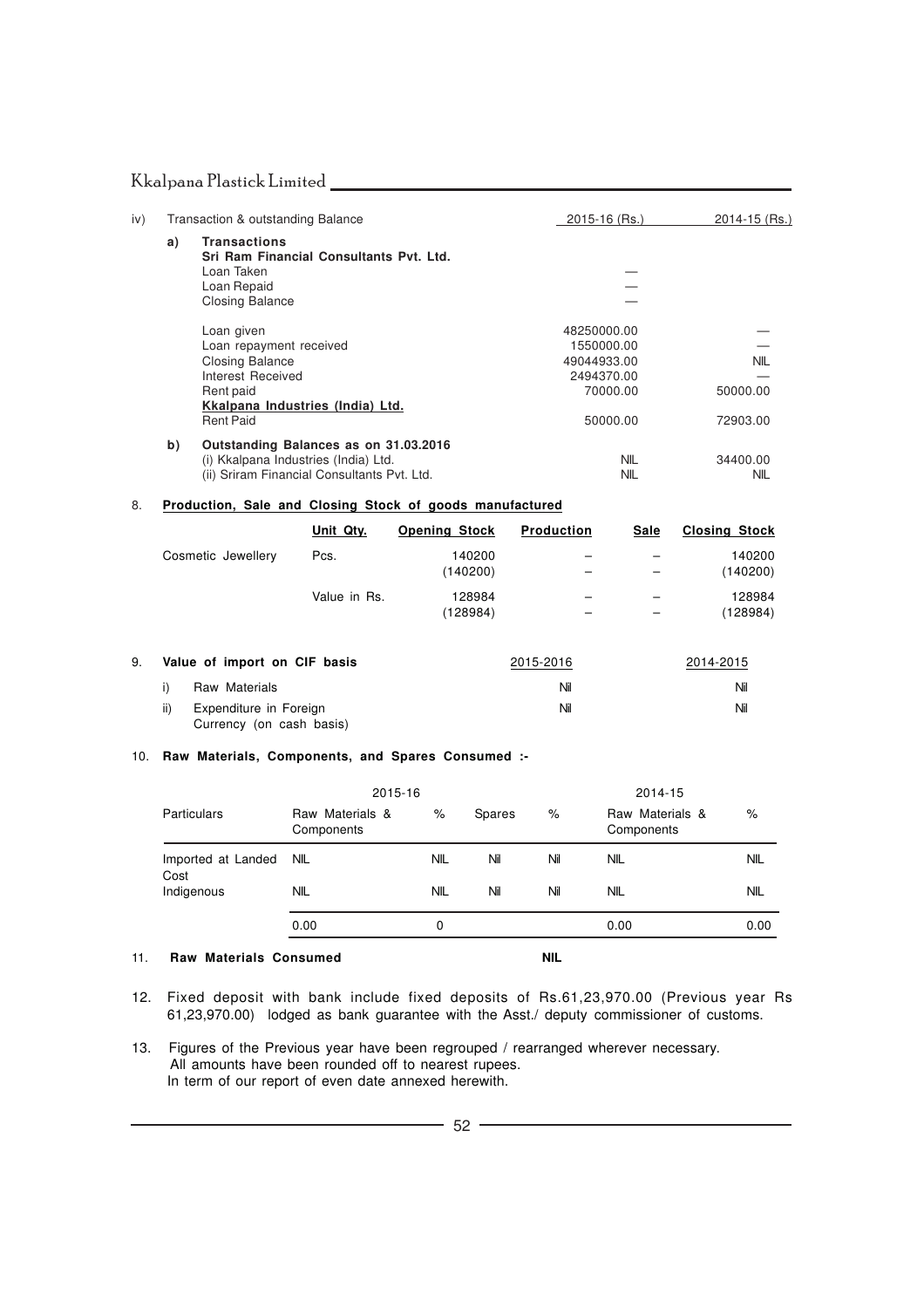Chartered Accountants

For **MALOO & COMPANY For & on behalf of the Board**

**J. Tiwari** (DIN 00228352) (Director) **D. K. Kalwani** (DIN 03363450) **Gourav Maloo** (Whole Time Director)

Dated : 30th day of May, 2016 **(Partner) Neha Jain** Place : Kolkata Membership No. 305128 (Chief Financial Officer)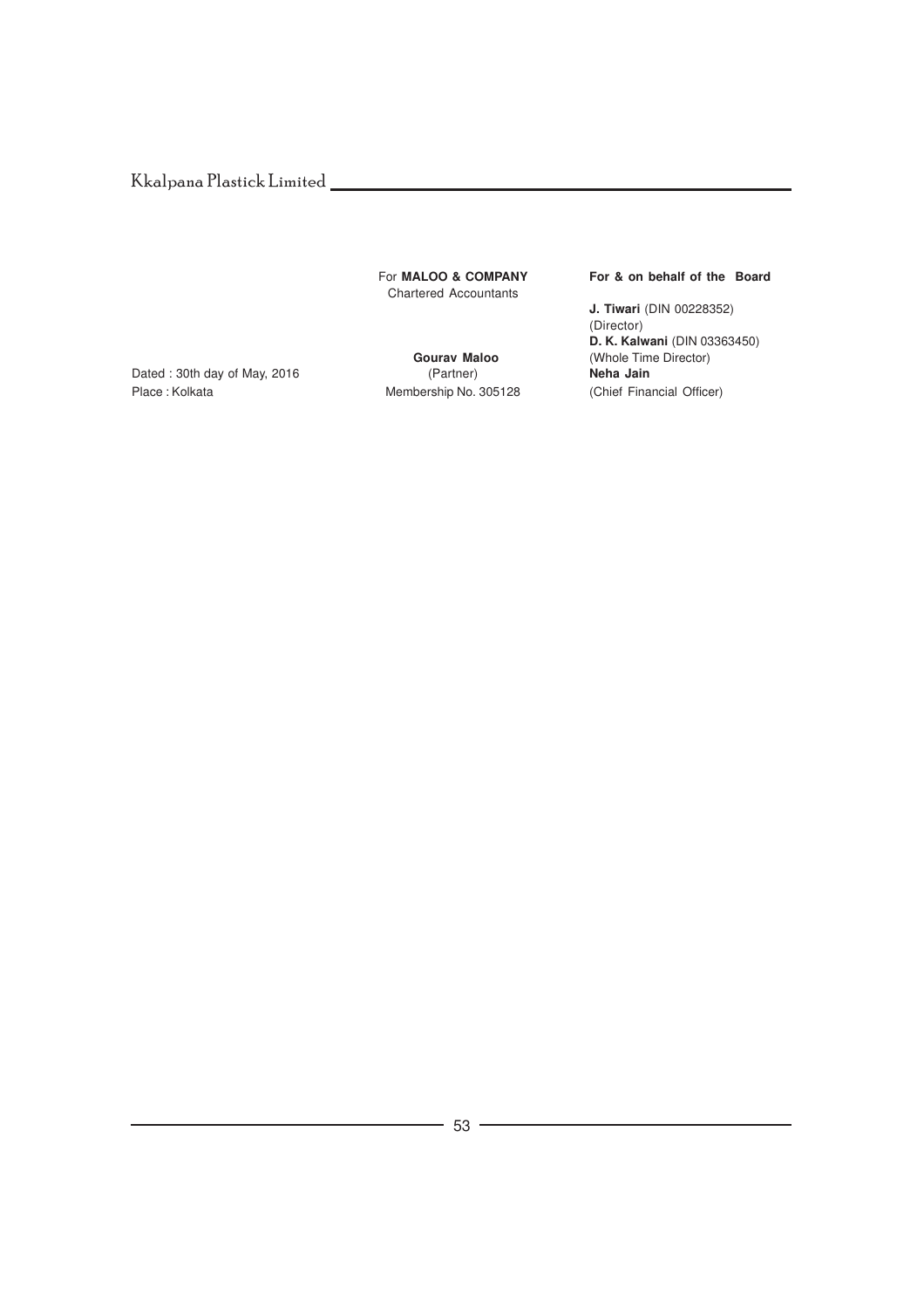### **KKALPANA PLASTICK LIMITED (Formerly Kalpena Plastiks Limited) CIN: L25200WB1989PLC047702**

Registered Office: 2B Pretoria Street, Kolkata - 700071, Phone: 033 2282 3744/45 Fax: 033 2282 3739 E Mail : kolkata@kkalpanaplastick.co.in Website : www.kkalpanaplastick.com

### **ADMISSION SLIP**

Registered Folio/DP ID & Client No.:…………………………………………………...

No. of Shares held:………………………………………….............................................

I hereby record my presence at the 27<sup>th</sup> Annual General Meeting of the Company being held at 3 Saheed Nityananda Saha Sarani, Kolkata-700 001, on Thursday, the 29th September, 2016 at 10:00 AM and at any adjournment thereof.

| Member's Name | Proxy's Name | Member's/Proxy's Signature |
|---------------|--------------|----------------------------|

#### **Notes:-**

- 1. A Member / Proxy holder attending the meeting must bring the Attendance Slip to the meeting and hand over at the entrance duly signed. Joint holders may obtain additional attendance slip on request.
- 2. Physical copy of Annual Report for 2015-16 and the notice of the Annual General Meeting inter alia indicating the process and manner of remove e-voting along with Attendance Slip and Proxy Form are being sent to all members in the permitted mode. A Member / Proxy holder attending the meeting should bring copy of Annual Report for reference at the meeting.

### **KKALPANA PLASTICK LIMITED (Formerly Kalpena Plastiks Limited)**

### **CIN: L25200WB1989PLC047702**

Registered Office: 2B Pretoria Street, Kolkata - 700071, Phone: 033 2282 3744/45 Fax: 033 2282 3739 E Mail : kolkata@kkalpanaplastick.co.in Website : www.kkalpanaplastick.com

#### **REMOTE ELECTRONIC VOTING PARTICULARS**

| <b>EVEN (REMOTE E-VOTING EVENT</b><br><b>NUMBER)</b> | <b>USER ID</b> | <b>PASSWORD/PIN</b> |
|------------------------------------------------------|----------------|---------------------|
|                                                      |                |                     |
|                                                      |                |                     |

**Note:** Please read instructions given at Note No.17 of the Notice of the 27<sup>th</sup> Annual General Meeting carefully before voting electronically.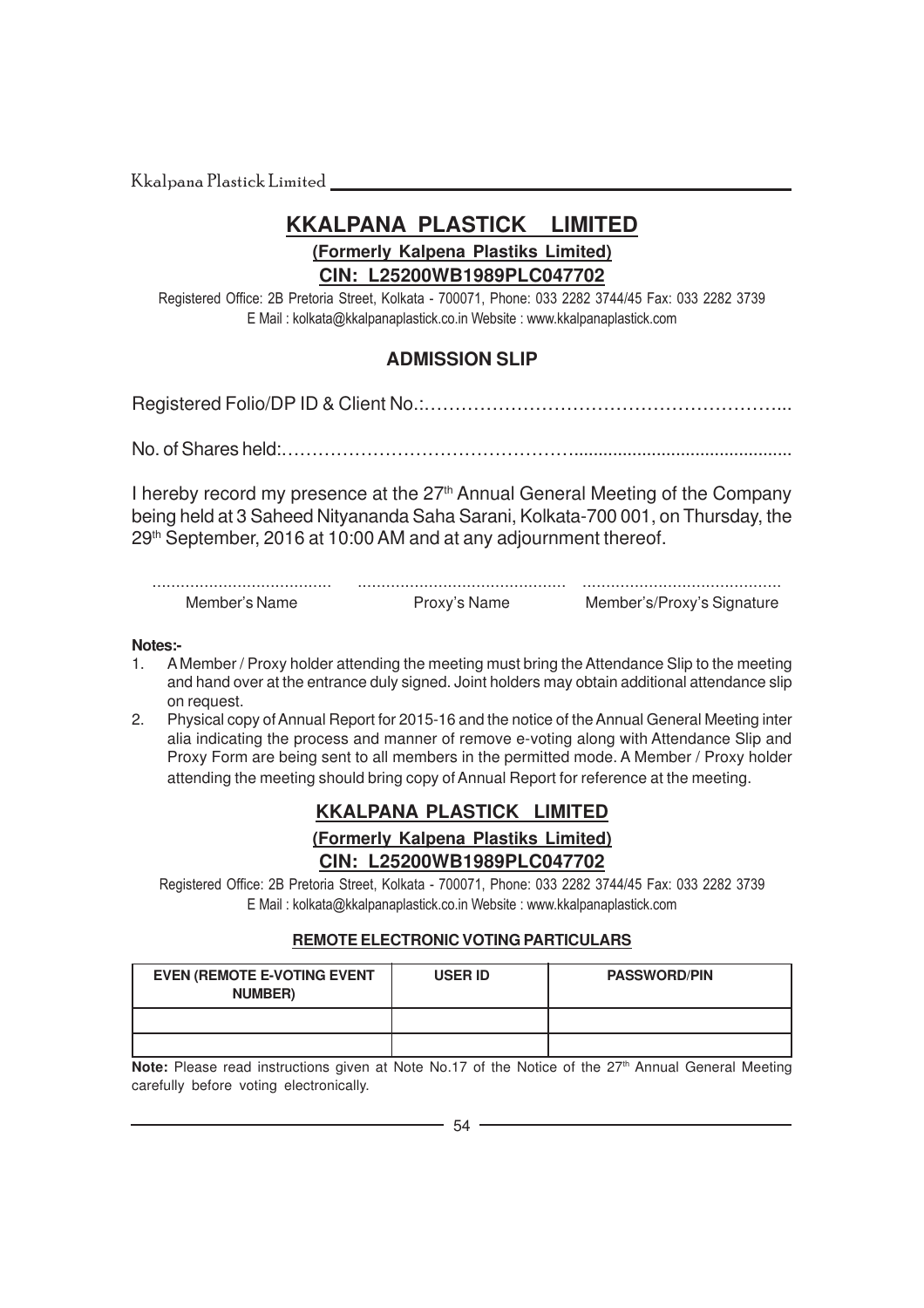#### **Form No. MGT-11 Proxy form**

**[Pursuant to section 105(6) of the Companies Act, 2013 and rule 19(3) of the Companies (Management and Administration) Rules, 2014]**

**CIN:** L25200WB1989PLC047702

**Name of the company:** Kkalpana Plastick Limited (Formerly Kalpena Plastiks Limited) **Registered office:** 2B Pretoria Street, Kolkata - 700 071 Name of the Member(s)

Registered Address E-mail ID Folio No./Client ID DP ID

I/We, being the member (s) of …………. shares of the above named company, hereby appoint

as my/our proxy to attend and vote (on a poll) for me/us and on my/our behalf at the 27<sup>th</sup> Annual General Meeting of the company, to be held at 3 Saheed Nityananda Saha Sarani, Kolkata-700 001 and at any adjournment thereof in respect of such resolutions as are indicated below:

| SI.No.         | <b>Resolutions</b>                                                                                                                                                                                                                                                                             | Optional |         |
|----------------|------------------------------------------------------------------------------------------------------------------------------------------------------------------------------------------------------------------------------------------------------------------------------------------------|----------|---------|
|                | <b>ORDINARY BUSINESS:</b>                                                                                                                                                                                                                                                                      | For      | Against |
|                | Adoption of the Audited Balance Sheet as at 31 <sup>st</sup> March, 2016 and the Statement<br>of Profit & Loss Account for the year ended as on that date and the Reports of<br>the Directors and Auditors thereon.                                                                            |          |         |
| $\overline{2}$ | Appointment of Director in place of Mr. D.K.Kalwani (DIN – 03363450), who retires<br>by rotation and being eligible, offers himself for reappointment.                                                                                                                                         |          |         |
| 3              | Appointment of M/s. B.K. Sharma & Associates (Firm Registration No. 323388E)<br>in place of M/s. Maloo & Co. (Firm Registration No. 310062E) to hold office till the<br>conclusion of next Annual General Meeting and fixing their remuneration.                                               |          |         |
|                | <b>SPECIAL BUSINESS:</b>                                                                                                                                                                                                                                                                       |          |         |
| 4              | Appointment of Mr. Braj Kishor Shahi (DIN: 07291517) as an Independent Director<br>of the Company for a period of 5 (Five) consecutive years, who was appointed<br>as an Additional Director under section 161 of the Companies Act, 2013 with effect<br>from 21 <sup>st</sup> December, 2015. |          |         |
| 5              | Determination of fees to be charged for Service of documents to members through<br>any particular mode.                                                                                                                                                                                        |          |         |

Signed this....day of........20...... Signature of shareholder Signature of Proxy holder(s) **Note:**

1. This form of proxy in order to be effective should be duly completed and deposited at the Registered Office of the Company, not less than 48 hours before the commencement of the Meeting.

2. For Resolutions, Explanatory Statements and Notes, please refer to the Notice of 27th Annual General Meeting of the Company.

3. It is optional to put 'X' in the appropriate column against the Resolutions indicated in the Box. If you leave the, 'For' or 'Against' column blank against any or all Resolutions, your proxy will be entitled to vote in the manner as he/she thinks appropriate.

4. Please complete all details including details of Member(s) in above Box before submission.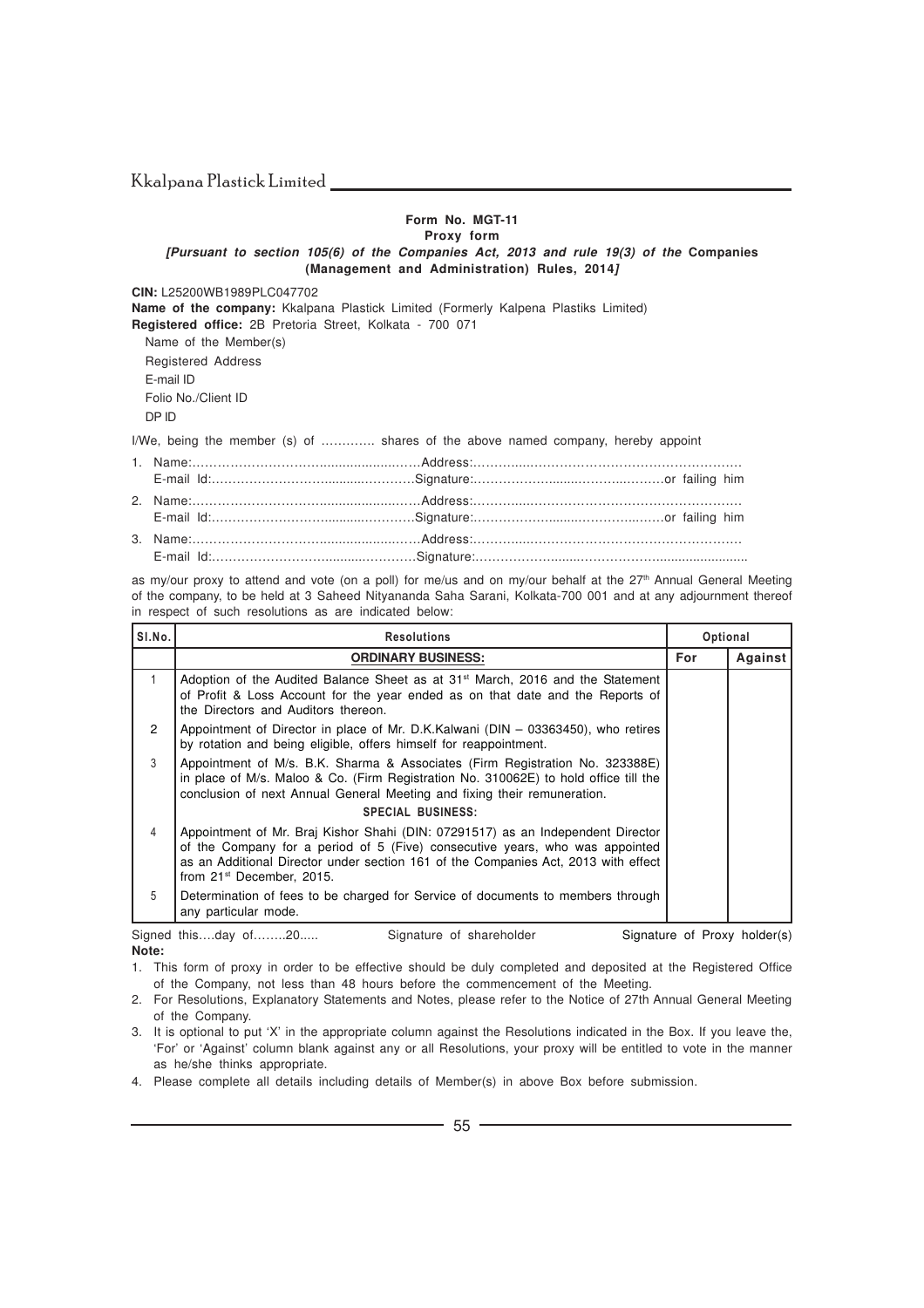

### **ROUTE MAP OF AGM VENUE**